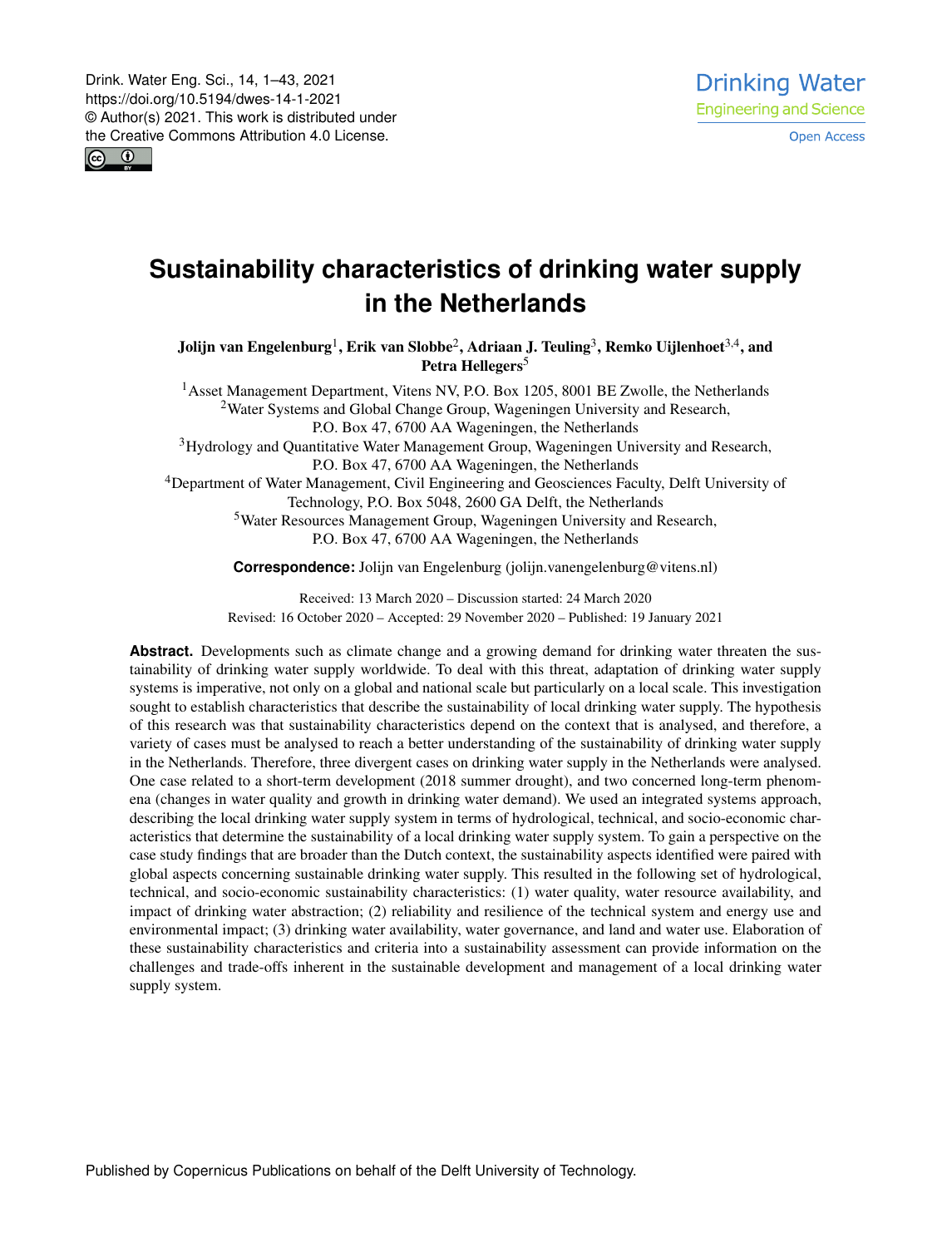## **1 Introduction**

Climate change, combined with a growing drinking water demand, threatens the sustainability of the drinking water supply worldwide. The goal set for drinking water supply in Sustainable Development Goal (SDG) 6.1 (UN, 2015) is "to achieve universal and equitable access to safe and affordable drinking water for all by 2030". Worldwide drinking water supply crises are visible, resulting from a combination of limited water resource availability, lacking or failing drinking water infrastructure, and/or increased drinking water demand due to short-term events or long-term developments (WHO, 2017). Still, nearly 10 percent of the world population is fully deprived of improved drinking water resources (Ekins et al., 2019), and additionally, existing drinking water supply systems are often under pressure. For instance, two recent examples of water crises were reported in Cape Town, South Africa, and São Paolo, Brazil (Sorensen, 2017; Cohen, 2016). To deal with such challenges and threats to safe and affordable drinking water, adaptation of the current drinking water supply system is imperative, not only on a global and national level but also on a local scale.

In the Netherlands, for instance, the national drinking water supply currently meets the indicator from SDG 6 (UN, 2018) on safely managed drinking water services and safely treated wastewater. At the same time, the more specific goals on (local) water quantity, quality, and ecology, as set by the European Water Framework Directive (WFD), are not met yet (European Environment Agency, 2018). Consequently, drinking water supply in the Netherlands does not meet all SDG 6 indicators, for instance when considering impact on water-related ecosystems (Van Engelenburg et al., 2018), of water pollution (Kools et al., 2019; Van den Brink and Wuijts, 2016), or of water shortage (Ministry of Infrastructure and Environment and Ministry of Economic Affairs and Climate Policy, 2019). Additionally, future developments, such as the uncertain drinking water demand growth rate (Van der Aa et al., 2015) and the changing climate variability (Teuling, 2018), may put the sustainability of the Dutch drinking water supply under pressure in the future.

The abstraction of groundwater or surface water from the hydrological system, and subsequent treatment to drinking water quality before being distributed to customers, requires local infrastructure (typically a drinking water production facility embedded in a distribution network of pipelines). Although the daily routine of drinking water supply has a highly technical character (Bauer and Herder, 2009), the sustainability in the long-term depends on the balance between technical, socio-economic, and environmental factors. This balance is especially complex for the local drinking water supply, which is intertwined with the local hydrological system and local stakeholders through its geographical location.

Because of the interconnections between physical, technical, and socio-economic factors as well as across space, organizational levels, and time, adaptation of the local drinking water supply to current and future sustainability challenges calls for an integrated planning approach (Liu et al., 2015). Integrated models have been developed to understand the complex interactions between the physical, technical, and socio-economic components in various water systems (Loucks et al., 2017). However, a systems analysis to assess local drinking water supply and to identify sustainability challenges on a local scale has not yet been developed.

This research aimed to propose a set of sustainability characteristics that describe the drinking water supply system on a local scale to support policy- and decision-making on sustainable drinking water supply. To reach this aim, cases on drinking water supply were analysed using a conceptual framework. The selected cases represented a short-term event and long-term developments that affect water quality and water resource availability, the technical drinking water supply infrastructure, and/or the drinking water demand. The system boundaries were set to drinking water supply on a local scale. While the drinking water supply on a local scale is also affected by outside influences from different organizational and spatial scales, the analysis accounted for these external influences too. The hypothesis of this research was that sustainability characteristics depend on the context that is analysed, and therefore, a variety of cases must be analysed to reach a better understanding of the sustainability of drinking water supply in the Netherlands.

## **2 Method**

Sustainable water systems can be defined as water systems that are designed and managed to contribute to the current and future objectives of society, maintaining their ecological, environmental, and hydrological integrity (Loucks, 2000). This study focused on the sustainability of drinking water supply systems on a local scale – in short, local drinking water supply systems. The boundaries of these systems were set by the area in which drinking water abstraction is embedded. The system can be approached from different perspectives. The socio-ecological approach considers relations between the socio-economic and environmental system, whereas the socio-technical approach considers the socio-economic and technical system (Pant et al., 2015). In this study, we combined both approaches by describing the local drinking water supply system in terms of hydrological, technical, and socioeconomic characteristics that determine the sustainability of a local drinking water supply system.

Drinking water supply in the Netherlands is of a high standard compared to many other countries. The SDG 6 targets on safe and affordable drinking water and sanitation and wastewater treatment are basically met. But the Dutch government and drinking water suppliers are also challenged to meet the other goals set in SDG 6, such as the improvement of water quality, increase in water-use efficiency, and protection and restoration of water-related ecosystems. In ad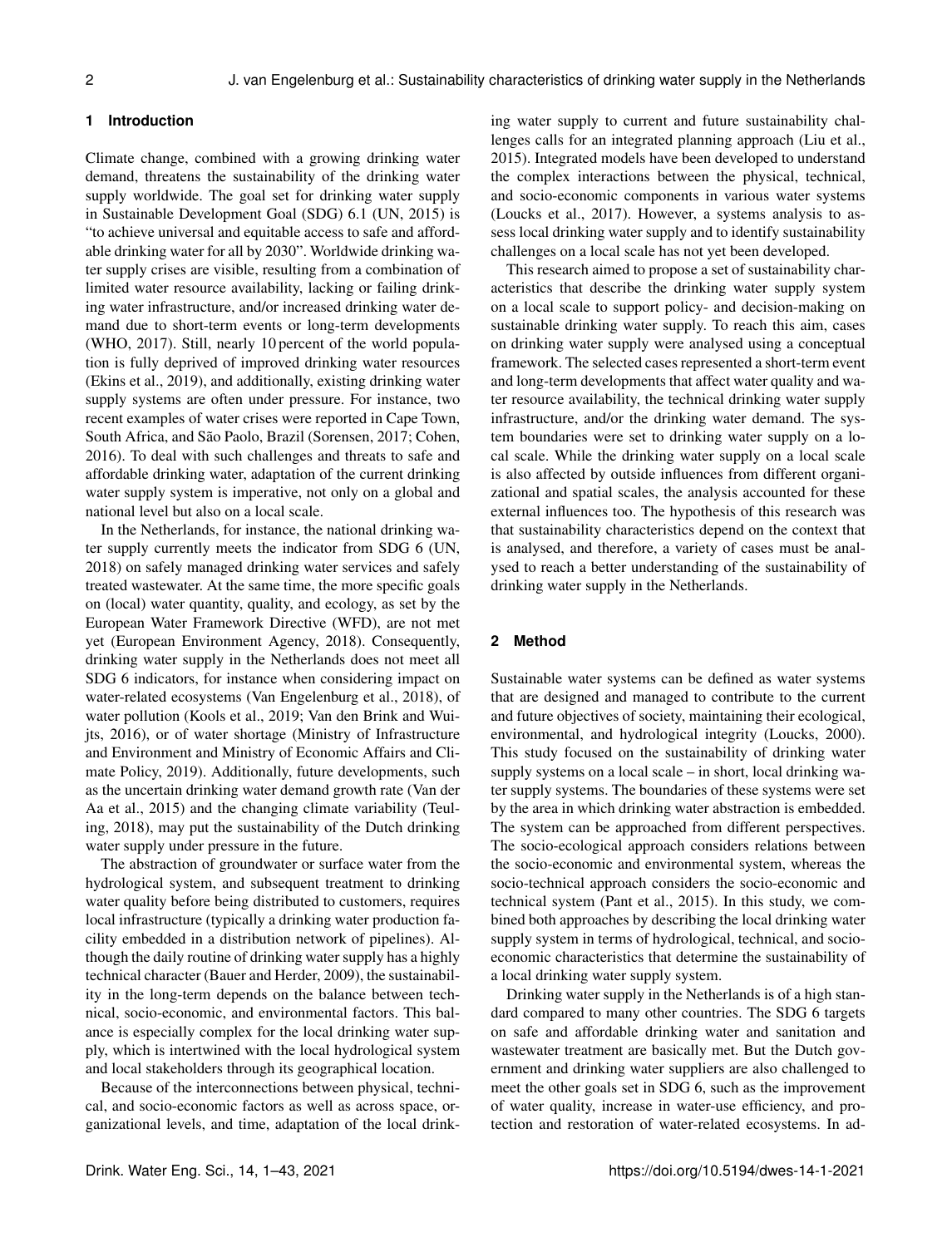dition the standards on water quantity, quality, and ecology, as set by the European Water Framework Directive (WFD), have not been achieved yet (European Environment Agency, 2018).

The adopted research approach consisted of four steps. The first step was the selection and analysis of three drinking water practice cases in the Netherlands, aiming to identify the main Dutch sustainability aspects in these cases. Three Dutch cases were selected based on their impact on the sustainability of drinking water supply in the Netherlands, considering a short-term event with limited water resource availability and long-term, ongoing developments on water quality, and growing drinking water demand and water resource availability. The cases are illustrated with Vitens data (Van Engelenburg et al., unpublished, 2020).

In the second step, the cases were analysed using the DP-SIR framework (Driver, Pressure, State, Impact, Response; Eurostat, 1999; see Sect. 2.1). The sustainability aspects of these cases were identified in the descriptive results of the DPSIR analysis. The results were combined with Dutch governmental reports on these events and developments (Ministry of Infrastructure and Environment and Ministry of Economic Affairs and Climate Policy, 2019; Vitens, 2016) and cross-checked with Vitens staff. The sustainability aspects were categorized into hydrological, technical, and socioeconomic aspects. This resulted in a set of relevant sustainability aspects, which is presented in Appendices A–C. The following step was used to broaden the perspective from the drinking water supply in the Netherlands to a more general perspective by cross-checking the set of sustainability aspects with the targets and indicators in Sustainable Development Goal 6 (hereafter referred to as SDG 6; see Appendix D; UN, 2015) and the WHO Guidelines for Drinkingwater Quality (WHO, 2017). The sustainability aspects, as identified in the analysis, were categorized into nine hydrological, technical, and socio-economic sustainability characteristics. In the final step of the study, each sustainability characteristic was elaborated further into five sustainability criteria that describe the local drinking water supply system. The results are described in Sect. 3. A detailed description of the resulting sustainability criteria is presented in Appendix E.

#### 2.1 Case analysis method

To reach the aim of this research to support policy development on sustainable drinking water supply, three practice cases were analysed to identify the main sustainability aspects in these cases using the DPSIR (Driver, Pressure, State, Impact, Response) systems approach (Eurostat, 1999). Drivers describe future developments, such as climate change and population growth. Pressures are developments (in emissions or environmental resources) as a result of the drivers. The state describes the system state that results from the pressures. In this research, the aim is to describe the system state of the drinking water supply system in terms of local hydrological, technical, and socio-economic sustainability characteristics (see Sect. 2.1). The changes in system state cause impacts on system functions, which will lead to societal responses. DPSIR was originally developed to describe causal relations between human actions and the environment. It has also frequently been used for relations and interactions between technical infrastructure and the socio-economic and physical domain (Pahl-Wostl, 2015; Hellegers and Leflaive, 2015; Binder et al., 2013).

The DPSIR approach was used for the analysis of the three selected drinking water supply cases to obtain an overview of the impact of drivers, pressures, and responses to the state of the drinking water supply system. Although the framework has been applied on different spatial scales, Carr et al. (2009) recommend using the framework in a place-specific manner to ensure that local stakeholder perspectives are assessed as well. With the research focus at the local drinking water supply system, these local perspectives were implicitly included. The drivers, pressures, and responses can be on local and higher organizational and/or spatial scales, thus ensuring that – where essential – relevant higher scales are accounted for too.

DPSIR has previously been used for complex water systems by various well-known researchers in this field, such as Claudia Pahl-Wostl. In Binder et al. (2013), a comparison was made between various frameworks, which concluded that DPSIR is a policy framework that does not explicitly include development of a model but aims at providing policyrelevant information on pressures and responses on different scales. In Carr et al. (2009), the use of DPSIR for sustainable development was evaluated. Although the authors were critical regarding the use of the DPSIR framework on national, regional, or global scales, they considered application on a local scale appropriate. They concluded that practitioners could use DPSIR for local-scale studies because it assesses the place-specific nuances of multiple concerned stakeholders more realistically. In Van Noordwijk et al. (2020), DPSIR was used to understand the joint multiscale phenomena in the forest–water–people nexus and, thus, diagnosed issues to be addressed in local decision-making. Therefore, DPSIR was considered an appropriate framework for meeting the aim of the research.

The impact of developments on different temporal scales to the drinking water supply system must be considered as well. The long-lived, interdependent drinking water supply infrastructure is resistant to change due to design decisions in the past which cause path dependencies and lock-ins (Melese et al., 2015). In addition, consumer behaviour, governance and engineering, and the interaction between these processes cause lock-in situations that limit the ability to change towards more sustainable water resources management (Pahl-Wostl, 2002). For this reason, the case analysis was performed considering both short- and long-term pressures, impacts and responses.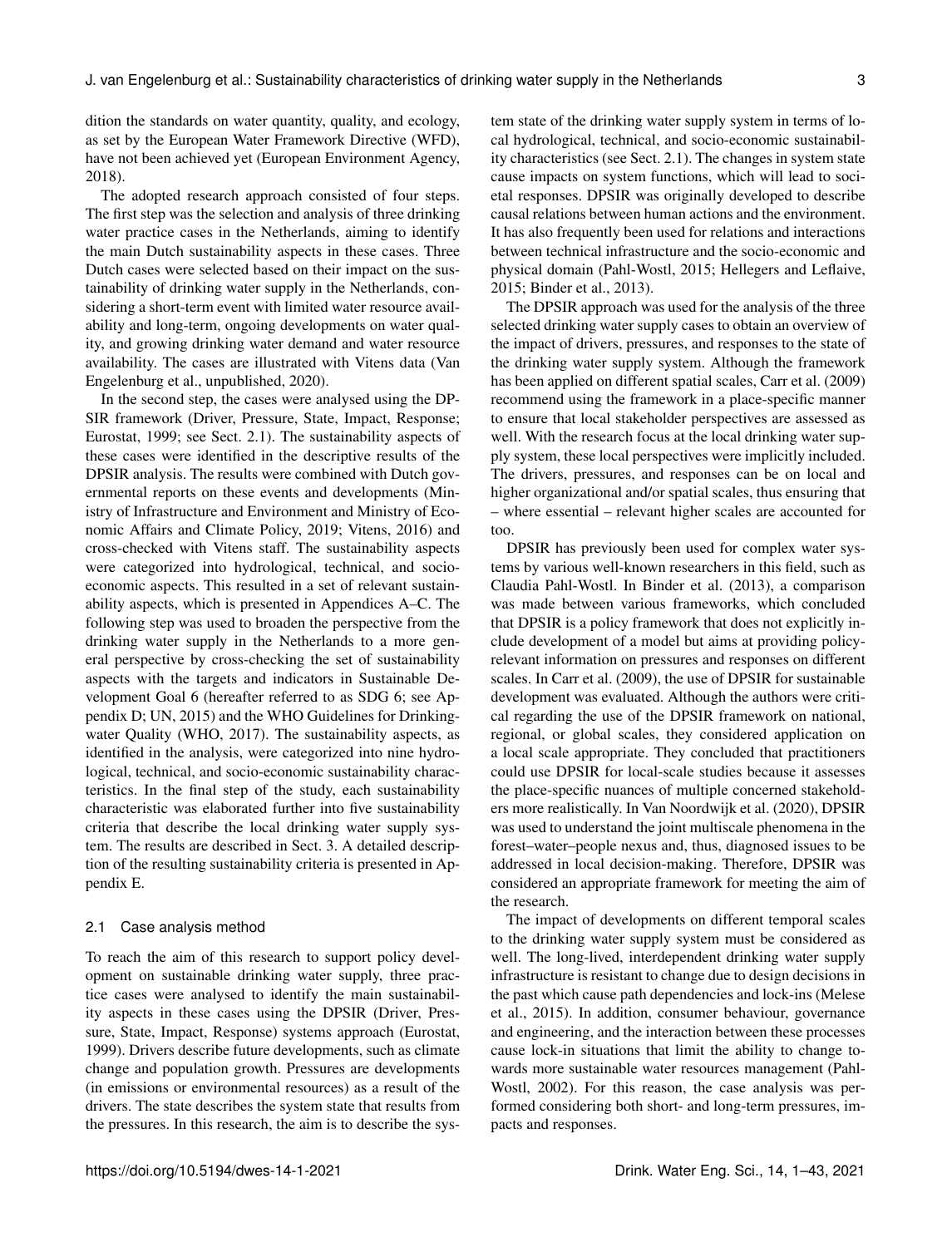#### 2.2 Case selection

In this research, three drinking water supply cases in the Netherlands were selected. The case studies were analysed to find sustainability aspects caused by the identified pressures and short- and/or long-term responses in each case because short-term shocks have different impacts and call for other responses than long-term stresses (Smith and Stirling, 2010). The cases therefore focused on short-term events and longterm developments. All three cases also related to targets set in SDG 6 (UN, 2015). The DPSIR analysis of the case studies is presented in Appendices A–C.

#### 2.3 Case 1: 2018 summer drought

Summer 2018 in the Netherlands was extremely warm and dry, causing water shortages in the water system and a long period of extreme daily drinking water demand, resulting in a record monthly water demand in July 2018 (Ministry of Infrastructure and Environment and Ministry of Economic Affairs and Climate Policy, 2019; see Illustration case 1). The driver in this case is the extreme weather condition, which caused several pressures, such as high temperatures, high evaporation, and a lack of precipitation. These pressures did not only cause drought damage to nature, agriculture, and gardens and parks as well as limited water availability in the surface water and groundwater systems, they also resulted in an extremely high drinking water demand. Data on drinking water supply volumes (Van Engelenburg et al., unpublished, 2020) showed that the extreme drinking water demand during summer 2018 put the drinking water supply system under high pressure, causing extreme daily and monthly drinking water supply volumes that exceeded all previously supplied volumes (see Fig. 1). The capacity of the system was fully exploited but faced limitations in abstraction, treatment and distribution capacity.

#### Illustration case 1: 2018 summer drought

Within the Vitens supply area, the average daily supply volume during the summer period June–August over the years 2012–2017 was approximately  $965\,000\,\mathrm{m}^3\,\mathrm{d}^{-1}$ . During the period 27 June–4 August 2018, the daily supply volume exceeded this average summer volume by approximately 28 %, with an average volume of nearly  $1240000 \text{ m}^3 \text{ d}^{-1}$  (Fig. 1a). On 25 July 2019, the maximum daily water supply reached nearly 1 390 000 m<sup>3</sup> d<sup>-1</sup>, which was 42 % above the baseline daily supply (Fig. 1a). The monthly drinking water supply volume in July 2018 of 38 million  $m<sup>3</sup>$  per month was an increase of 18 % compared to the previous maximum monthly supply volumes (Fig. 1b). Although the drinking water supply infrastructure was designed with an overcapacity to meet the regular demand peaks, the flexibility to more extreme peaks or to long periods of peak demand is limited.

The high drinking water abstraction volumes added up to the water shortages in both the groundwater and the surface water system that was caused by the lack of precipitation and high evaporation during the summer (Ministry of Infrastructure and Environment and Ministry of Economic Affairs and Climate Policy, 2019). To ensure an acceptable surface water quality for the drinking water supply, measures were taken to reduce salinization (Ministry of Infrastructure and Environment and Ministry of Economic Affairs and Climate Policy, 2019).

To reduce the drinking water use, a call for drinking water saving was made, and locally, pressures in the drinking water distribution system were intentionally lowered to reduce the delivered drinking water volumes (Ministry of Infrastructure and Environment and Ministry of Economic Affairs and Climate Policy, 2019). The problems caused by the summer drought raised a discourse on (drinking) water use and saving, including discussions on controversial measures such as a progressive drinking water tariffs, with tariffs dependent on the consumed drinking water volume and differentiation between high-grade and low-grade use of (drinking) water (Ministry of Infrastructure and Environment and Ministry of Economic Affairs and Climate Policy, 2019). The results of this case analysis are presented in Appendix A.

#### 2.4 Case 2: groundwater quality development

This case focused on the impact of the groundwater quality development in the Netherlands on the drinking water supply. Analysis of the state of the resources for drinking water supply in the Netherlands in 2014 pointed out that, although the drinking water quality met the Dutch legal standards, all water resources are under threat by known and new pollutants (Kools et al., 2019). In the Netherlands, 55 % of the drinking water supply is provided by groundwater resources (Baggelaar and Geudens, 2017). Long-term analysis of water quality records of Dutch drinking water supply fields shows that the vulnerability of groundwater resources to external influences, such as land use, strongly depends on hydrochemical characteristics (Mendizabal et al., 2012). Monitoring results show that, currently, groundwater quality is mainly under pressure due to nitrate, pesticides, historical contamination, and salinization (Kools et al., 2019). Nearly half of the groundwater abstractions for drinking water are affected by an insufficient groundwater quality, and it is expected that, in the future, the groundwater quality at more abstractions will exceed the groundwater standards set in the European Water Framework Directive (European Union, 2000). In addition, traces of pollutants such as recent industrial contaminants, medicine residues, and other emerging substances have been found, indicating that the groundwater quality will likely further deteriorate (Kools et al., 2019).

Groundwater protection regulations regarding land and water use by legal authorities will help to slow down groundwater deterioration (Van den Brink and Wuijts, 2016). However, strategies to restore groundwater quality will often not be effective in the short term because already existing con-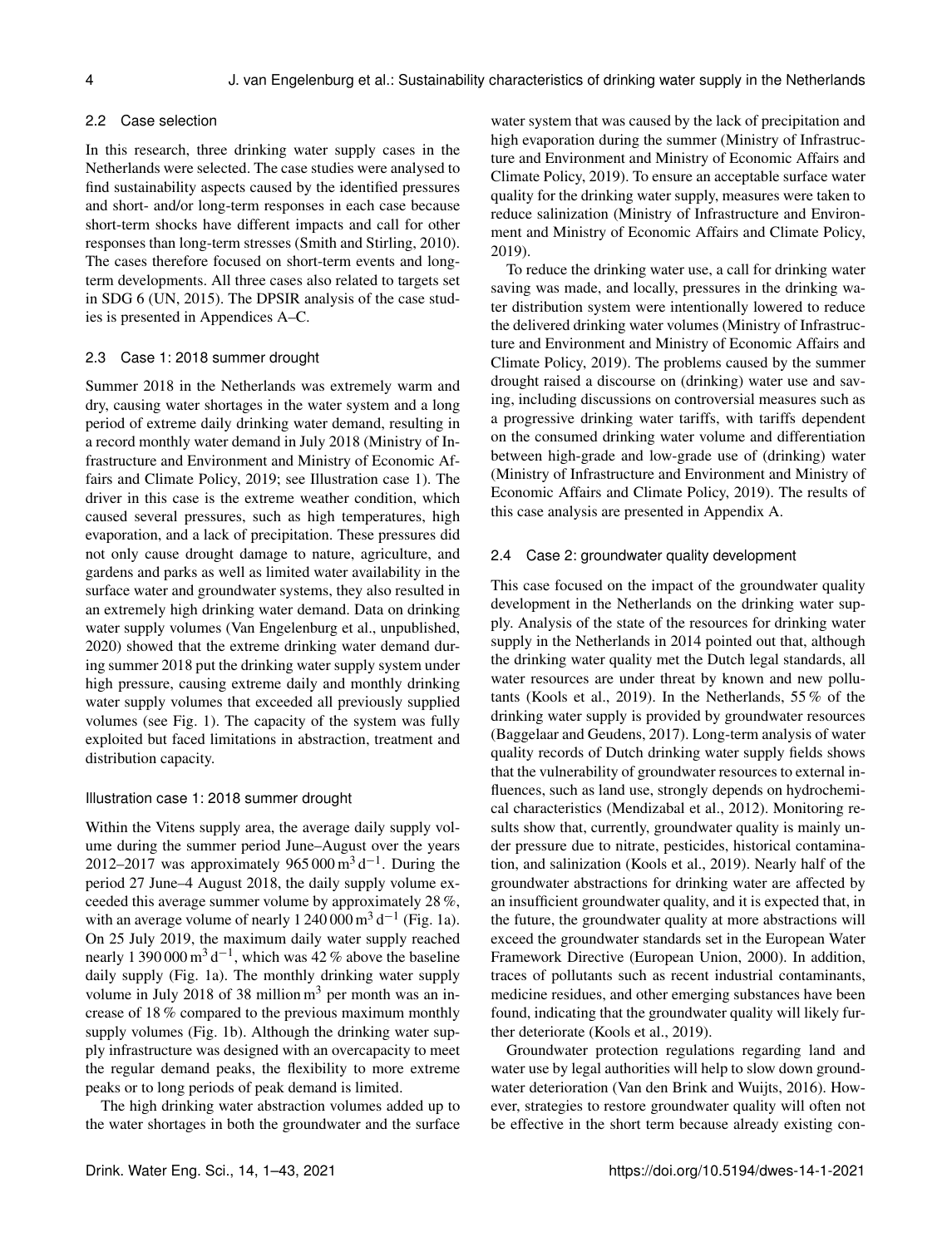

**Figure 1.** Daily (a) and monthly (b) drinking water supply volume by Dutch drinking water supplier Vitens during summer 2017 (average), 2018 (extreme), and 2019 (high) (Van Engelenburg et al., unpublished, 2020).

taminations may remain present for a long period of time, depending on the local hydrological characteristics (Jørgensen and Stockmarr, 2009; see Illustration case 2). The impact of contamination cannot be undone unless soil processes help to (partially) break down contaminants. Thorough monitoring for pollution is therefore essential for following groundwater quality trends and for responding adequately to these trends (Janža, 2015). Due to the expected deterioration of the raw water quality<sup>[1](#page-4-0)</sup>, different and more complex treatment methods are necessary to continuously meet the drinking water standards (Kools et al., 2019). In general, a more complex treatment method leads to higher energy use, use of additional excipients, water loss, and the production of waste materials, which will lead to a higher water tariff and to a higher environmental impact (Napoli and Garcia-Tellez, 2016). The results of the analysis are presented in Appendix B.

#### Illustration case 2: groundwater quality development

In the 1980s, the Dutch government implemented regulations to protect water quality by limiting the growing nitrate and phosphate surplus due to overuse of livestock manure. This

<span id="page-4-0"></span> $1$ Raw water is the (untreated) water that is treated to produce drinking water. This can be abstracted groundwater or surface water, depending on the available water resource.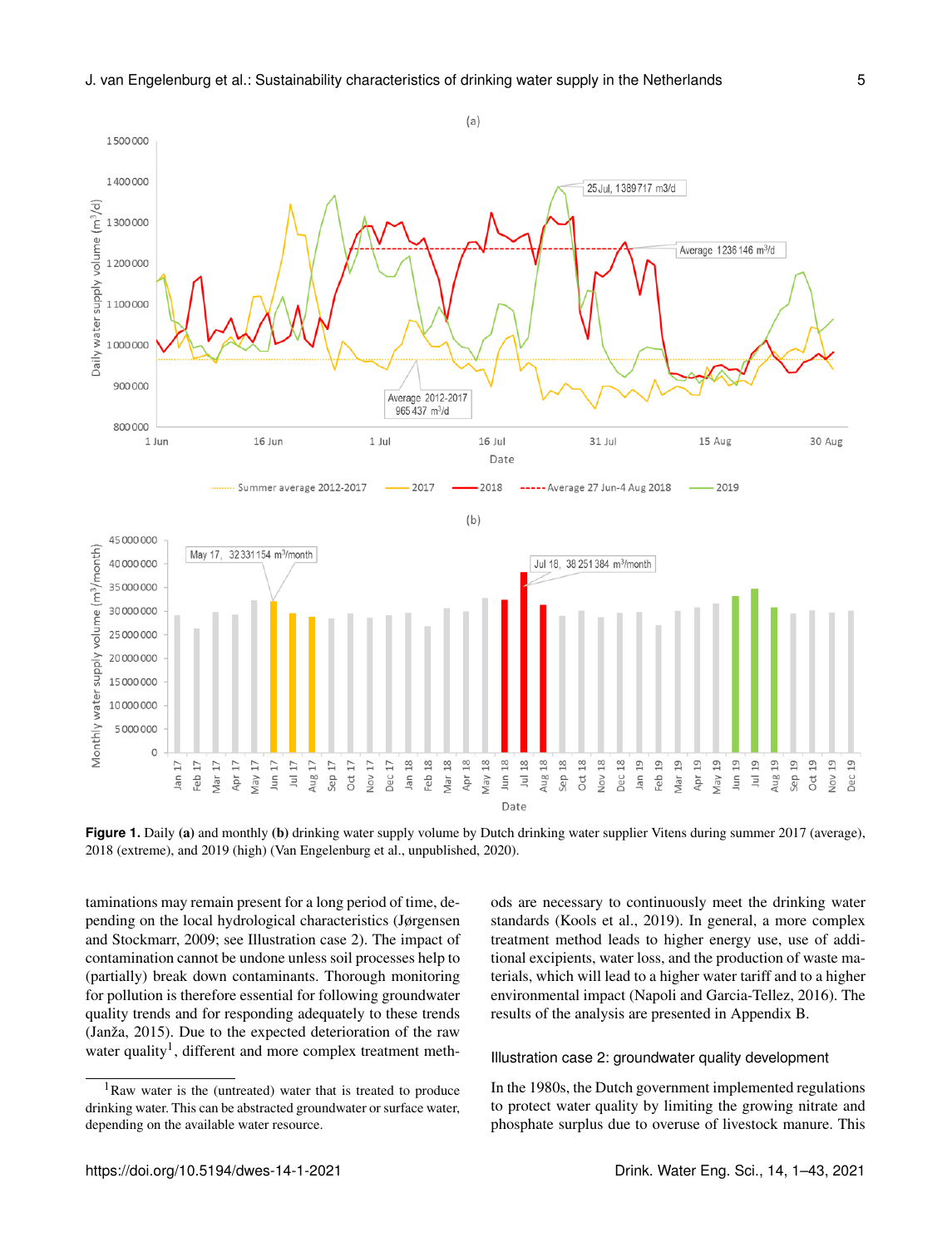resulted in a decrease in the nitrate surplus from 1985 on. However, due to the long travel times in groundwater, it took years before the impact of these regulations became visible in the groundwater quality. Figure 2 illustrates the period of time in which the nitrate concentration in an abstraction well still increased despite the 1985 regulations on reduction in the nitrate surplus at surface level. The nitrate concentration in this well increased until 2005 before the nitrate level started to decrease. Only since 2014 has the concentration dropped below the nitrate standard for groundwater of  $50 \,\mathrm{mgL}^{-1}$ .

#### 2.5 Case 3: drinking water demand growth

Due to drinking-water-saving strategies, the drinking water use in the Netherlands per person has decreased from 137 litre per person per day in 1992 to 119 litre per person per day in 2016 (Van Thiel, 2017). This development resulted in a decreasing total yearly drinking water demand volume in that same period, despite the population growth in the Netherlands (Baggelaar and Geudens, 2017). However, 2013 was a turning point at which the total yearly drinking water demand volume in the Netherlands started to grow again (Baggelaar and Geudens, 2017). The trend in the period 2013–2019 shows a strong increase in drinking water demand (see Illustration case 3). Delta scenarios have been developed for the Netherlands, projecting a drinking water demand development varying between a decrease of 10 % to an increase of 35 % in 2050 compared to 2015 (Wolters et al., 2018).

The drinking water demand growth rate for the period 2013–2019, as is seen within the Vitens supply area, compares to the growth rate in the maximum delta scenario of 35 % growth from 2015 to 2050 (See Illustration case 3).

## Illustration case 3: drinking water demand growth

The increase in normalized drinking water supply volume as supplied by Vitens between 2015 and 2019 is 4.5 % (Fig. 3). Due to this recent demand growth, the reserve capacity within the existing drinking water supply infrastructure is already limited. The drinking water demand growth rate for the period 2015–2019 compares to the growth rate in the maximum Delta scenario of 35 % growth from 2015 to 2050 (Fig. 3). If this growth rate is not tempered through a significant reduction in the drinking water use, this would require a large extension of the drinking water supply infrastructure.

If this strong growth rate continues, it will put serious pressure on the drinking water supply. This will partially be due to limitations in the technical infrastructure but also partially due to limitations in the water resource availability caused by insufficient abstraction permits or a possibly negative impact on the hydrological system and stakeholders. Given the inflexibility of drinking water supply infrastructure to change,

an integrated strategy is necessary to meet this uncertain development in the drinking water demand. To find sustainable solutions for the future, not only the technical infrastructure aspects must be solved. It also requires strategies on water saving, expansion of permits, development of new abstraction concepts using other water resources, as well as stakeholder processes in the design and use of the local drinking water supply system. This case is basically an extension of the first two cases in that the growing water demand amplifies the aspects caused by the drought in 2018 and the groundwater quality development. The results of the analysis of this case study are presented in Appendix C.

## **3 Sustainability characteristics of drinking water supply**

In this section, the sustainability characteristics are presented, each elaborated further into five sustainability criteria. A detailed description of the resulting sustainability criteria can be found in Appendix E.

#### 3.1 Hydrological sustainability characteristics

The following three hydrological sustainability characteristics are proposed that summarize the hydrological aspects affecting the drinking water supply as found in the case studies: water quality, water resource availability, and impact of drinking water abstraction (Table 1).

Water quality includes the monitoring and evaluation of current water quality and the trends and expected future development of the water quality and emerging contaminants, as described in the case of "groundwater quality development". In the WHO Guidelines for Drinking-water Quality (WHO, 2017), the importance of microbial aspects as a global water quality aspect with a health impact is additionally monitored, such as bacteriological contamination due to untreated wastewater or emergencies. The WHO Guidelines for Drinking-water Quality (WHO, 2017) also require monitoring of water quality aspects without a health impact, such as salinization, water hardness, and colour, which affect the acceptability of the drinking water (WHO and UNICEF, 2017).

Water resource availability for drinking water supply can be differentiated into the surface water and groundwater availability, as illustrated in case 1 – "2018 Summer drought". Other sustainability aspects are the vulnerability of the surface and/or groundwater system to the water quality being permanently affected by land use, as illustrated in the case of "groundwater quality development". The water resource availability can also be limited due to smallor large-scale emergencies caused by natural hazards, such as droughts, floods, earthquakes, or forest fires (WHO and UNICEF, 2017) that will put the sustainability of the local drinking water supply under pressure.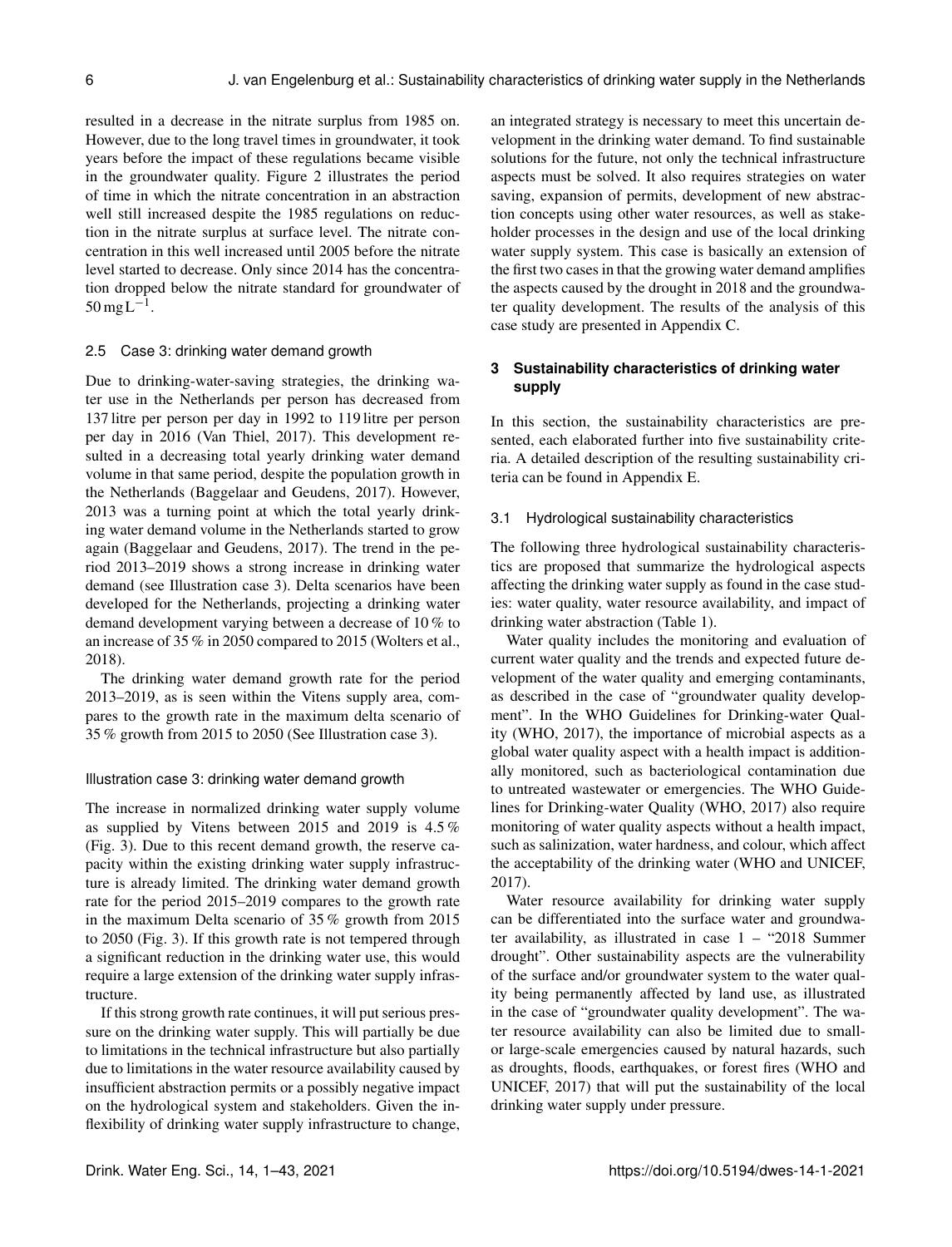

**Figure 2.** Development of nitrate in an abstraction well in Montferland (HEE-P07-07.0; coordinates – X213.540–Y434.761) in the province of Gelderland, the Netherlands (Van Engelenburg et al., unpublished, 2020), compared to the Dutch standard for nitrate concentration in groundwater  $(50 \text{ mg L}^{-1})$ .



**Figure 3.** Development of the normalized annual drinking water volume supplied by Vitens (drinking water supplier), the Netherlands, 2003– 2019 (Van Engelenburg et al., unpublished, 2020), compared to the projected Delta scenarios on drinking water demand growth (Wolters et al., 2018), ranging between a decrease of 10 % and an increase of 35 % in 2050 compared to 2015. The normalized annual drinking water supply volume excludes the impact of extreme weather conditions on the actual supplied annual volumes of drinking water.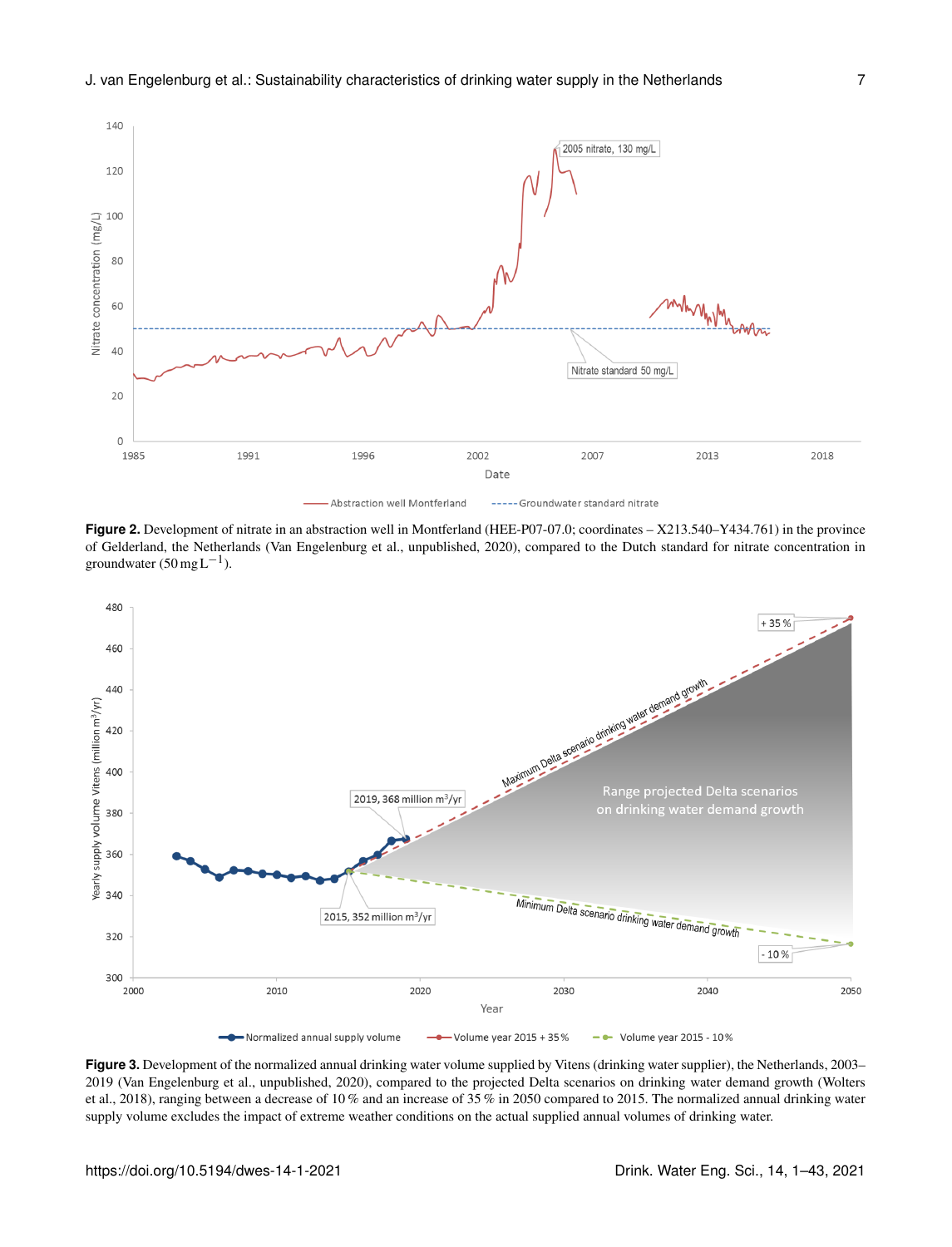| Hydrological<br>sustainability<br>characteristics         | Water quality                                                                                                                                                                                                   | Water resource availability                                                                                                                                                             | Impact of drinking water<br>abstraction                                                                                                                                                                            |
|-----------------------------------------------------------|-----------------------------------------------------------------------------------------------------------------------------------------------------------------------------------------------------------------|-----------------------------------------------------------------------------------------------------------------------------------------------------------------------------------------|--------------------------------------------------------------------------------------------------------------------------------------------------------------------------------------------------------------------|
| Sustainability aspects from case<br>studies               | Monitoring and evaluation<br>Sources of pollution<br>Contaminants<br>Emerging contaminants<br>Groundwater quality<br>Surface water quality<br>Raw water quality                                                 | Other water resources<br>Surface water quantity<br>Groundwater quantity<br>Vulnerability of the water<br>system<br>Drought impact<br>Water discharge                                    | Impact of abstraction<br>Groundwater levels<br>Abstraction volume<br>Balance between annual<br>recharge and annual abstrac-<br>tion<br>Hydrological compensation                                                   |
| SDG 6 targets*                                            | 6.3:6.5                                                                                                                                                                                                         | 6.4; 6.5                                                                                                                                                                                | 6.4:6.6                                                                                                                                                                                                            |
| WHO Guidelines for Drinking-<br>water Quality (WHO, 2017) | Health risks from microbial<br>contamination<br>Acceptability of the drinking<br>water (salinization, hardness,<br>and colour)                                                                                  | Small- or large-scale emergen-<br>cies caused by natural hazards<br>such as droughts, floods, earth-<br>quakes, or forest fires                                                         |                                                                                                                                                                                                                    |
| Sustainability criteria                                   | Current raw water quality<br>Chemical aspects of water<br>quality<br>Microbial aspects of water<br>quality<br>Acceptability aspects of water<br>quality<br>Monitoring and evaluation of<br>water quality trends | Surface water quantity<br>Groundwater quantity<br>Other available water resources<br>Vulnerability of used water<br>system for contamination<br>Natural hazards and<br>emergencies risk | Impact on surface water system<br>Impact on groundwater system<br>Balance between annual<br>recharge and abstraction<br>Hydrological compensation<br>Spatial impact of abstraction fa-<br>cility/storage/reservoir |

**Table 1.** Summary of proposed hydrological sustainability characteristics, hydrological aspects from case studies (see Appendices A–C), relevant SDG<sup>∗</sup> indicators and WHO Guidelines for Drinking-water Quality (WHO, 2017) aspects, and hydrological sustainability criteria.

<sup>∗</sup> SDG –Sustainable Development Goal; see Appendix V for a summary of SDG 6 targets and indicators related to sustainability characteristics (UN, 2015).

The impact of the drinking water abstraction on the hydrological system entails the impact on both the surface water system and the groundwater system and also the balance between the annual drinking water abstraction volume and the annual recharge of the (local) water system. Whether the impact of the abstraction is or can possibly be hydrologically compensated is another sustainability aspect. The spatial impact of the local drinking water abstraction facility may also be a sustainability aspect because a drinking water facility requires a certain water storage area or reservoir, which might have a significant spatial impact in the area and, thus, might affect local stakeholders.

#### 3.2 Technical sustainability characteristics

The following three technical sustainability characteristics are proposed that summarize the technical aspects for the drinking water supply as found in the case studies: reliability and resilience of the technical infrastructure and energy use and environmental impact of the drinking water supply (Table 2).

The reliability of the supply system is defined in this research as "the (un)likeliness of the technical system to fail" (Hashimoto et al., 1982). The current technical state of the drinking water production facility and the distribution infrastructure and the complexity of the water treatment are important technical sustainability criteria for the local drinking water supply system. Other technical criteria that should be considered are the supply continuity of the facility, which stands for the capability to meet the set legal standards for drinking water supply under all circumstances and the operational reliability to solve technical failures without any disturbance of the drinking water supply.

In this research, the resilience of the drinking water supply system is defined as "the possibility to respond to shortand long-term changes in water demand or water quality" (Hashimoto et al., 1982). Climate change and other developments in water demand and quality call for the use of more resilient technologies and processes and may require upgrades of water treatment and storage capacity (WHO and UNICEF, 2017). The cases of "2018 summer drought" and "drinking water demand growth" emphasize the importance of the available abstraction permits and the treatment and distribution capacity compared to the annual and peak water demand, respectively, for the resilience of the local drinking water supply system. Furthermore, the flexibility of the treatment method determines whether a drinking water supply system can deal with variation in, or deterioration of, wa-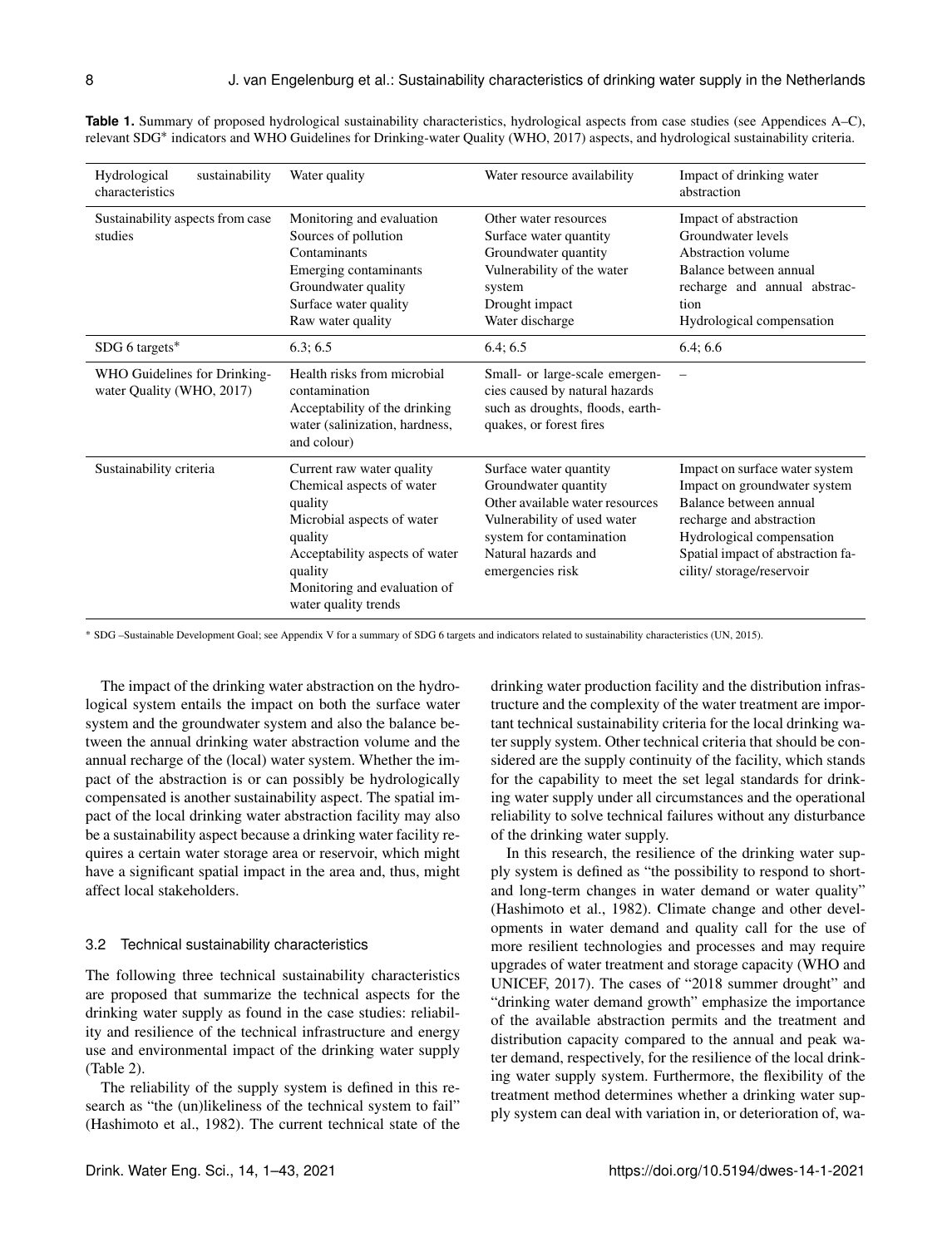| Technical sustainability<br>characteristics               | Reliability of technical<br>infrastructure                                                                                                                                                                | Resilience of technical<br>infrastructure                                                                                                                                                                                                               | Energy use and environmental<br>impact                                                                                                                                                                                           |
|-----------------------------------------------------------|-----------------------------------------------------------------------------------------------------------------------------------------------------------------------------------------------------------|---------------------------------------------------------------------------------------------------------------------------------------------------------------------------------------------------------------------------------------------------------|----------------------------------------------------------------------------------------------------------------------------------------------------------------------------------------------------------------------------------|
| Sustainability aspects from case<br>studies               | Drinking water pressure<br>Drinking water treatment<br>Reliability of abstraction, treat-<br>ment, and distribution infras-<br>tructure                                                                   | Abstraction capacity<br>Treatment capacity<br>Treatment methods<br>Distribution capacity<br>Resilience of technical infras-<br>tructure                                                                                                                 | Energy use<br>Environmental impact<br>Additional excipients<br>Wastewater<br>Waste materials                                                                                                                                     |
| SDG 6 targets*                                            | 6.1; 6.4                                                                                                                                                                                                  | 6.1; 6.4                                                                                                                                                                                                                                                | 6.4                                                                                                                                                                                                                              |
| WHO Guidelines for Drinking-<br>water Quality (WHO, 2017) | Safely managed drinking water<br>services, i.e. improved drink-<br>ing water source on premises,<br>available when needed, and free<br>from contamination                                                 | Resilient technologies and pro-<br>cesses<br>Upgrades of water treatment<br>and storage capacity                                                                                                                                                        | Reliability of the energy supply<br>Renewability of the energy                                                                                                                                                                   |
| Sustainability criteria                                   | Technical state abstraction and<br>treatment facility<br>Technical state distribution<br>infrastructure<br>Complexity of water treatment<br>Supply continuity for<br>customers<br>Operational reliability | Abstraction permit compared to<br>annual drinking water demand<br>Production capacity compared<br>to peak demand<br>Flexibility of treatment method<br>Technical innovations to<br>improve resilience<br>Technical investments to<br>improve resilience | Energy use of abstraction and<br>treatment<br>Energy use of distribution<br>Environmental impact (addi-<br>tional excipients, wastewater,<br>and waste materials)<br>Reliability of the energy supply<br>Use of renewable energy |

**Table 2.** Summary of proposed technical sustainability characteristics, technical aspects from case studies (see Appendices A–C), relevant SDG<sup>\*</sup> indicators and WHO Guidelines for Drinking-water Quality (WHO, 2017) aspects, and technical sustainability criteria.

<sup>∗</sup> SDG – Sustainable Development Goal; see Appendix V for a summary of SDG 6 targets and indicators related to sustainability characteristics (UN, 2015).

ter quality and emerging contaminants, which are the sustainability aspects found in the case of "groundwater quality development".

Energy use and environmental impact include the sustainability aspects from the cases of "groundwater quality development" and "drinking water demand growth". This entails the energy use of abstraction, treatment, and distribution and the environmental impact of additional excipients, wastewater, and other waste products of the treatment. Especially when the raw water quality deteriorates, the required water treatment methods become more complex. In general, this leads to large investments and an increased energy use and environmental impact, e.g. when advanced membrane filtration methods are required. Additional global sustainability aspects are the reliability of the energy supply and the renewability of the energy that is used (WHO, 2017).

#### 3.3 Socio-economic sustainability characteristics

A total of three socio-economic sustainability characteristics are proposed that summarize the socio-economic aspects affecting the drinking water supply as found in the case studies, namely drinking water availability, water governance, and land and water use (Table 3).

The drinking water availability can be quantified by the percentage of households connected to the drinking water supply. A sustainable local drinking water supply provides sufficient drinking water of a quality that meets the national or international drinking water standards at a tariff that is affordable to all households (UN, 2015). In the Netherlands, by law the drinking water tariff must be built on a cost-recovery, transparent, and non-discriminatory basis (Dutch Government, 2009). Water-saving strategies will reduce the drinking water demand growth and, therefore, will contribute to the sustainability. Drinking water safety is a prerequisite for public health and sustainable drinking water supply. The WHO guidelines consider water safety plans essential for providing the basis for system protection and process control and for ensuring that water quality issues present a negligible risk to public health and that the drinking water is acceptable to consumers. Therefore, the WHO Guidelines for Drinking-water Quality (2017) monitor the availability of water safety plans, including emergency plans on how to act in case of drinking water supply disturbances, shortages, or drinking water quality emergencies (WHO and UNICEF, 2017). A water safety plan can be built on various safety protocols.

Water governance focuses on policies and legislation, enforcement, and compliance of regulations. Good governance also includes decision-making processes that consider differ-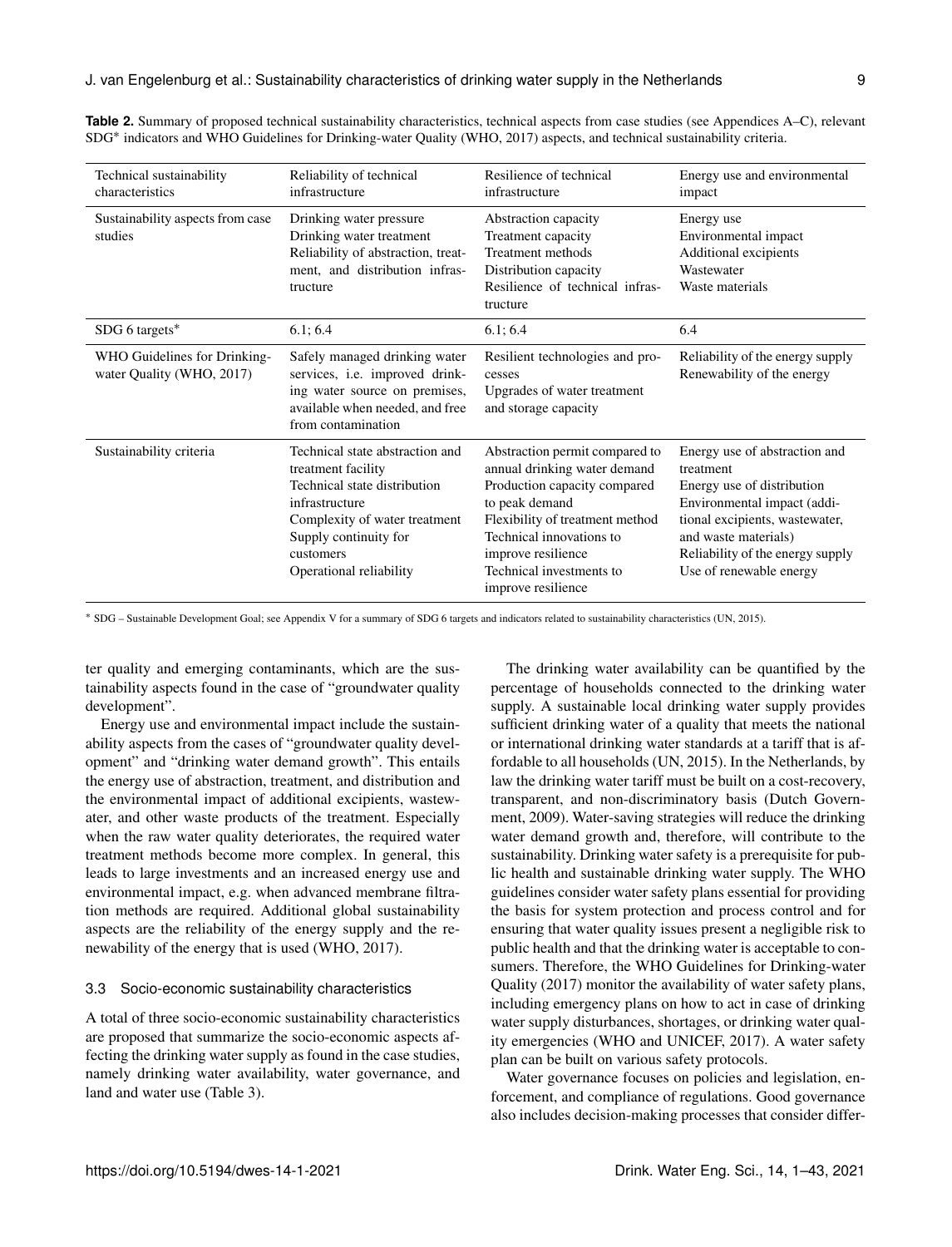Table 3. Summary of proposed socio-economic sustainability characteristics, socio-economic aspects from case studies (see Appendices A– C), relevant SDG<sup>\*</sup> indicators and WHO Guidelines for Drinking-water Quality (WHO, 2017) aspects, and socio-economic sustainability criteria.

| Socio-economic sustainability<br>characteristics          | Drinking water availability                                                                                                                                                                                              | Water governance                                                                                                                                                                                                                                          | Land and water use                                                                                                                                                                                                                                                                             |
|-----------------------------------------------------------|--------------------------------------------------------------------------------------------------------------------------------------------------------------------------------------------------------------------------|-----------------------------------------------------------------------------------------------------------------------------------------------------------------------------------------------------------------------------------------------------------|------------------------------------------------------------------------------------------------------------------------------------------------------------------------------------------------------------------------------------------------------------------------------------------------|
| Sustainability aspects from case<br>studies               | Customers<br>Drinking water availability<br>Drinking water demand<br>Drinking water tariff<br>Drinking water quality<br>Drinking water volume<br>Drinking water shortage<br>Emergencies and disturbances<br>Water saving | Abstraction permits<br>Drinking water standards<br>Water authorities<br>Water legislation, policy, and<br>regulations<br>Drinking water suppliers<br>Compliance<br>Stakeholders                                                                           | Water use<br>Land use<br>Agriculture<br>Nature and groundwater-<br>dependent ecosystems<br>Financial compensation<br>Spatial impact                                                                                                                                                            |
| SDG 6 targets*                                            | 6.1                                                                                                                                                                                                                      | 6.3; 6.4; 6.5; 6.6; 6.a; 6.b                                                                                                                                                                                                                              | 6.3; 6.4                                                                                                                                                                                                                                                                                       |
| WHO Guidelines for Drinking-<br>water Ouality (WHO, 2017) | Water safety plan                                                                                                                                                                                                        | Small- or large-scale emergen-<br>cies for the drinking water sup-<br>ply caused by human activities<br>or conflicts                                                                                                                                      |                                                                                                                                                                                                                                                                                                |
| Sustainability criteria                                   | Percentage of connected house-<br>holds<br>Drinking water service quality<br>Drinking water tariff<br>Water-saving strategy<br>Water safety protocols                                                                    | Availability of (drinking) water<br>legislation and policies<br>Compliance of drinking water<br>supplier<br>Decision-making process by<br>(local) authorities<br>Local stakeholder interests<br>Emergency risk caused by<br>human activities or conflicts | Land use (including subsurface)<br>use)<br>Water use for purposes other<br>than drinking water<br>Regulations on land and water<br>use<br>Limitations on land or water<br>use<br>Financial compensation for<br>economic damage from the<br>impact of abstraction or<br>limitations on land use |

<sup>∗</sup> SDG – Sustainable Development Goal; see Appendix V for a summary of SDG 6 targets and indicators related to sustainability characteristics (UN, 2015).

ent stakeholder interests to ensure accountable, transparent, and participatory governance (UNESCAP, 2009). The availability of (inter-) national and local policies and legislation on drinking water supply as well as on water management, including regulations and permits, and the level of compliance of the drinking water supplier to these policies and legislation, is important for socio-economic sustainability. The sustainability of the local drinking water supply is also characterized by the stakeholders' interests related to the presence of a local drinking water abstraction and by how local authorities weigh these interests in their decision-making processes. A final aspect in water governance that reaches further than local stakeholder interests is the risk of small- or large-scale emergencies for the drinking water supply caused by human activities or conflicts (WHO and UNICEF, 2017).

The local land and water use, at surface and subsurface level, affects the water quality and quantity. It may have resulted in historical contaminant sources, causing point or non-point water pollution, but it may also lead to emerging contaminants that provide new risks to water quality. Addi-

tionally, water use for other purposes may limit the availability of water resources for drinking water. Regulations to protect water quality or water quantity may cause limitations on local land and water use. Financial compensation for suffered economic damage due to the impact of the abstraction or the limitations caused by protection regulations can be an important aspect for the sustainability of the drinking water supply system.

## **4 Discussion**

## 4.1 Use of DPSIR systems approach

In this study, we used an integrated systems approach to analyse the local drinking water supply system, combining hydrological, technical, and socio-economic aspects of the system. The analysis of the three selected cases with DPSIR supported the identification of the aspects that shape the sustainability of the local drinking water supply system. The case analysis did indeed help to account for differences between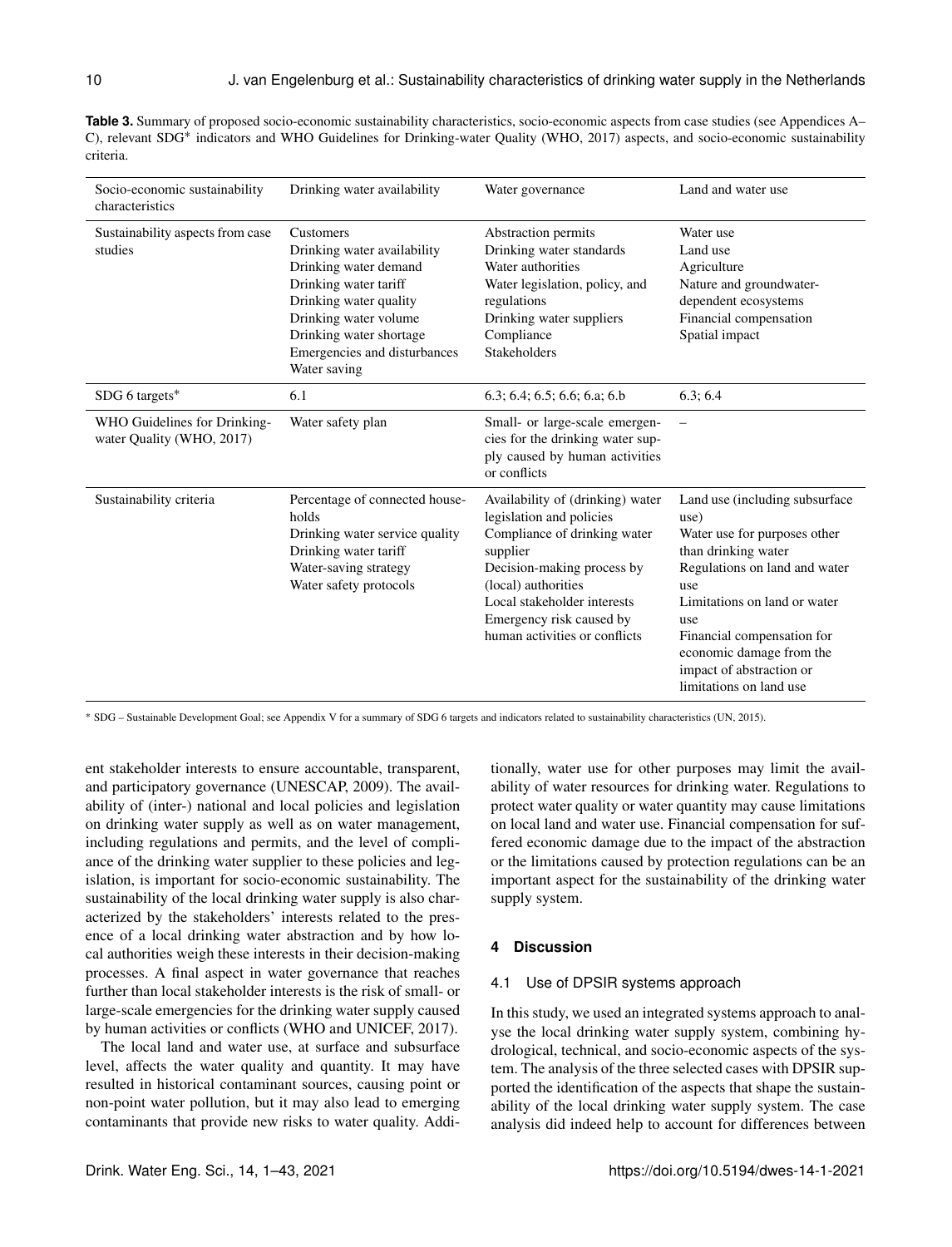short-term and long-term developments and for the impact of external influences that come from the national and international scale.

The applied DPSIR approach is a linear socio-ecological framework originally developed to identify the impact of human activities on the state of the environmental system (Binder et al., 2013). However, the local drinking water supply system is a complex rather than linear system because the impact of pressure on one system element could lead to pressure on another system element. This complicated the identification of pressures and impacts. For instance, high temperatures and lack of precipitation caused a higher drinking water demand and surface water quality deterioration. Both consequently presented pressures with an impact on the resilience and reliability of the technical drinking water supply infrastructure. Although this hampered the analysis, the use of DPSIR supported a systematic analysis of the local drinking water supply cases and helped to identify the sustainability aspects. Use of a different integrated systems approach would not have led to a significantly different outcome for the case analysis. A next step could potentially be to use the identified system characteristics for system dynamics analysis and modelling. However, this is beyond the scope of this current research.

# 4.2 General applicability of the sustainability characteristics

To increase the general applicability of the results from the analysis of the Dutch cases on drinking water supply, the identified sustainability aspects were related to worldwide acknowledged sustainability aspects by cross-checking with international policies on drinking water supply. This put the aspects in a broader perspective, which may contribute to the transferability of the proposed sustainability characteristics and criteria to other areas.

Assessments to understand the sustainability challenges and the impact of future developments and adaptation options are seen as powerful tools for policy-making (Ness et al., 2007; Singh et al., 2012). The sustainability characteristics, as proposed in this research, may be used to develop a sustainability assessment for the local drinking water supply system that can help to identify sustainability challenges and trade-offs of adaptation strategies. Trade-off analysis supports decision-making processes and makes these processes more transparent to local stakeholders (Hellegers and Leflaive, 2015). Based on the local situation and data availability, adequate indicators and indices can be selected to quantify the sustainability characteristics in a certain area (Van Engelenburg et al., 2019).

## **5 Conclusions**

The aim of this study was to identify a set of characteristics that describe the sustainability of a local drinking water supply system in the Netherlands to support policy- and decision-making on sustainable drinking water supply. The use of the DPSIR systems approach was an adequate method for the analysis of the cases. The results of the analysis of the three cases confirmed the hypothesis that sustainability is contextual, resulting in different sustainability aspects in the various cases. The combined results of the analysis of three different practice cases contributed to a better understanding of drinking water supply in the Netherlands. Crosschecking of the results of case analysis with international policies on drinking water supply provided a wider context than the Netherlands and has thus contributed to the general applicability of the identified sustainability characteristics.

Based on the presented analysis, the following set of hydrological, technical, and socio-economic sustainability characteristics is proposed, respectively: (1) water quality, water resource availability, and impact of drinking water abstraction; (2) reliability and resilience of the technical system and energy use and environmental impact; (3) drinking water availability, water governance, and land and water use. An elaboration of the sustainability characteristics into more detailed criteria may further increase the value of the results of this research in the process of the development of policies on sustainable drinking water supply in the Netherlands.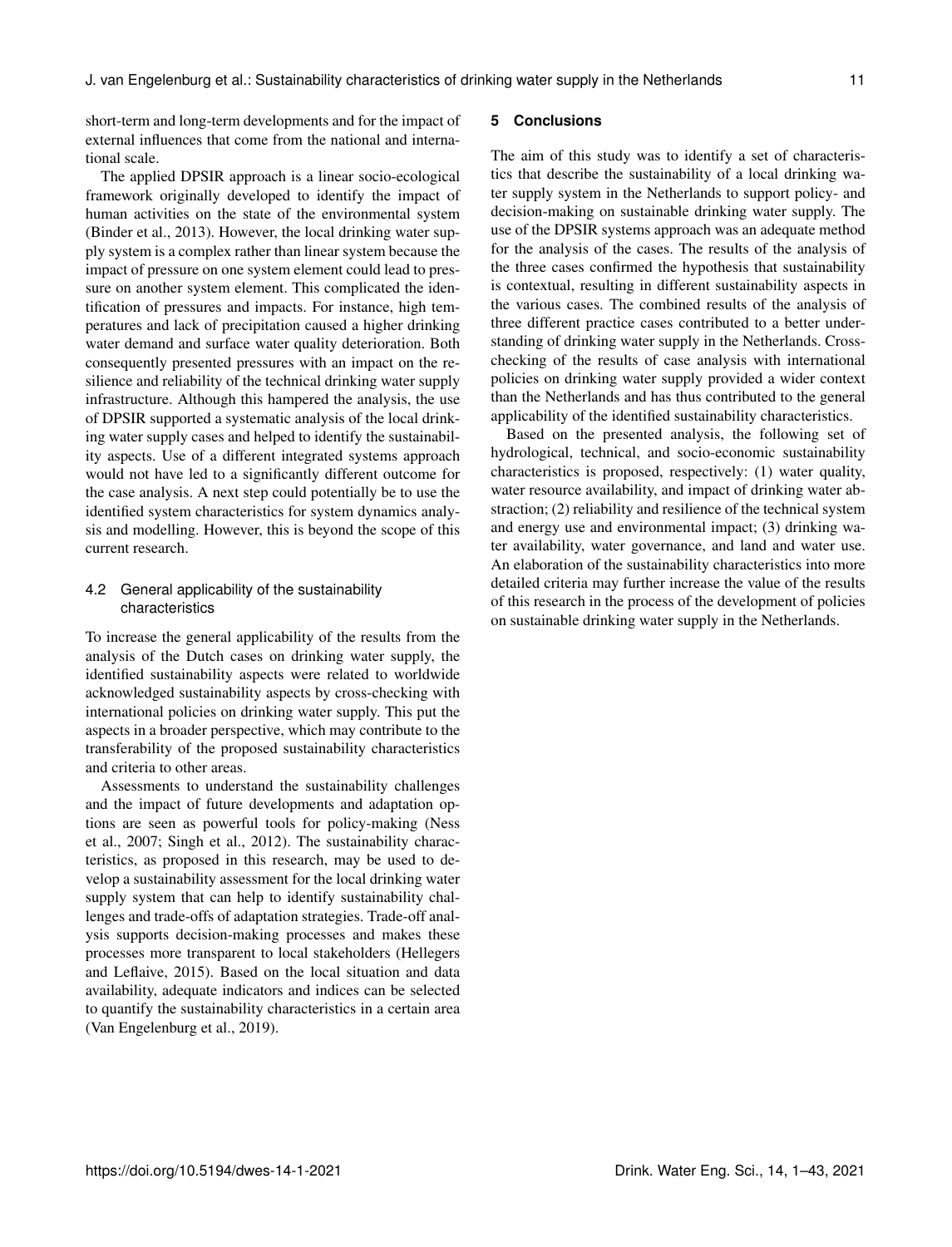# **Appendix A: Results of analysis case 1: 2018 summer drought**

**Table A1.** Summary of the impact, short- and long-term response, and sustainability aspects in case  $1 - 2018$  summer drought. In the subsequent Table A2, the full results of the case study are presented.

| Impact                                                                                                                                         | Short-term response                                                                                                   | Long-term response                                                                                      | Sustainability aspects                                                                                                                                                                                                                       |
|------------------------------------------------------------------------------------------------------------------------------------------------|-----------------------------------------------------------------------------------------------------------------------|---------------------------------------------------------------------------------------------------------|----------------------------------------------------------------------------------------------------------------------------------------------------------------------------------------------------------------------------------------------|
| Extreme drinking water use;<br>high drinking water demand.                                                                                     | Drinking water suppliers' in-<br>creased abstraction volume.                                                          | Development of water-saving<br>strategies.                                                              | Drinking water use, drinking<br>water demand, drinking water<br>suppliers, abstraction volumes,<br>and water saving.                                                                                                                         |
| Drought, falling water dis-<br>charges and groundwater levels,<br>and damage to groundwater-<br>dependent<br>ecosystems<br>and<br>agriculture. | Water use limitations, water au-<br>thorities apply existing drought<br>water policy, and risks for water<br>quality. | Development of additional wa-<br>ter shortage policy for water<br>management and water gover-<br>nance. | Drought,<br>dis-<br>water<br>charge,<br>groundwater<br>lev-<br>groundwater-dependent<br>els,<br>ecosystems, agriculture, water<br>use, water authorities, water<br>policy, water management,<br>water governance, and water<br>availability. |
| Customers worried about drink-<br>ing water availability.                                                                                      | Drinking water suppliers called<br>on customers to save drinking<br>water.                                            | Societal support for drinking-<br>water-saving strategies.                                              | Customers,<br>drinking<br>water<br>availability,<br>drinking<br>water<br>suppliers, and water saving.                                                                                                                                        |
| Declining surface water dis-<br>charge and quality.                                                                                            | Drinking water suppliers took<br>measures to safeguard raw wa-<br>ter quality.                                        | Development of additional poli-<br>cies on water quality protection.                                    | Surface water discharge, sur-<br>face water quality, drinking wa-<br>ter suppliers, raw water qual-<br>ity, water management policies,<br>and water use.                                                                                     |
| Groundwater quality deteriora-<br>tion.                                                                                                        | No response possible due to a<br>lack of water.                                                                       | Development of additional poli-<br>cies on water quality protection.                                    | Groundwater quality, surface<br>water quality, water shortage,<br>surface water discharge, and<br>water management policies                                                                                                                  |
| Drinking water quality at risk<br>due to rising water temperature<br>in pipelines.                                                             | Sufficient refreshment due to<br>high demand.                                                                         | Changing the design standard<br>of distribution pipelines to limit<br>risk of temperature rise.         | Drinking water quality, treat-<br>ment method, and distribution<br>infrastructure.                                                                                                                                                           |
| Increasing abstraction volume,<br>resulting in increasing impact<br>to land use.                                                               | Stakeholder complaints by agri-<br>culture and nature.                                                                | Increased societal pressure on<br>the reduction of the impact of<br>drinking water abstraction.         | Drinking water demand, ab-<br>straction volume, impact of ab-<br>straction, land use, stakehold-<br>ers, agriculture, nature, and<br>drinking water suppliers.                                                                               |
| Exceedance of abstraction per-<br>mits and limiting the resilience<br>of the technical infrastructure.                                         | Enforcement procedures by le-<br>gal authorities.                                                                     | Extension of drinking water<br>abstraction permits and water-<br>saving strategies.                     | Drinking water demand, ab-<br>straction volume, abstraction<br>capacity, abstraction permit, re-<br>silience of abstraction, legal<br>authorities, water regulations,<br>water legislation, and saving<br>drinking water.                    |
| Shortage of drinking water dur-<br>ing peak demand due to insuffi-<br>cient resilience of treatment in-<br>frastructure.                       | Reduced drinking water supply<br>volume.                                                                              | Adjustment of resilience and<br>reliability of treatment infras-<br>tructure.                           | Treatment volume, treatment<br>capacity, drinking water short-<br>age, reliability of the treat-<br>ment, resilience of the treat-<br>ment, drinking water standards,<br>drinking water demand, and<br>drinking water suppliers.             |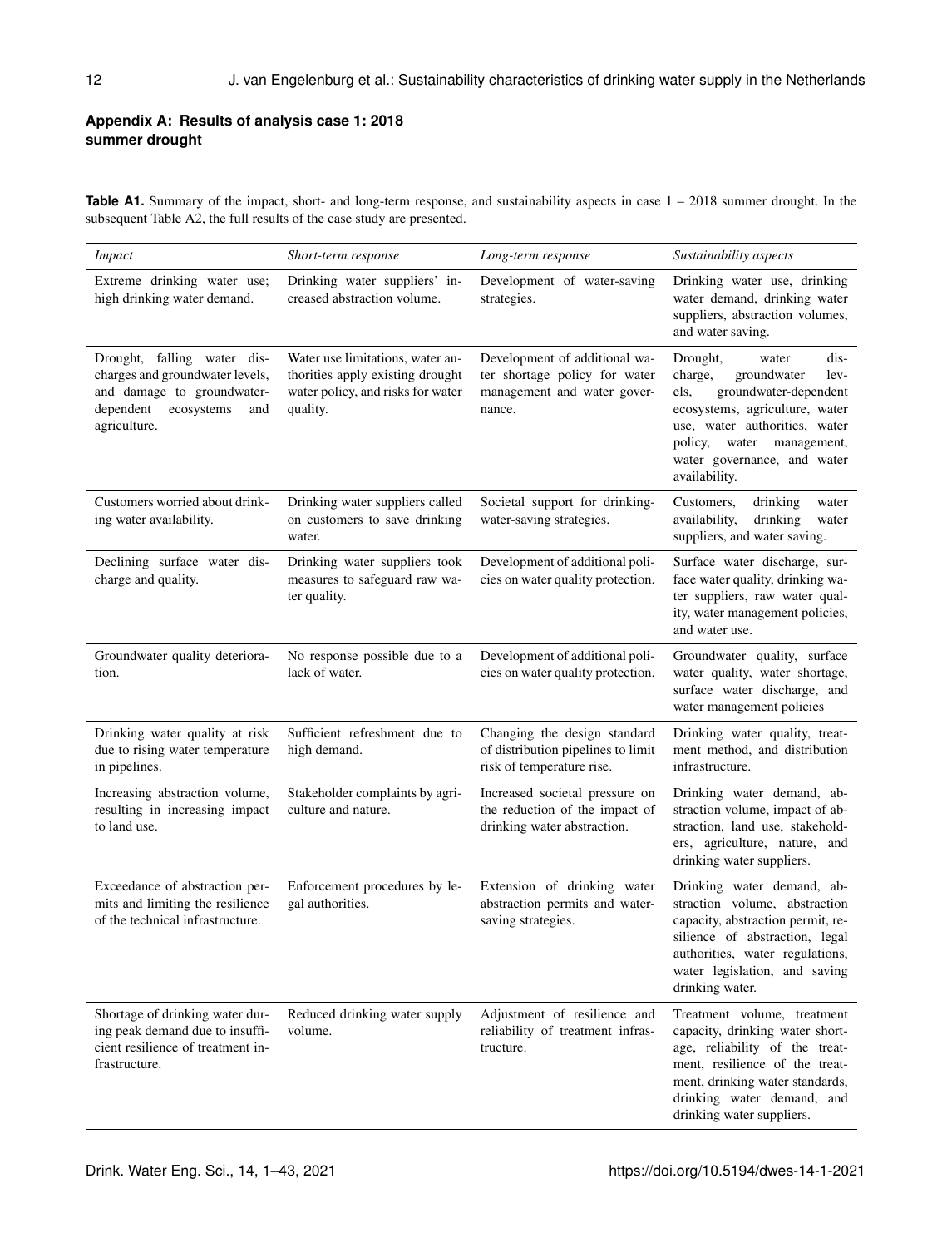| <b>Impact</b>                                                                          | Short-term response                                                       | Long-term response                                                                                                                                                              | Sustainability aspects                                                                                                                                          |
|----------------------------------------------------------------------------------------|---------------------------------------------------------------------------|---------------------------------------------------------------------------------------------------------------------------------------------------------------------------------|-----------------------------------------------------------------------------------------------------------------------------------------------------------------|
| Insufficient distribution capac-<br>ity.                                               | Lowering drinking water pres-<br>sure to reduce drinking water<br>volume. | Adjustment of resilience and<br>reliability of distribution infras-<br>tructure.                                                                                                | Distribution capacity, resilience<br>and reliability of distribution,<br>drinking water suppliers, drink-<br>ing water volume, and drinking<br>water standards. |
| Major disturbances could cause<br>a serious disruption of the sup-<br>ply.             | Maximum personnel deploy-<br>ment by drinking water suppli-<br>ers.       | Investments to improve the re-<br>silience and reliability of tech-<br>nical infrastructure by drinking<br>water suppliers.                                                     | Drinking water demand, reli-<br>ability of technical infrastruc-<br>ture, and drinking water suppli-<br>ers.                                                    |
| High energy use and envi-<br>ronmental impact of extreme<br>drinking water production. |                                                                           | Incorporating impact to energy<br>use and environmental impact<br>in the design of measures to<br>improve the resilience and re-<br>liability of technical infrastruc-<br>ture. | Drinking water demand, energy<br>use, environmental impact, and<br>drinking water suppliers.                                                                    |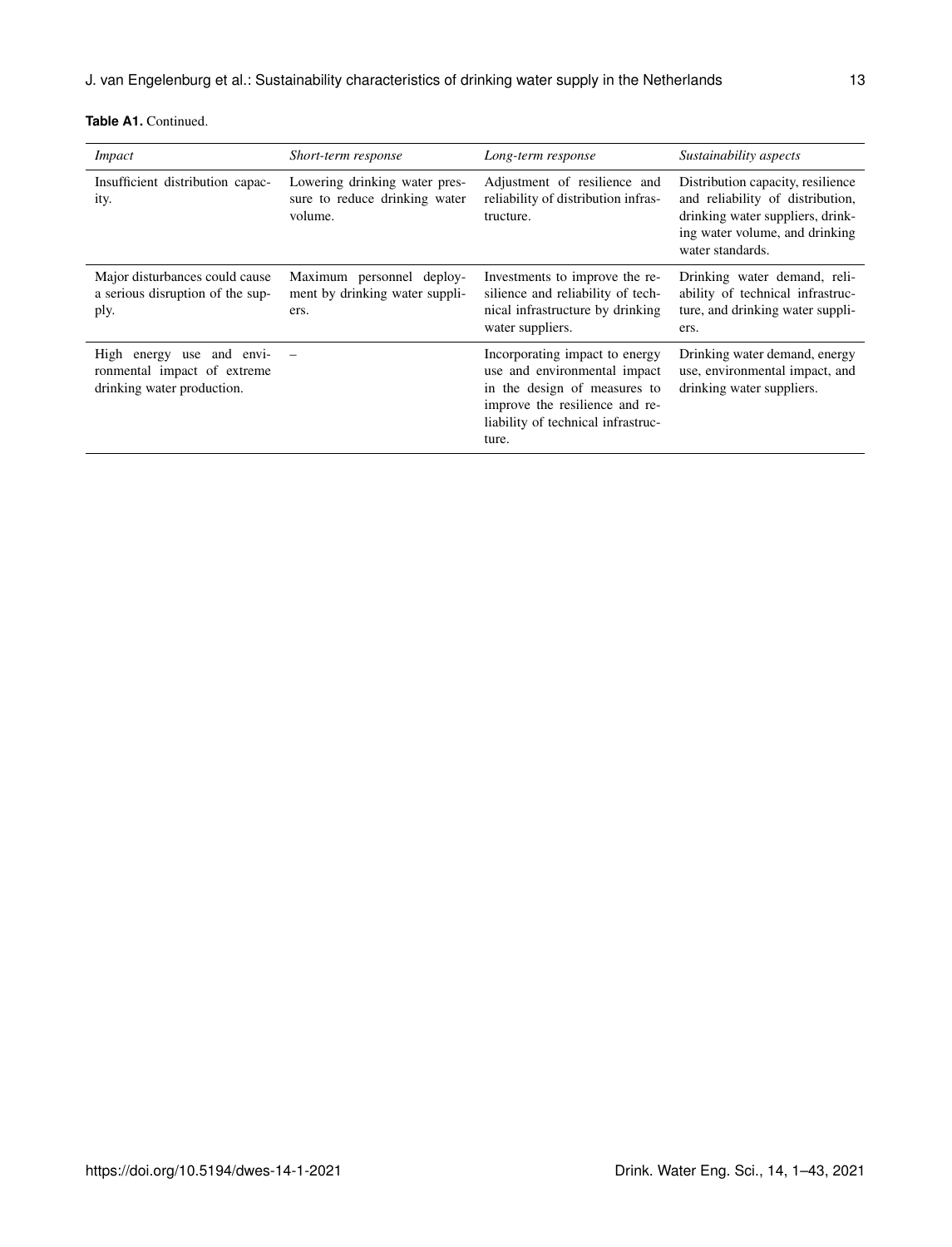| Driver                          | Pressure                                                                       | Impact                                                                                                                                                                                                                                                                                                                                                                | Short-term response                                                                                                                                                                                                                                                                                                                                                                                                                                                                                                                                                     | Long-term response                                                                                                                                                                                                                                                                                                                | Sustainability aspects                                                                                                        |
|---------------------------------|--------------------------------------------------------------------------------|-----------------------------------------------------------------------------------------------------------------------------------------------------------------------------------------------------------------------------------------------------------------------------------------------------------------------------------------------------------------------|-------------------------------------------------------------------------------------------------------------------------------------------------------------------------------------------------------------------------------------------------------------------------------------------------------------------------------------------------------------------------------------------------------------------------------------------------------------------------------------------------------------------------------------------------------------------------|-----------------------------------------------------------------------------------------------------------------------------------------------------------------------------------------------------------------------------------------------------------------------------------------------------------------------------------|-------------------------------------------------------------------------------------------------------------------------------|
| event<br>we at the r<br>Extreme | tation.<br>no precipi-<br>ration, and<br>high evapo-<br>perature,<br>High tem- | drinking water demand.<br>Extreme drinking water use; high                                                                                                                                                                                                                                                                                                            | creased abstraction volume.<br>Drinking<br>water<br>suppliers<br>in-                                                                                                                                                                                                                                                                                                                                                                                                                                                                                                    | strategies.<br>Development<br>Òf<br>$water\text{-}saving$                                                                                                                                                                                                                                                                         | suppliers, abstraction volume,<br>and water saving.<br>water demand, drinking water<br>Drinking water use, drinking           |
|                                 |                                                                                | demand. Additionally, there also<br>of swimming pools, watering gar-<br>ing water use as follows: filling<br>to refill ponds that dried up due to<br>izens about adding drinking water<br>were requests from concerned cit-<br>to a very high drinking water<br>dens, and extra showering all led<br>the extreme drought.<br>The summer affected the drink-           | increased drinking water demand.<br>the abstraction volume to meet the<br>Drinking water suppliers increased                                                                                                                                                                                                                                                                                                                                                                                                                                                            | tion and food<br>such as progressive drinking water<br>including controversial measures<br>course on water-saving strategies,<br>water) use.<br>grade (pools,<br>high-grade (household and sanita-<br>tariffs and differentiation between<br>The drought<br>gardens, and process<br>production) and low-<br>(re-)initiated a dis- |                                                                                                                               |
| event<br>weather<br>Extreme     | oration and<br>tation.<br>no precipi-<br>High evap-                            | damage to groundwater-dependent<br>and groundwater levels, and<br>ecosystems and agriculture.<br>Drought, falling water discharges                                                                                                                                                                                                                                    | water policy, and risks in water<br>thorities applied existing drought<br>quality.<br>Water use limitations, water au-                                                                                                                                                                                                                                                                                                                                                                                                                                                  | shortage policy for water manage-<br>ment and water governance.<br>Development of additional water                                                                                                                                                                                                                                | charge,<br>ecosystems, agriculture, water<br>els,<br>Drought,<br>groundwater-dependent<br>groundwater<br>water<br>lev-<br>dis |
|                                 |                                                                                | springs and brooks dried up, and<br>dependent ecosystems such as wet-<br>high temperatures. Groundwater-<br>due to low groundwater levels and<br>els; thus, river discharges declined.<br>discharges and groundwater lev-<br>fered due to the drought.<br>vegetation withered or even died<br>lands and agricultural produce suf-<br>The drought caused falling water | affects the local surface water qual-<br>eas, there is a water policy to re-<br>ity and may also affect the ground-<br>water bodies such as rivers. This<br>by supplementing them from larger<br>solve local surface water shortages<br>In some ecologically vulnerable ar-<br>vance.<br>because of its high societal rele-<br>water supply has a high ranking<br>low water availability. Drinking<br>was developed for periods with<br>plied the special water policy that<br>ter system. Water authorities ap-<br>water quality.<br>Limitations in water use from wa- | age and retention of surface wa-<br>of water use during water short-<br>ter and groundwater during periods<br>ther prioritization and limitations<br>ter governance, aiming at a fur-<br>for water management and wa-<br>with sufficient<br>Discourse and<br>water availability.<br>policy development                            | use, water authorities, water<br>availability.<br>water governance, and water<br>policy,<br>water management,                 |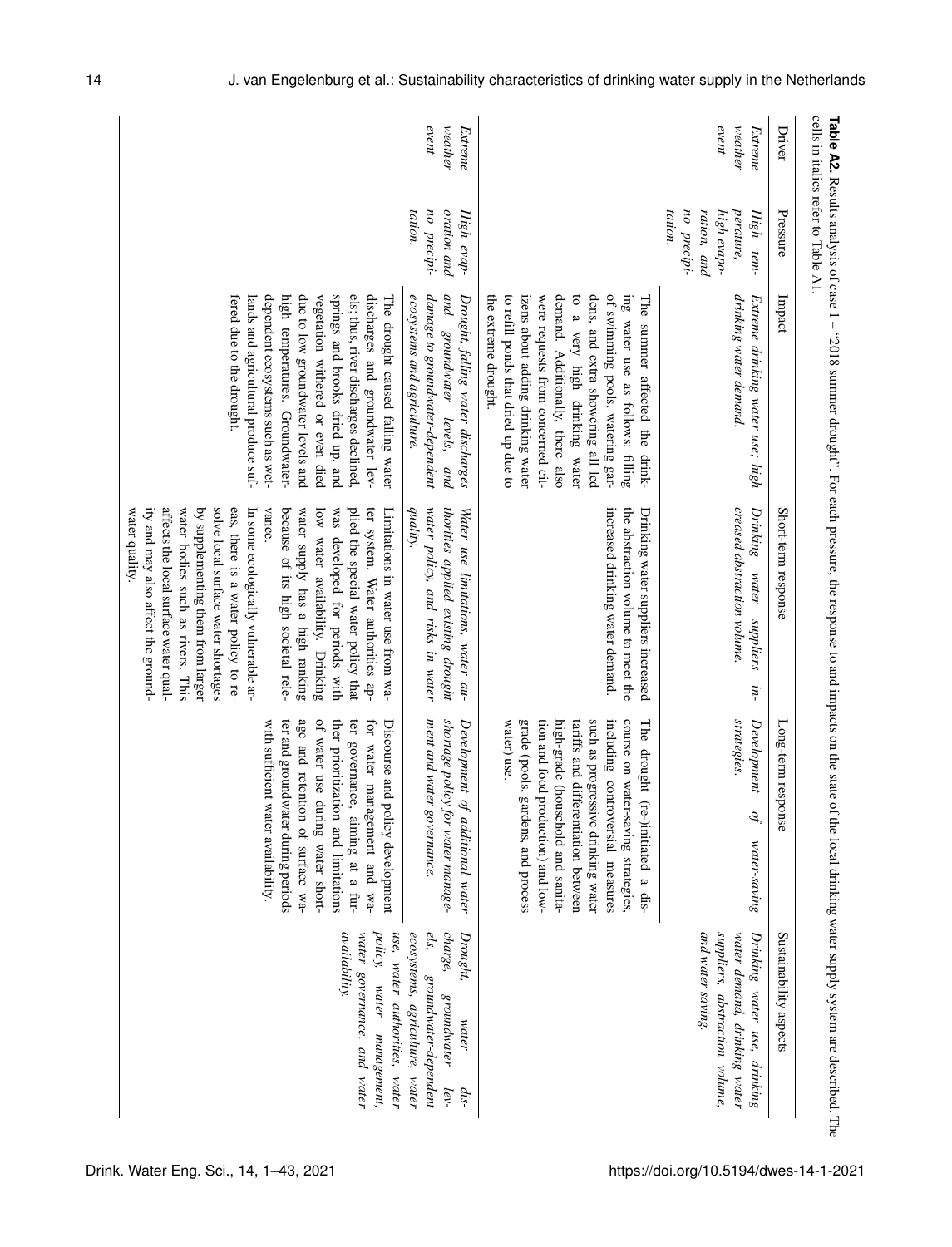| Driver                         | Pressure                                           | Impact                                                                                                                                                                                                                                                                    | Short-term response                                                                                                                                                                                                                                                 | Long-term response                                                                                                                                                                                                                                                     | Sustainability aspects                                                                                                         |                |
|--------------------------------|----------------------------------------------------|---------------------------------------------------------------------------------------------------------------------------------------------------------------------------------------------------------------------------------------------------------------------------|---------------------------------------------------------------------------------------------------------------------------------------------------------------------------------------------------------------------------------------------------------------------|------------------------------------------------------------------------------------------------------------------------------------------------------------------------------------------------------------------------------------------------------------------------|--------------------------------------------------------------------------------------------------------------------------------|----------------|
| Extreme<br>$we$ ather<br>event | oration and<br>no precipi-<br>High evap<br>tation. | Customers worried about drinking<br>water availability.                                                                                                                                                                                                                   | Drinking water suppliers called on<br>customers to save drinking water.                                                                                                                                                                                             | drinking-<br>water-saving strategies.<br>$\it for$<br><i>support</i><br>Societal                                                                                                                                                                                       | suppliers, and water saving.<br>drinking<br>drinking<br>availability,<br>Customers,                                            | water<br>water |
|                                |                                                    | tomers started to worry about the<br>damage to<br>vegetation due to the drought, cus-<br>lity.<br>Because of the visible<br>drinking water availabi                                                                                                                       | was a call for customers to save<br>cient drinking water, but people<br>demand. Later that summer, there<br>were asked to spread the drink-<br>ing water use to reduce the peak<br>Drinking water suppliers commu-<br>nicated that there still was suffi-<br>water. | are limits to the drinking water<br>awareness<br>that there<br>availability, thus creating (some)<br>societal support for (drinking)<br>raised<br>customers<br>drought<br>water saving.<br>among<br>The                                                                |                                                                                                                                |                |
| Extreme<br>weather<br>event    | No precipi-<br>tation.                             | Declining surface water discharge<br>and quality.                                                                                                                                                                                                                         | Drinking water supplies took mea-<br>sures to safeguard raw water qual-<br>ity.                                                                                                                                                                                     | Development of additional policies<br>on water quality protection.                                                                                                                                                                                                     | ter suppliers, raw water qual-<br>Surface water discharge, sur-<br>face water quality, drinking wa-                            |                |
|                                |                                                    | the share of<br>and treated<br>sewage water in the surface water<br>discharge increased, which caused<br>the water quality in surface waters<br>industrial wastewater<br>Due to the lack of rain,<br>to deteriorate                                                       | Drinking water suppliers that use<br>surface water as a resource took<br>measures to safeguard the raw wa-<br>ter quality.                                                                                                                                          | quality problems may induce the<br>development of water management<br>policies that aim to reduce the im-<br>pact of treated sewage and indus-<br>trial wastewater by a reduction in<br>The surface water discharge and<br>water use or improvement of treat-<br>ment. | ity, water management policies,<br>and water use.                                                                              |                |
| Extreme<br>weather<br>event    | Declining<br>surface<br>quality.<br>water          | deteriora-<br>Groundwater quality<br>tion.                                                                                                                                                                                                                                | No response possible due to lack of<br>water.                                                                                                                                                                                                                       | Development of additional policies<br>on water quality protection.                                                                                                                                                                                                     | quality, surface<br>surface water discharge, and<br>water quality, water shortage,<br>water management policies<br>Groundwater |                |
|                                |                                                    | The impact of an incidental warm<br>and dry summer on the ground-<br>water quality is limited, but when<br>nappen fre-<br>quently, the groundwater quality<br>may deteriorate due to the impact<br>water qual-<br>comparable droughts I<br>of a declining surface<br>ity. | the surface water quality, but due<br>to the lack of precipitation, there<br>cient water was available for this<br>was a water shortage, so insuffi-<br>In some surface water bodies, re-<br>freshment was required to guard<br>refreshment.                        | groundwater quality supports the<br>need for water management poli-<br>cies that aim to refresh water<br>of treated sewage and industrial<br>charge and quality may affect<br>bodies and to reduce the impact<br>The fact that surface water dis-<br>wastewater.       |                                                                                                                                |                |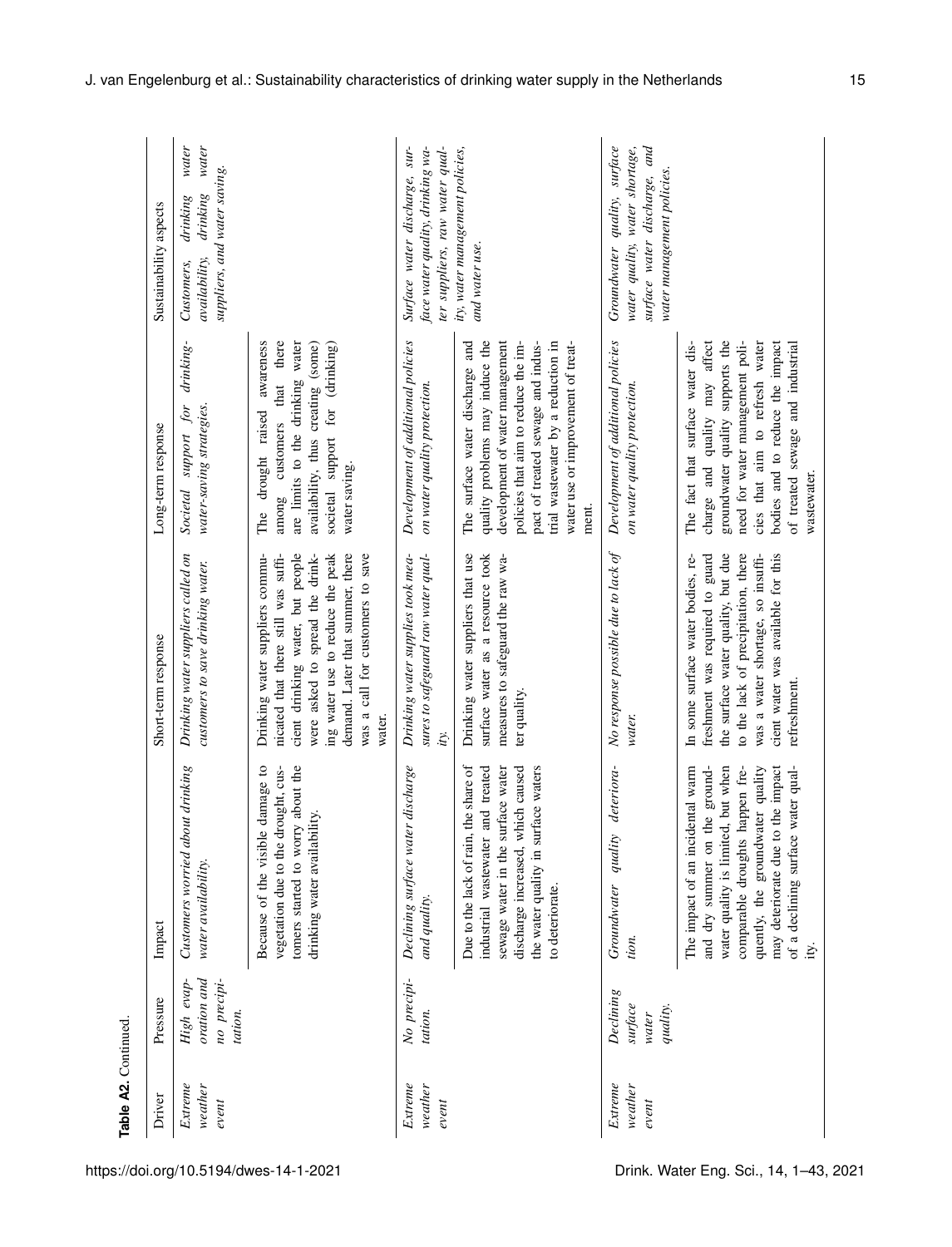| Driver                      | Pressure                                    | Impact                                                                                                                                                                                                                                                       | Short-term response                                                                                                                                                                                                                                                                                                                                                              | Long-term response                                                                                                                                                                                            | Sustainability aspects                                                                           |
|-----------------------------|---------------------------------------------|--------------------------------------------------------------------------------------------------------------------------------------------------------------------------------------------------------------------------------------------------------------|----------------------------------------------------------------------------------------------------------------------------------------------------------------------------------------------------------------------------------------------------------------------------------------------------------------------------------------------------------------------------------|---------------------------------------------------------------------------------------------------------------------------------------------------------------------------------------------------------------|--------------------------------------------------------------------------------------------------|
| event<br>weather<br>Extreme | perature.<br>High tem-                      | pipelines.<br>to rising water temperature in<br>Drinking water quality at risk due                                                                                                                                                                           | due to high demand.<br>Ensuring sufficient<br>refreshment                                                                                                                                                                                                                                                                                                                        | Changing the design standard of<br>distribution pipelines to limit risk<br>of temperature rise.                                                                                                               | Drinking water quality, treat-<br>ment method, and distribution<br>infrastructure.               |
|                             |                                             | ature, and soil temperature, that<br>drinking water quality risk.<br>infrastructure. This introduces a<br>may have affected the drinking wa-<br>an increased surface water temper-<br>The extreme temperatures led to<br>ter temperature in the distribution | duces the risk of temperature rise<br>the drinking water. Sufficient re-<br>sures the bacteriological quality of<br>by a treatment method that en-<br>water quality risk will be limited<br>resource for drinking water, the<br>stream velocities in pipelines re-<br>in the distribution infrastructure.<br>When surface water is the main<br>freshment within storage and high | quences for the design of the dis-<br>drinking water temperature due to<br>climate change may have conse-<br>ity aspects caused by increased<br>tribution infrastructure.<br>The risk of drinking water qual- |                                                                                                  |
| event<br>weather<br>Extreme | <i>demand</i> .<br>ing water<br>High drink- | sulting in increasing impact on<br>Increasing abstraction volume re-<br>land use.                                                                                                                                                                            | ture and nature.<br>Stakeholder complaints by agricul-                                                                                                                                                                                                                                                                                                                           | Increased societal pressure on the<br>reduction of the impact of drinking<br>water abstraction.                                                                                                               | straction volume, impact of ab-<br>Drinking water demand, ab-<br>straction, land use, stakehold- |
|                             |                                             | drought and high temperatures, af-<br>cal areas, the impact of the abstrac-<br>tion added up due to the extreme<br>rose to a high level. In some lo-<br>ter demand, the abstraction volume<br>fecting the land use.<br>To meet the high drinking wa-         | of the extra abstraction on their<br>land use<br>ture complained about the impact<br>Stakeholders in agriculture and na-                                                                                                                                                                                                                                                         | on the water system<br>ter suppliers to reduce the impact<br>of local drinking water abstraction<br>societal pressure on drinking wa-<br>The drought impact enlarged the                                      | ers, agriculture, nature, and<br>drinking water suppliers.                                       |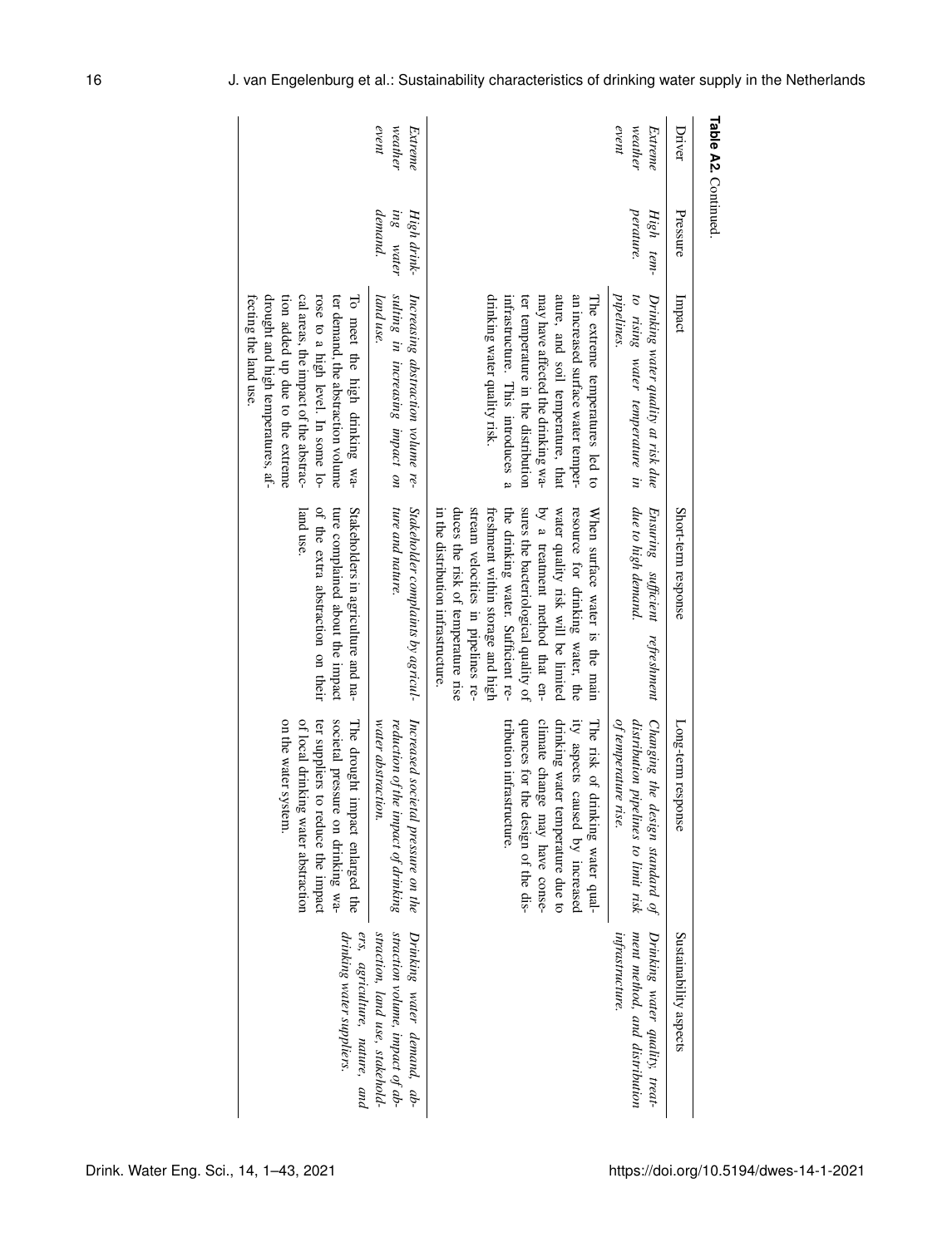|                     | Sustainability aspects | straction volume, abstraction<br>capacity, abstraction permit,<br>$ab -$<br>water demand,<br>Drinking | resilience of abstraction, legal<br>water legislation, and saving<br>authorities, water regulations,<br>drinking water.                                                                                                                                                                                                                                                                                                                                                                                                     | Treatment volume, treatment<br>capacity, drinking water short-<br>age, reliability of the treat-<br>ment, resilience of the treat- | drinking water demand, and<br>ment, drinking water standards,<br>drinking water suppliers                                                                                                                                                                                                                                                                                                                      |
|---------------------|------------------------|-------------------------------------------------------------------------------------------------------|-----------------------------------------------------------------------------------------------------------------------------------------------------------------------------------------------------------------------------------------------------------------------------------------------------------------------------------------------------------------------------------------------------------------------------------------------------------------------------------------------------------------------------|------------------------------------------------------------------------------------------------------------------------------------|----------------------------------------------------------------------------------------------------------------------------------------------------------------------------------------------------------------------------------------------------------------------------------------------------------------------------------------------------------------------------------------------------------------|
|                     | Long-term response     | straction permits and water-saving<br>Extension of drinking water ab-<br>strategies.                  | drinking-water-saving strategies to<br>The exceedance of the abstrac-<br>ment actions by the government,<br>resulting in an increased need for<br>tion permit limits set off enforce-<br>additional abstraction permits and<br>reduce the drinking water demand.                                                                                                                                                                                                                                                            | Adjustment of resilience and relia-<br>bility of treatment infrastructure.                                                         | ing water demand, which led to<br>drinking water suppliers solving<br>these local treatment aspects. To<br>The drought identified various lo-<br>cations in the technical infrastruc-<br>ture where the treatment capacity<br>was not reliable at the peak drink-<br>adjust all aspects will take several<br>years.                                                                                            |
|                     | Short-term response    | Enforcement procedures by legal<br>authorities.                                                       | Legal authorities (provinces and<br>water boards) started enforcement<br>within these limits. However, the<br>to be met to ensure a continuous<br>supply of good quality drinking<br>the drinking water supplier to stay<br>drinking water legislation also had<br>ulations. The legal authority urged<br>procedures to meet the water reg-<br>water at all times.                                                                                                                                                          | Reduced drinking water supply<br>volume.                                                                                           | There is no response available<br>sufficient, except by reducing the<br>ter flow velocity or reducing the<br>would introduce the risk of not<br>when the treatment capacity is in-<br>drinking water supply volume. Ex-<br>for example, increasing the fil-<br>cleansing frequency of the filters)<br>meeting the drinking water stan-<br>ceeding the treatment capacity (by,<br>dards.                        |
|                     | Impact                 | mits, limiting the resilience of the<br>Exceedance of abstraction per-<br>technical infrastructure    | ter demand, the abstraction volume<br>volumes, led to the exceedance of<br>and some abstractions even ex-<br>water regu-<br>To meet the high drinking wa-<br>The avail-<br>capacity, com-<br>abstraction<br>the abstraction permits. Some lo-<br>cal drinking abstractions exceeded<br>the monthly permitted volume,<br>ceeded the yearly permitted vol-<br>lations. This compromised the re-<br>silience of the abstractions.<br>rose to a high level.<br>ume, failing drinking<br>bined with the high<br>able abstraction | water dur-<br>ing peak demand due to insufficient<br>infrastruc-<br>resilience of treatment<br>Shortage of drinking<br>ture.       | These limitations showed that the<br>To meet the high peak demand, the<br>treatment volume rose to a high<br>level. In some parts of the drinking<br>water supply, there was insufficient<br>treatment capacity, causing a tem-<br>porary shortage in drinking water<br>during peak demand, compromis-<br>treatment is not resilient for this<br>ing the reliability of the treatment.<br>extreme peak demand. |
|                     | Pressure               | ing water<br>High drink-<br>demand.                                                                   |                                                                                                                                                                                                                                                                                                                                                                                                                                                                                                                             | High peak<br>demand for<br>drinking<br>water.                                                                                      |                                                                                                                                                                                                                                                                                                                                                                                                                |
| Table A2. Continued | Driver                 | Extreme<br>weather<br>event                                                                           |                                                                                                                                                                                                                                                                                                                                                                                                                                                                                                                             | Extreme<br>weather<br>event                                                                                                        |                                                                                                                                                                                                                                                                                                                                                                                                                |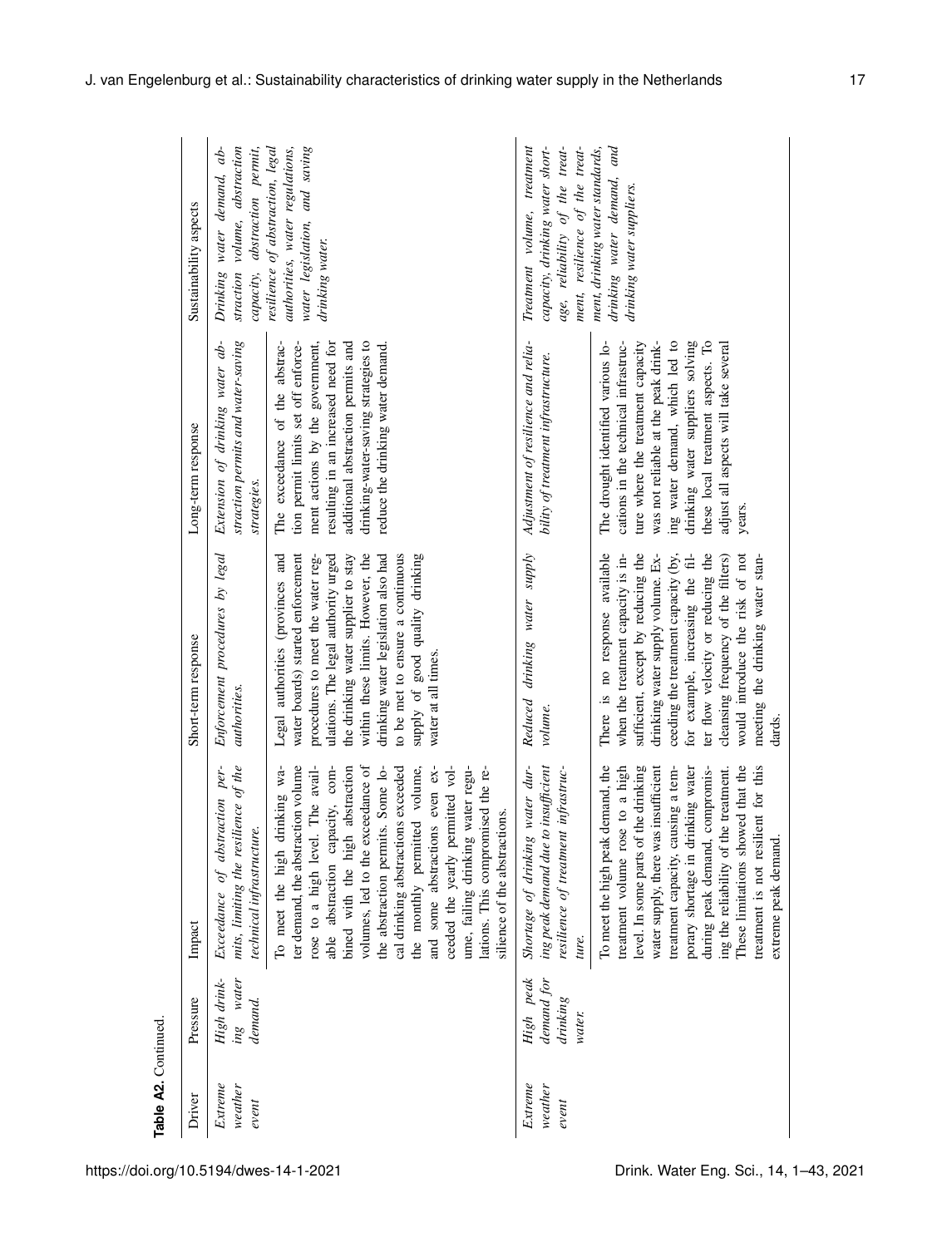| Table A2. Continued.<br>Driver | Pressure                                         | Impact                                                                                                                                                                                                                                                                                                                                                                                                                                                                                                                                                                                                                                         | Short-term response                                                                                                                                                                                                                                                                                                                                                                                                                                                             | Long-term res<br>bonse                                                                                                                                                                                                                                                                                                         | Sustainability aspects                                                                                                                     |
|--------------------------------|--------------------------------------------------|------------------------------------------------------------------------------------------------------------------------------------------------------------------------------------------------------------------------------------------------------------------------------------------------------------------------------------------------------------------------------------------------------------------------------------------------------------------------------------------------------------------------------------------------------------------------------------------------------------------------------------------------|---------------------------------------------------------------------------------------------------------------------------------------------------------------------------------------------------------------------------------------------------------------------------------------------------------------------------------------------------------------------------------------------------------------------------------------------------------------------------------|--------------------------------------------------------------------------------------------------------------------------------------------------------------------------------------------------------------------------------------------------------------------------------------------------------------------------------|--------------------------------------------------------------------------------------------------------------------------------------------|
| event<br>we at her<br>Extreme  | drinking<br>water.<br>demand for<br>High<br>peak | Insufficient distribution capacity.                                                                                                                                                                                                                                                                                                                                                                                                                                                                                                                                                                                                            | to reduce drinking water volume.<br>Lowering drinking water pressure                                                                                                                                                                                                                                                                                                                                                                                                            | bility of distribution infrastructure.<br>Adjustment of<br>resilience and relia-                                                                                                                                                                                                                                               | silience and<br>suppliers,<br>distribution, drinking<br>Distribution<br>drinking<br>capacity,<br>reliability<br>water<br>water<br>re-<br>ą |
|                                |                                                  | of the pipelines. In some areas, this<br>storage capacity, or age and quality<br>put the reliability of the distribu-<br>caused unintended low drinking<br>cient distribution capacity due to<br>water supply there was insuffi-<br>demand.<br>not resilient for this extreme peak<br>that the distribution capacity was<br>tion under pressure and showed<br>water pressures. These limitations<br>hydraulic limitations, insufficient<br>$\mathbb{F}$<br>some<br>parts of the drinking                                                                                                                                                       | of the mandatory drinking water<br>ever, this also led to a falling short<br>ume that was supplied, drinking<br>drinking water volume from taps.<br>pressure reduction is a decreased<br>some areas. The impact of this<br>standards in some areas.<br>water volume was reduced; how-<br>pressure, the distributed drinking<br>By reducing the drinking water<br>ing water pressure intentionally in<br>water suppliers lowered the drink-<br>To reduce the drinking water vol- | reliable at peak demand, which led<br>years.<br>the distribution capacity was not<br>the technical infrastructure where<br>adjust all aspects will take several<br>these local distribution aspects. To<br>to drinking water suppliers solving<br>The drought identified locations in                                          | standards.<br>volume, and drinking<br>water                                                                                                |
| event<br>we at her<br>Extreme  | demand for<br>water.<br>drinking<br>High peak    | serious disruption of the supply.<br>Major disturbances could cause<br>a                                                                                                                                                                                                                                                                                                                                                                                                                                                                                                                                                                       | drinking water suppliers.<br>Maximal personnel deployment by                                                                                                                                                                                                                                                                                                                                                                                                                    | tructure by drinking water suppli-<br>and reliability<br>Investments to improve resilience<br>ers.<br>of technical infras-                                                                                                                                                                                                     | <i>suppliers</i> .<br>tructure,<br>liability<br>Drinking<br>of technical infras-<br>and drinking water<br>water demand, re-                |
|                                |                                                  | ity and reduced maintenance dur-<br>ited due to limited reserve capac-<br>tructure, such as the failure of a<br>a major disturbance in the infras-<br>turbances for customers. However,<br>which limits the impact of dis-<br>ture are designed to be redundant,<br>cal infrastructure. To ensure the re-<br>maximal exploitation of the techni-<br>ing the extreme drinking water de-<br>ply because the resilience was lim-<br>have led to a disruption in the sup-<br>ply, many parts of the infrastruc-<br>liability of the drinking water sup-<br>mand period.<br>large transportation pipeline, could<br>The high peak demand required a | disturbances.<br>drinking<br>standby to immediately solve any<br>pliers had all personnel put on<br>peak period, drinking water sup-<br>top priority. During the extreme<br>bances are always solved with<br>To ensure the reliability<br>water supply,<br>distur-<br>of the                                                                                                                                                                                                    | reliability.<br>disturbances and, thus, improve the<br>dundancy to decrease the risk of<br>in the technical infrastructure that<br>and, where necessary, creating re-<br>pliers solving these local aspects<br>were not reliable at peak demand,<br>which led to<br>The drought<br>drinking water sup-<br>identified locations |                                                                                                                                            |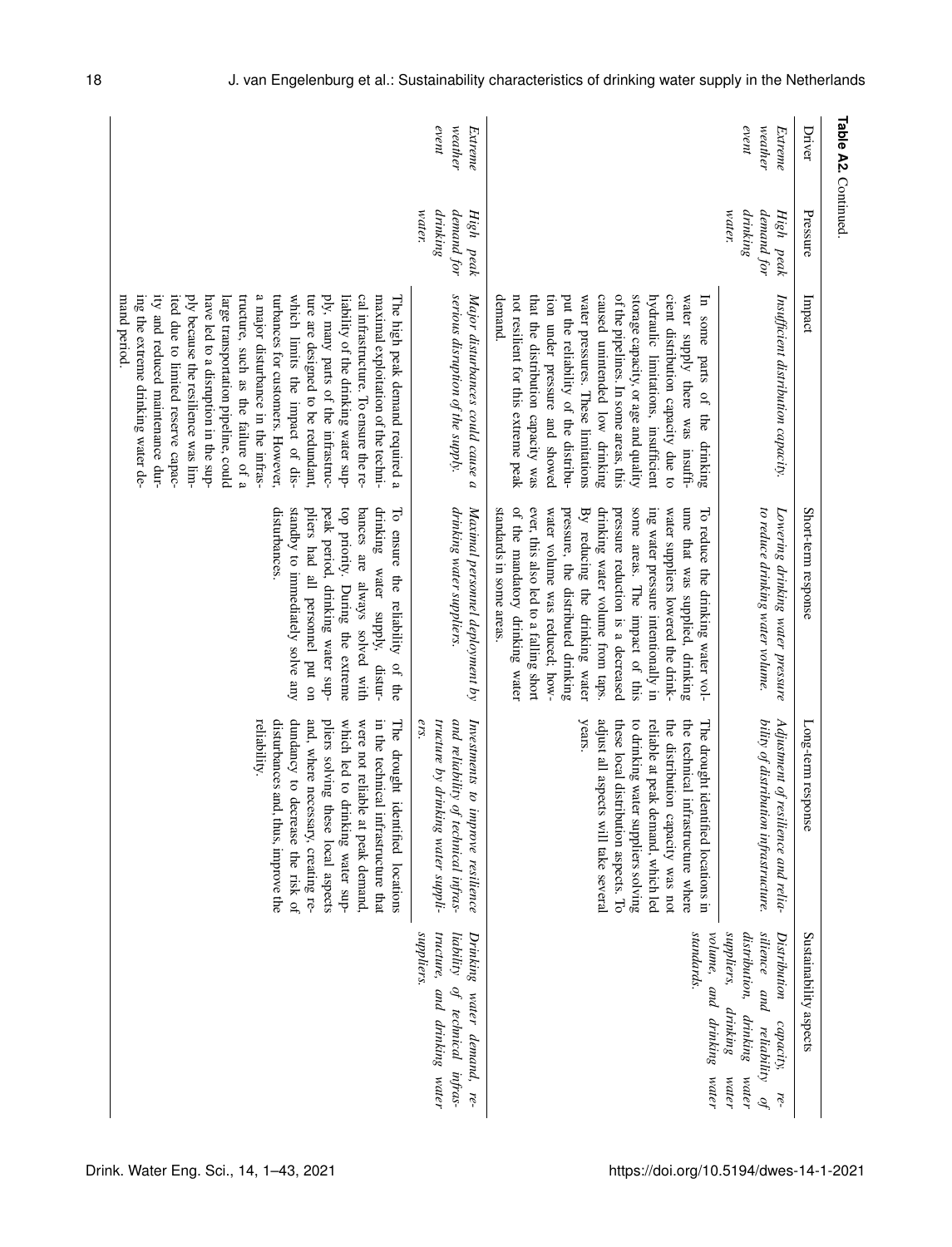| Table A2. Continued.        |                    |                                                                                                                                                                                     |                                                                                                     |                                                                                                                                                                                                                                                                                                                                           |                                                             |
|-----------------------------|--------------------|-------------------------------------------------------------------------------------------------------------------------------------------------------------------------------------|-----------------------------------------------------------------------------------------------------|-------------------------------------------------------------------------------------------------------------------------------------------------------------------------------------------------------------------------------------------------------------------------------------------------------------------------------------------|-------------------------------------------------------------|
| Driver                      | Pressure           | Impact                                                                                                                                                                              | Short-term response                                                                                 | Long-term response                                                                                                                                                                                                                                                                                                                        | Sustainability aspects                                      |
| Extreme<br>weather<br>event | drinking<br>water. | High peak High energy use and environmen-<br>demand for tal impact of extreme drinking wa-<br>ter production.                                                                       | $\overline{\phantom{a}}$                                                                            | Incorporating impact on energy Drinking water demand, energy<br>use and environmental impact in<br>the design of measures to improve<br>the resilience and reliability of<br>technical infrastructure.                                                                                                                                    | use, environmental impact, and<br>drinking water suppliers. |
|                             |                    | The magnitude and duration of the<br>peak demand forced a maximal ex-<br>ploitation of the technical infras-<br>tructure, causing a maximal energy<br>use and environmental impact. | There was no short-term response<br>available to reduce the energy use<br>and environmental impact. | Energy use and environmental im-<br>pact are important aspects that are<br>The drought identified locations<br>in the technical infrastructure that<br>were not reliable at peak demand,<br>which lead to drinking water sup-<br>considered in the design of the so-<br>pliers solving these local aspects.<br>lutions for these aspects. |                                                             |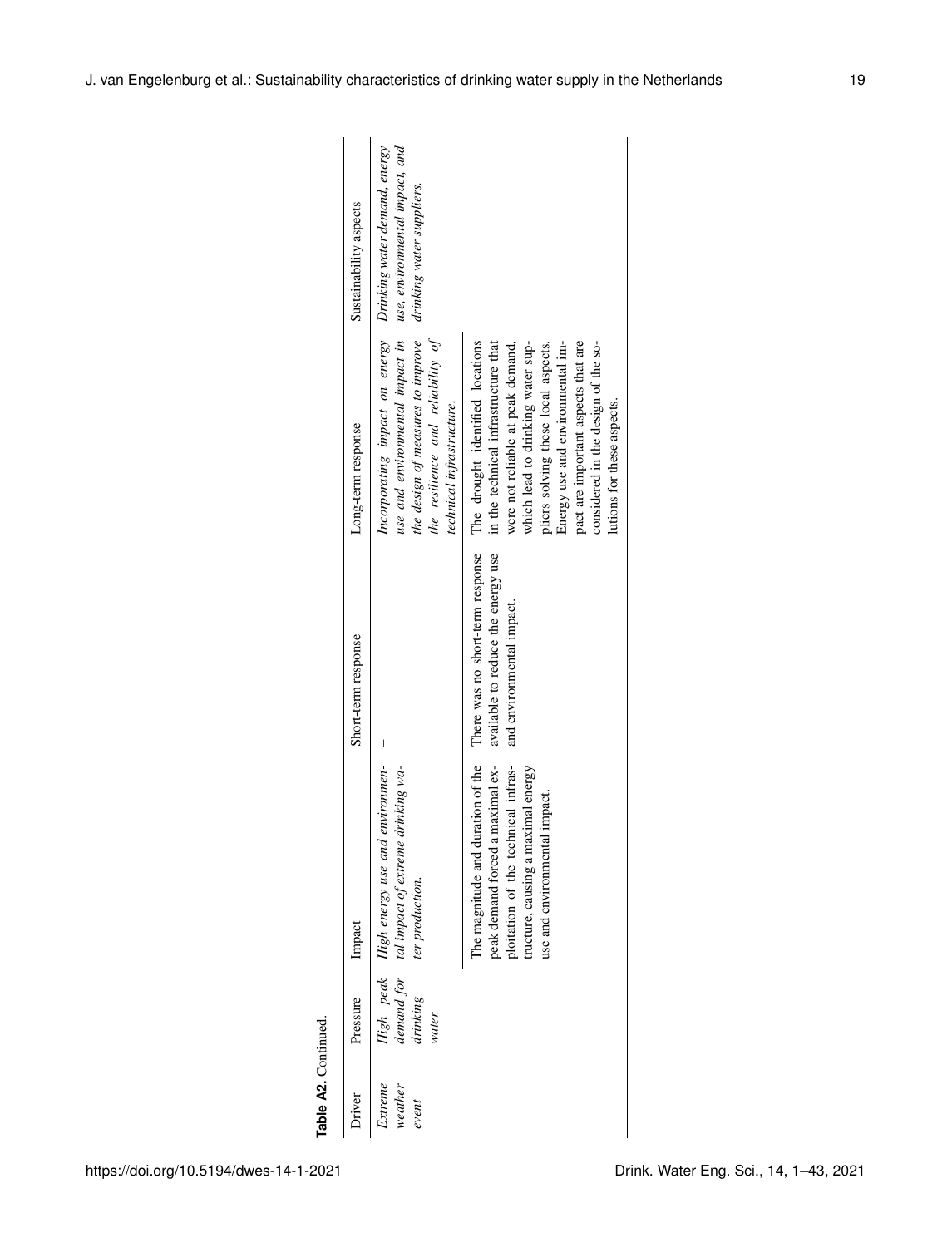# **Appendix B: Results of analysis case 2: groundwater quality development**

Table B1. Summary of the impact, short- and long-term response, and sustainability aspects in case 2 – groundwater quality development (for complete results of the case study, see Table B2).

| Impact                                                                                                    | Short-term response                                                                                                | Long-term response                                                                                                                                  | Sustainability aspects                                                                                                                                                                                                                                                                                                                                    |
|-----------------------------------------------------------------------------------------------------------|--------------------------------------------------------------------------------------------------------------------|-----------------------------------------------------------------------------------------------------------------------------------------------------|-----------------------------------------------------------------------------------------------------------------------------------------------------------------------------------------------------------------------------------------------------------------------------------------------------------------------------------------------------------|
| Surface water quality deterio-<br>rates due to limited surface wa-<br>ter discharge.                      | Monitoring and evaluation of<br>water quality development.                                                         | legislation on water<br>Water<br>quality and quantity protection<br>and<br>drinking-water-saving<br>strategies.                                     | Surface water quality, surface<br>water discharge, monitoring<br>and evaluation, water legisla-<br>tion, water quality and quantity,<br>and saving drinking water.                                                                                                                                                                                        |
| Groundwater quality deterio-<br>rates due to deteriorating sur-<br>face water quality.                    | Monitoring and evaluation of<br>water quality development.                                                         | Improvement of sewage and<br>wastewater<br>treatment,<br>and<br>water-saving strategies.                                                            | Groundwater quality, surface<br>water quality, monitoring and<br>evaluation, and water saving.                                                                                                                                                                                                                                                            |
| Soil energy systems may affect<br>groundwater quality.                                                    | Monitoring and evaluation of<br>water quality development and<br>research.                                         | Groundwater protection regula-<br>tions.                                                                                                            | Groundwater quality, ground-<br>water pollution, research, mon-<br>itoring and evaluation, regula-<br>tions, and groundwater quality<br>protection.                                                                                                                                                                                                       |
| Local and upstream land and<br>water use affects the surface<br>water quality.                            | Monitoring and evaluation of<br>water quality development.                                                         | Policy and measures to meet<br>water legislation to protect<br>and improve water quality and<br>quantity.                                           | Surface water quality, land and<br>water use, contaminants, mon-<br>itoring and evaluation, water<br>legislation, and water quantity.                                                                                                                                                                                                                     |
| Diffuse and point sources of<br>pollution affect surface water<br>and groundwater quality.                | Monitoring and evaluation of<br>water quality development.                                                         | Measures to remove historical<br>sources of pollution and to pre-<br>vent new sources of pollution.                                                 | Groundwater quality, nutrients,<br>organic micro-pollutants, other<br>contaminants, surface water<br>quality, monitoring and eval-<br>uation, water legislation, and<br>water quality protection.                                                                                                                                                         |
| Emerging contaminants in sur-<br>face and groundwater require<br>new drinking water treatment<br>methods. | Enforcement of groundwater<br>protection regulations on pol-<br>lution incidents and monitoring<br>and evaluation. | of<br>Development<br>treatment<br>methods to remove emerging<br>contaminants<br>from<br>sewage,<br>industrial wastewater, and/or<br>drinking water. | Emerging<br>contaminants,<br>groundwater quality, surface<br>water quality, resilience and<br>reliability of the drinking<br>water treatment, groundwater<br>protection, land and water<br>use, water legislation, sources<br>of pollution, drinking water<br>treatment methods, energy use,<br>environmental<br>impact,<br>and<br>drinking water tariff. |
| Land use (change) may cause<br>groundwater quality deteriora-<br>tion.                                    | Enforcement of groundwater<br>protection regulations on land<br>use change and monitoring and<br>evaluation.       | Combination of extensive land<br>use functions with drinking wa-<br>ter abstraction.                                                                | Land use change, groundwa-<br>ter quality, sources of pollution,<br>groundwater protection regula-<br>tions, water use, enforcement<br>of regulations, monitoring and<br>evaluation, drinking water ab-<br>straction, extensive land use,<br>nature, agriculture, and water<br>system.                                                                    |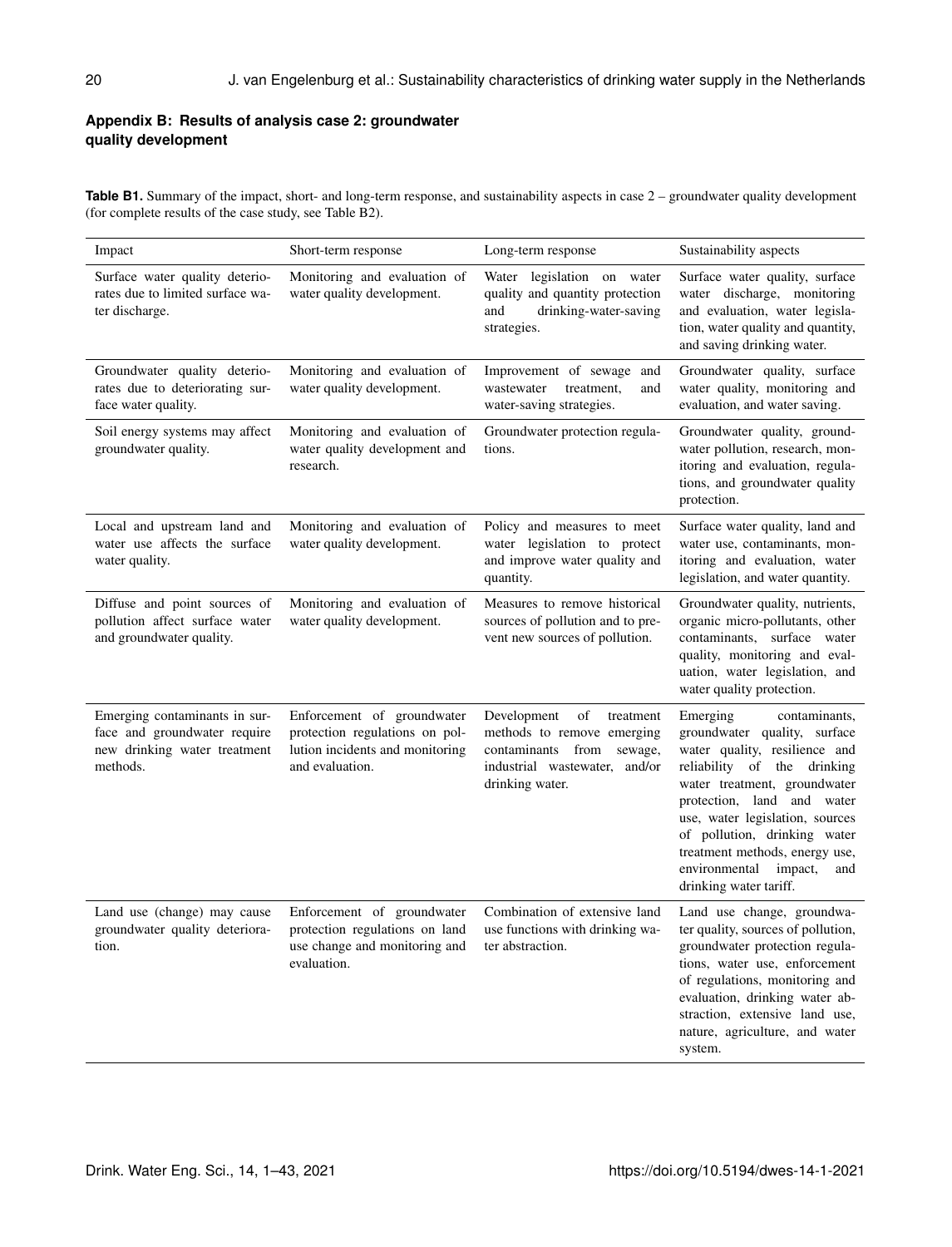| Impact                                                                                                                   | Short-term response                                                                                                                | Long-term response                                                                                        | Sustainability aspects                                                                                                                                                                                                                                                                                             |
|--------------------------------------------------------------------------------------------------------------------------|------------------------------------------------------------------------------------------------------------------------------------|-----------------------------------------------------------------------------------------------------------|--------------------------------------------------------------------------------------------------------------------------------------------------------------------------------------------------------------------------------------------------------------------------------------------------------------------|
| Surface water and groundwa-<br>ter quality deterioration deter-<br>mine the required drinking wa-<br>ter treatment.      | Monitoring of drinking water<br>quality; in case of emergencies,<br>measures are taken to safeguard<br>the drinking water quality. | Adjustment of treatment meth-<br>ods to be able to continue to<br>meet the drinking water stan-<br>dards. | Raw water quality, drinking wa-<br>ter standards, water quality, vul-<br>nerability of the water sys-<br>tem for contamination, treat-<br>ment methods, reliability and<br>resilience of treatment, drink-<br>ing water quality, emergencies,<br>energy use, environmental im-<br>pact, and drinking water tariff. |
| Variations in raw water qual-<br>ity can only be handled if the<br>treatment method is resilient to<br>these variations. | Monitoring and evaluation of<br>water quality development.                                                                         | Increase in resilience and reli-<br>ability of drinking water treat-<br>ment.                             | Surface water quality, ground-<br>water quality, resilience and re-<br>liability of the treatment, moni-<br>toring and evaluation, raw wa-<br>ter quality, energy use, envi-<br>ronmental impact, and drinking<br>water tariff.                                                                                    |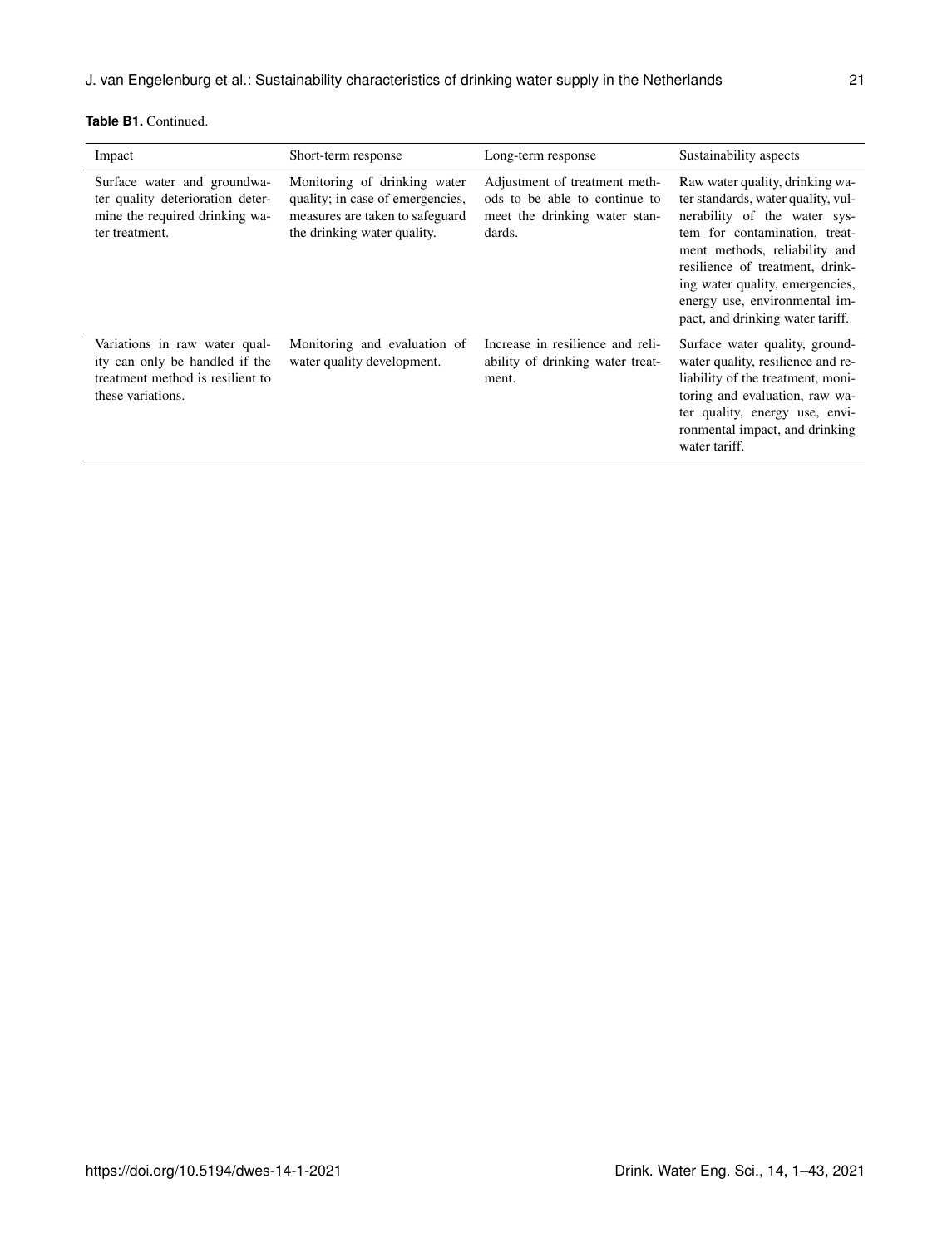| Drivers                            | Pressure                                                                                | Impact                                                                                                                                                                                                                                                                                | Short-term response                                                                                                                            | Long-term response                                                                                                                                                                                                                                                                                                                                                                                                                                                            | Sustainability aspects                                                                                                                                             |
|------------------------------------|-----------------------------------------------------------------------------------------|---------------------------------------------------------------------------------------------------------------------------------------------------------------------------------------------------------------------------------------------------------------------------------------|------------------------------------------------------------------------------------------------------------------------------------------------|-------------------------------------------------------------------------------------------------------------------------------------------------------------------------------------------------------------------------------------------------------------------------------------------------------------------------------------------------------------------------------------------------------------------------------------------------------------------------------|--------------------------------------------------------------------------------------------------------------------------------------------------------------------|
| variability<br>climate<br>Changing | tempera-<br>summer<br>cipitation<br>tures.<br>and higher<br>mer<br>Less<br>pre-<br>sum- | due to limited surface water dis-<br>charge.<br>Surface water quality deteriorates                                                                                                                                                                                                    | ter quality development.<br>Monitoring and evaluation of wa-                                                                                   | drinking-water-saving strategies.<br>ity and quantity protection and<br>Water legislation on water qual-                                                                                                                                                                                                                                                                                                                                                                      | and saving drinking water.<br>and evaluation, water legisla-<br>Surface water quality, surface<br>tion, water quality and quantity,<br>water discharge, monitoring |
|                                    |                                                                                         | charges due to the lack of summer<br>recharges compared to natural dis-<br>precipitation.<br>dustrial and treated sewage water<br>ity deteriorates due to limited sur-<br>In summer, the surface water qual-<br>with increasing contributions of in-<br>face water discharge combined | a changing surface water quality.<br>quality development is necessary<br>Monitoring and evaluating water<br>to be able to respond timeously to | gies can also lead to reduction in<br>ity. Drinking-water-saving strate-<br>ater treatment will reduce the im-<br>quality and quantity. Further im-<br>ropean Water Framework Direc-<br>industrial recharges<br>treated sewage water recharges and<br>pact on the surface water qual-<br>provement in sewage and wastew-<br>tive and national water legisla-<br>ter legislation<br>tion to protect and improve water<br>Land and water use must meet wa-<br>as set by the Eu- |                                                                                                                                                                    |
| variability<br>climate<br>Changing | quality de-<br>Surface<br>terioration.<br>water                                         | quality.<br>due to deteriorating surface water<br>Groundwater quality deteriorates                                                                                                                                                                                                    | ter quality development.<br>Monitoring and evaluation of wa-                                                                                   | saving strategies.<br>wastewater treatment and water-<br>Improvement<br>of sewage<br>pup                                                                                                                                                                                                                                                                                                                                                                                      | water quality, monitoring and<br>evaluation, and water saving.<br>Groundwater quality, surface                                                                     |
|                                    |                                                                                         | ods through natural or artificial in-<br>water quality during summer peri-<br>fected by the deteriorating surface<br>filtration of surface water.<br>Groundwater quality may be af-                                                                                                   | a changing surface water quality.<br>quality development is necessary<br>to be able to respond timeously to<br>Monitoring and evaluating water | duce the impact on the surface<br>recharges and industrial recharges.<br>saving strategies can also lead to<br>water quality. (Drinking-) water-<br>and wastewater treatment will re-<br>reduction in treated sewage water<br>Further improvement in sewage                                                                                                                                                                                                                   |                                                                                                                                                                    |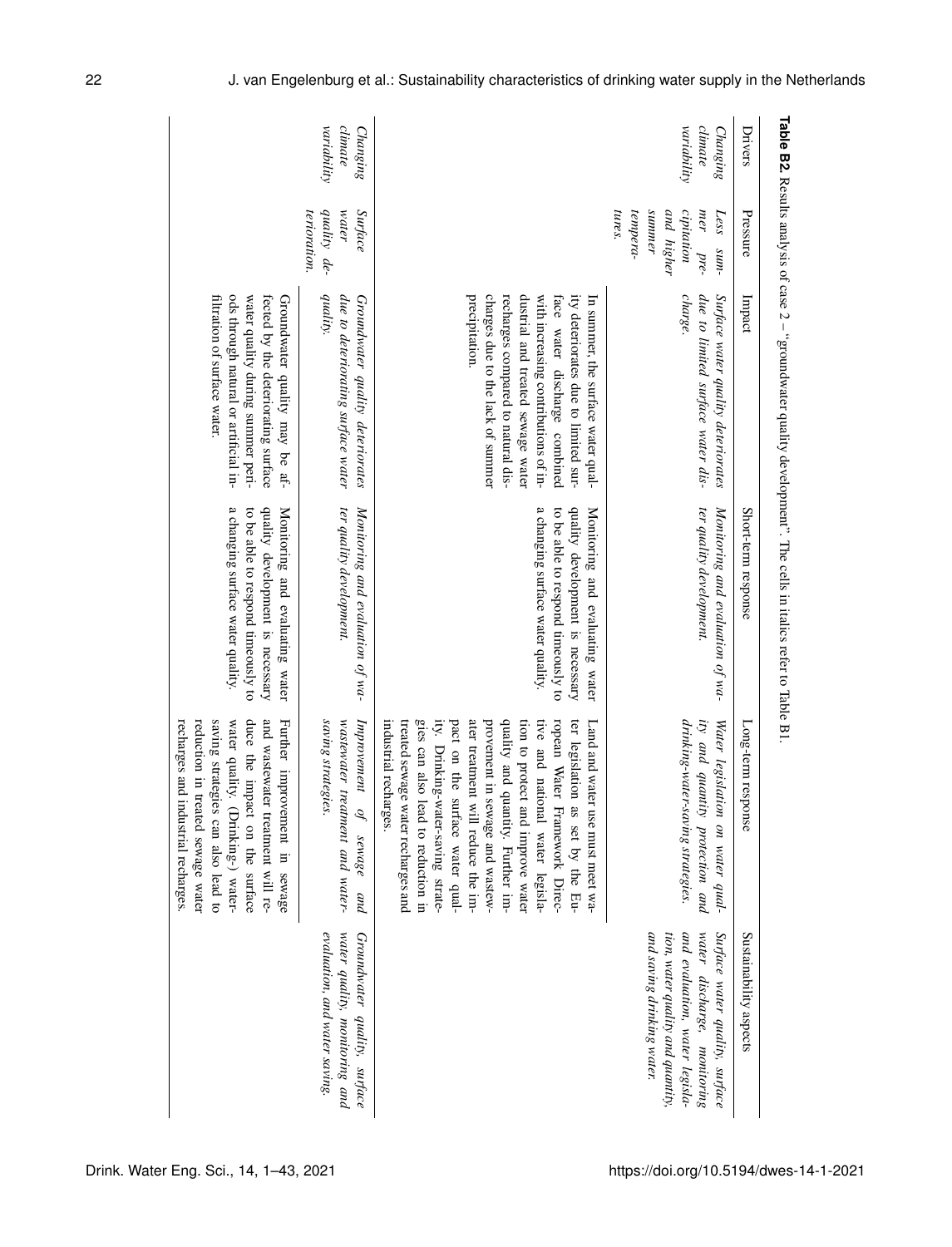| Table B2. Continued.                                     |                                                       |                                                                                                                                                                                                                                                                                                                                                                   |                                                                                                                                                                                                                                                 |                                                                                                                                                                                                                                                                                                                                                                     |                                                                                                                                       |
|----------------------------------------------------------|-------------------------------------------------------|-------------------------------------------------------------------------------------------------------------------------------------------------------------------------------------------------------------------------------------------------------------------------------------------------------------------------------------------------------------------|-------------------------------------------------------------------------------------------------------------------------------------------------------------------------------------------------------------------------------------------------|---------------------------------------------------------------------------------------------------------------------------------------------------------------------------------------------------------------------------------------------------------------------------------------------------------------------------------------------------------------------|---------------------------------------------------------------------------------------------------------------------------------------|
| Driver                                                   | Pressure                                              | Impact                                                                                                                                                                                                                                                                                                                                                            | Short-term response                                                                                                                                                                                                                             | Long-term response                                                                                                                                                                                                                                                                                                                                                  | Sustainability aspects                                                                                                                |
| economic<br>develop-<br>Socio-<br>ments                  | the use of<br>soil energy<br>Increase in<br>systems.  | may affect<br>Soil energy systems<br>groundwater quality.                                                                                                                                                                                                                                                                                                         | Monitoring and evaluating water<br>quality development and research.                                                                                                                                                                            | Groundwater protection regula-<br>tions.                                                                                                                                                                                                                                                                                                                            | tions, and groundwater quality<br>Groundwater quality, ground-<br>water pollution, research, mon-<br>itoring and evaluation, regula-  |
|                                                          |                                                       | the use of soil energy due to the<br>soil energy systems and the risk of<br>wind and solar energy but also to-<br>wards using soil energy. Ground-<br>water quality may be affected by<br>towards re-<br>newable energy resources, not only<br>risk of groundwater pollution by<br>leakage through aquitards that pro-<br>There is a transition<br>tect aquifers. | (including temperature impact) is<br>necessary to avoid the introduction<br>of new sources of pollution by soil<br>Research on, and monitoring and<br>evaluating of, the impact of soil<br>energy on the groundwater quality<br>energy systems. | Regulations on soil energy help to<br>limit the risk for groundwater qual-<br>ity. A policy is developed to ex-<br>clude vulnerable groundwater sys-<br>tems that are used for drinking wa-<br>ter supply from soil energy use for<br>groundwater quality protection.                                                                                               | protection.                                                                                                                           |
| Population<br>industrial<br>develop-<br>growth,<br>ments | sewage and<br>wastewater<br>discharges.<br>Increasing | Local and upstream land and wa-<br>ter use affects the surface water<br>quality                                                                                                                                                                                                                                                                                   | Monitoring and evaluating water<br>quality development.                                                                                                                                                                                         | Policy and measures to meet water<br>legislation and to protect and im-<br>prove water quality and quantity.                                                                                                                                                                                                                                                        | Surface water quality, land and<br>itoring and evaluation, water<br>water use, contaminants, mon-<br>legislation, and water quantity. |
|                                                          |                                                       | Surface water quality is affected<br>by local and upstream land and<br>water use activities. Discharge of<br>and indus-<br>trial wastewater discharges intro-<br>the water<br>duce contaminants in<br>treated sewage water<br>system.                                                                                                                             | Monitoring and evaluating the wa-<br>timeously to a changing surface<br>ter quality development is nec-<br>essary to be able to respond<br>water quality.                                                                                       | pean Water Framework Directive<br>and national water legislation to<br>ity and quantity. According to the<br>water legislation in the European<br>tional measures must be taken to<br>Land and water use must meet wa-<br>ter legislation as set by the Euro-<br>protect and improve water qual-<br>Water Framework Directive, addi-<br>reach the set goals in 2027 |                                                                                                                                       |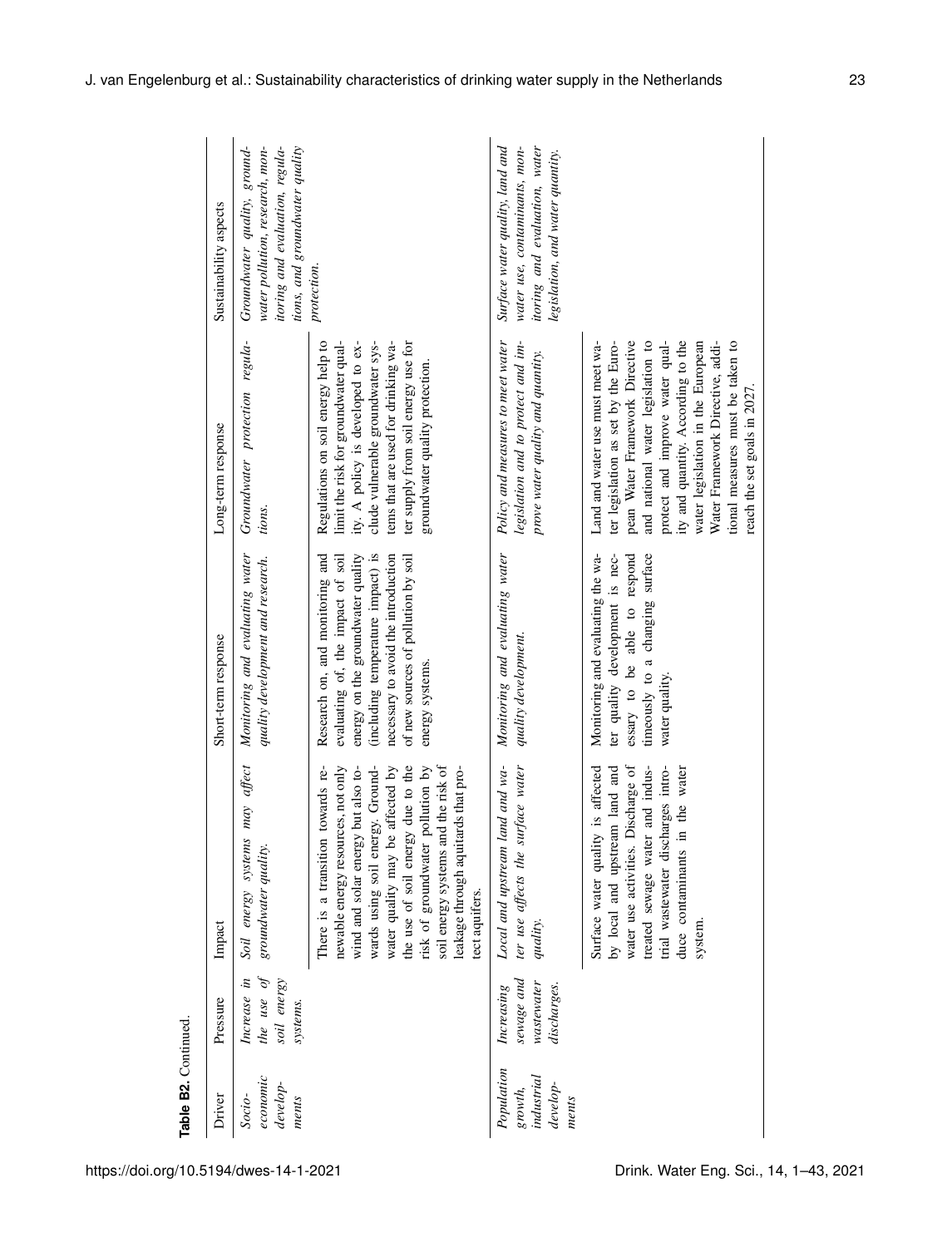| Table B2. Continued.                                        |                                                                                                       |                                                                                                                                                                                                                                                                                                                                                                    |                                                                                                                                                                                                                                                                                                                   |                                                                                                                                                                                                                                                                                                                                                                                                                                                                                                                                    |                                                                                                                                                                                                     |
|-------------------------------------------------------------|-------------------------------------------------------------------------------------------------------|--------------------------------------------------------------------------------------------------------------------------------------------------------------------------------------------------------------------------------------------------------------------------------------------------------------------------------------------------------------------|-------------------------------------------------------------------------------------------------------------------------------------------------------------------------------------------------------------------------------------------------------------------------------------------------------------------|------------------------------------------------------------------------------------------------------------------------------------------------------------------------------------------------------------------------------------------------------------------------------------------------------------------------------------------------------------------------------------------------------------------------------------------------------------------------------------------------------------------------------------|-----------------------------------------------------------------------------------------------------------------------------------------------------------------------------------------------------|
| Driver                                                      | Pressure                                                                                              | Impact                                                                                                                                                                                                                                                                                                                                                             | Short-term response                                                                                                                                                                                                                                                                                               | Long-term response                                                                                                                                                                                                                                                                                                                                                                                                                                                                                                                 | Sustainability aspects                                                                                                                                                                              |
| ments<br>develop-<br>growth and<br>industrial<br>Population | sewage and<br>creasing<br>and in-<br>wastewater<br>pollution<br>discharges<br>(change).<br>Historical | groundwater quality.<br>lution affect surface water and<br>Diffuse and point sources of pol-                                                                                                                                                                                                                                                                       | ter quality development.<br>Monitoring and evaluation of wa-                                                                                                                                                                                                                                                      | Measures<br>new sources of pollution.<br>sources of pollution and to prevent<br>to<br>remove historical                                                                                                                                                                                                                                                                                                                                                                                                                            | organic micro-pollutants, other<br>Groundwater quality, nutrients,<br>quality, monitoring and evalua-<br>contaminants, surface water<br>ter quality protection.<br>tion, water legislation, and wa- |
|                                                             |                                                                                                       | surface water quality through nat-<br>face water.<br>ural or artificial infiltration of sur-<br>and water use. Groundwater can be<br>taminants caused by historic land<br>diffuse and point sources of pol-<br>influenced by (historic and current)<br>micro-pollutants, and other con-<br>lution such as nutrients, organic<br>Groundwater quality is affected by | spond timeously to a changing wa-<br>ter quality.<br>ing are necessary to be able to re-<br>cesses help to break down con-<br>not be undone – unless soil pro-<br>the groundwater system and can-<br>inations will proceed further into<br>The impact of historical contam-<br>taminants. Monitoring and evaluat- | protection in 2027.<br>groundwater remediation, but dif-<br>Some historical point pollution<br>stream velocity of groundwater.<br>period of time due to the low<br>groundwater quality for a long<br>past land use will affect the<br>the set goals<br>measures must be taken to reach<br>may be removed through soil and<br>Historical contaminations from<br>Framework Directive, additional<br>legislation in t<br>However, according to the water<br>fuse pollution cannot be removed<br>he European Water<br>on water quality |                                                                                                                                                                                                     |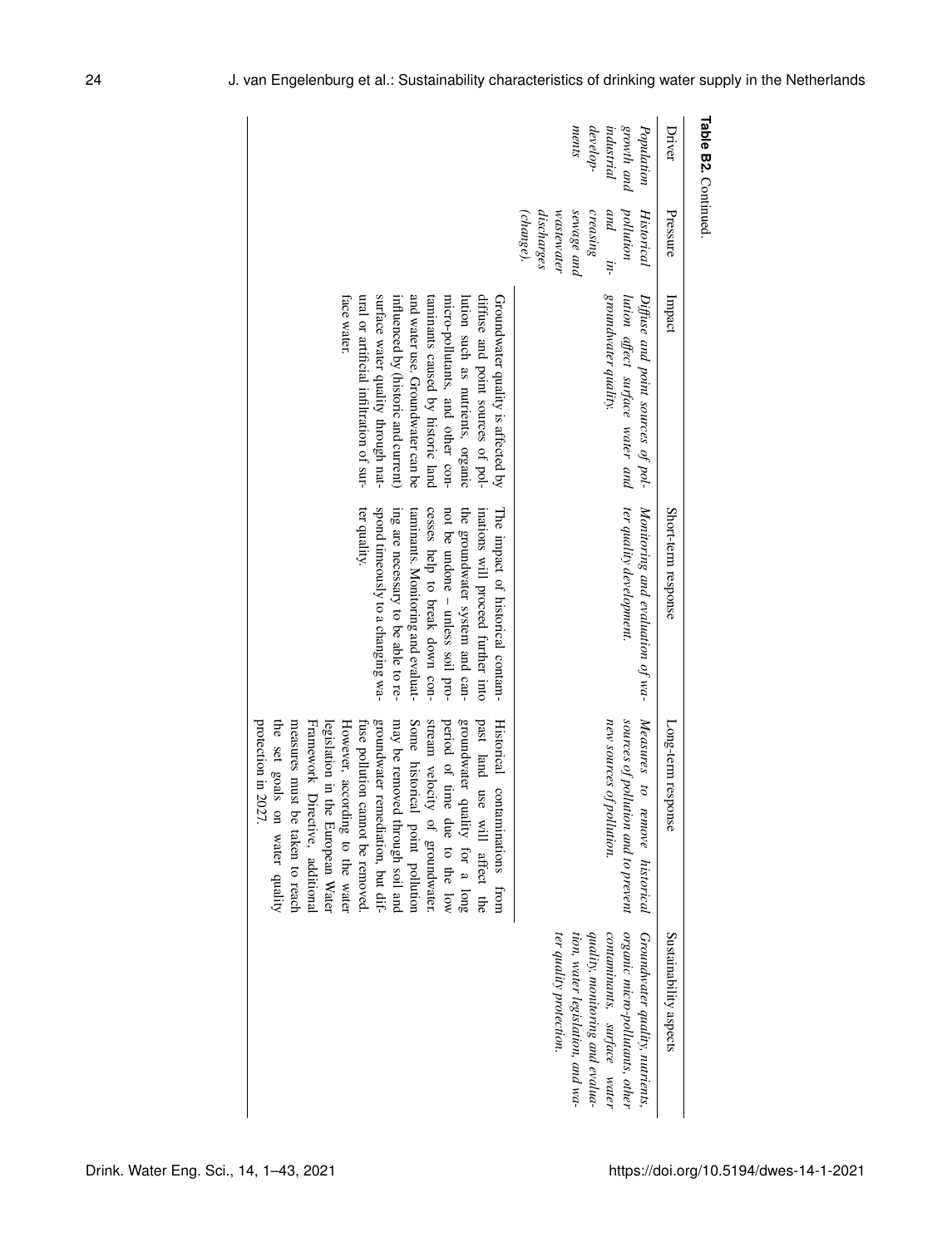| Table B2. Continued                                         |                                                       |                                                                                                                                                                                                                                                                                                                                                                                                                                   |                                                                                                                                                                                                                                                                                                                                                                                                                                                                                                                                                                                   |                                                                                                                                                                                                                                                                                                                                                                                                                                                                                                                                                                                                                                                                                                                                                                                                         |                                                                                                                                                                                            |
|-------------------------------------------------------------|-------------------------------------------------------|-----------------------------------------------------------------------------------------------------------------------------------------------------------------------------------------------------------------------------------------------------------------------------------------------------------------------------------------------------------------------------------------------------------------------------------|-----------------------------------------------------------------------------------------------------------------------------------------------------------------------------------------------------------------------------------------------------------------------------------------------------------------------------------------------------------------------------------------------------------------------------------------------------------------------------------------------------------------------------------------------------------------------------------|---------------------------------------------------------------------------------------------------------------------------------------------------------------------------------------------------------------------------------------------------------------------------------------------------------------------------------------------------------------------------------------------------------------------------------------------------------------------------------------------------------------------------------------------------------------------------------------------------------------------------------------------------------------------------------------------------------------------------------------------------------------------------------------------------------|--------------------------------------------------------------------------------------------------------------------------------------------------------------------------------------------|
| Driver                                                      | Pressure                                              | Impact                                                                                                                                                                                                                                                                                                                                                                                                                            | Short-term response                                                                                                                                                                                                                                                                                                                                                                                                                                                                                                                                                               | Long-term response                                                                                                                                                                                                                                                                                                                                                                                                                                                                                                                                                                                                                                                                                                                                                                                      | Sustainability aspects                                                                                                                                                                     |
| growth and<br>Population<br>industrial<br>develop-<br>ments | sewage and<br>wastewater<br>discharges.<br>Increasing | face and groundwater require new<br>Emerging contaminants in sur-<br>drinking water treatment methods.                                                                                                                                                                                                                                                                                                                            | tection regulations on pollution in-<br>cidents and monitoring and evalu-<br>Enforcement of groundwater pro-<br>ating.                                                                                                                                                                                                                                                                                                                                                                                                                                                            | from sewage, industrial wastewa-<br>Development of treatment methods<br>to remove emerging contaminants<br>ter, and/or drinking water.                                                                                                                                                                                                                                                                                                                                                                                                                                                                                                                                                                                                                                                                  | water treatment, groundwater<br>water quality, resilience and<br>reliability of the drinking<br>contaminants,<br>groundwater quality, surface<br>Emerging                                  |
|                                                             |                                                       | new industrial pollutants, medicine<br>available treatment methods. The<br>liability of the drinking water treat-<br>Emerging contaminants, such as<br>the ground-<br>water and surface water quality<br>and, consequently, the raw water<br>quality, especially when they can-<br>not be removed using the currently<br>changes limit the resilience and re-<br>residues, and microplastics, may<br>pose new threats to<br>ment. | tions on land and water use aim<br>oration. This includes regulations<br>to reduce the risk of pollution to<br>avoid groundwater quality deteri-<br>for small incidents with point pol-<br>lution such as those caused by a<br>car accident, for example, which<br>are to be reported and solved im-<br>mediately by removing the source<br>sential. Monitoring and evaluating<br>Groundwater protection regula-<br>of pollution. Continuous enforce-<br>ment of these regulations is es-<br>are necessary to be able to re-<br>spond timeously to a changing wa-<br>ter quality. | Directive, known sources of pol-<br>lution must be reduced and new<br>sources of pollution must be pre-<br>vented. This may include prohibi-<br>ducing the use of specific chemi-<br>According to the water legislation<br>in the European Water Framework<br>tion by law or measures for re-<br>cal products. To deal with emerg-<br>Other or new drinking water treat-<br>This may lead to a higher drinking<br>ing contaminants, it is essential to<br>limit or remove the contaminant<br>the contaminants must be removed<br>by the drinking water treatment.<br>New treatment methods may cause<br>an increase in energy use and<br>environmental impact (excipients,<br>source. If all these measures fail,<br>wastewater, and waste materials).<br>ment methods may be required.<br>water tariff | protection, land and water<br>use, water legislation, sources<br>of pollution, drinking water<br>and<br>treatment methods, energy use,<br>environmental impact,<br>drinking water tariffs. |
|                                                             |                                                       |                                                                                                                                                                                                                                                                                                                                                                                                                                   |                                                                                                                                                                                                                                                                                                                                                                                                                                                                                                                                                                                   |                                                                                                                                                                                                                                                                                                                                                                                                                                                                                                                                                                                                                                                                                                                                                                                                         |                                                                                                                                                                                            |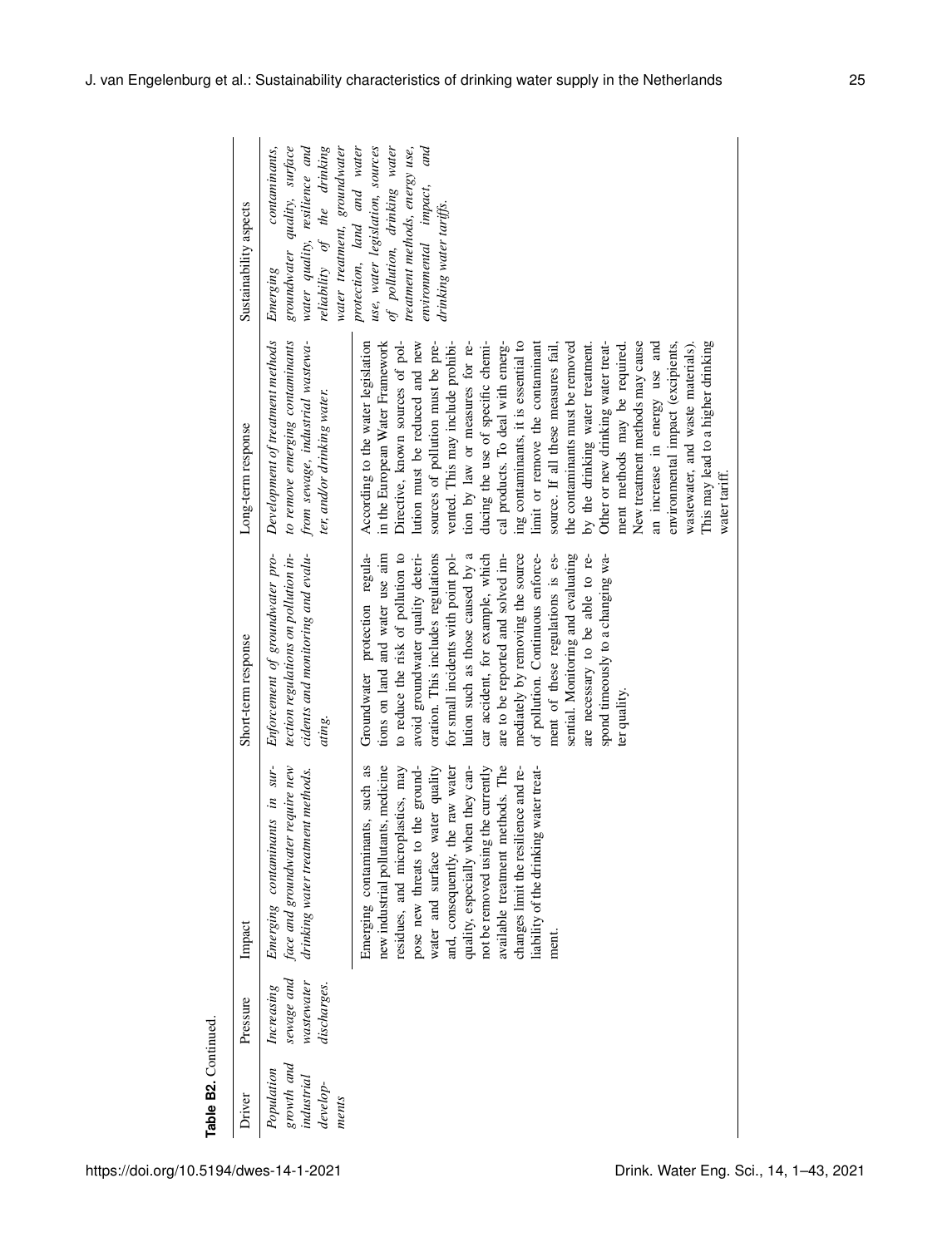| Driver                                                      | Pressure            | Impact                                                                                                                                                                                                                    | Short-term response                                                                                                                                                                                                                                                                                                                                                                                   | Long-term response                                                                                                                                                                                                                                                                                                     | Sustainability aspects                                                                                                                                                |
|-------------------------------------------------------------|---------------------|---------------------------------------------------------------------------------------------------------------------------------------------------------------------------------------------------------------------------|-------------------------------------------------------------------------------------------------------------------------------------------------------------------------------------------------------------------------------------------------------------------------------------------------------------------------------------------------------------------------------------------------------|------------------------------------------------------------------------------------------------------------------------------------------------------------------------------------------------------------------------------------------------------------------------------------------------------------------------|-----------------------------------------------------------------------------------------------------------------------------------------------------------------------|
| Population<br>growth and<br>ments<br>develop-<br>industrial | change.<br>Land use | Land use (change) may cause<br>groundwater quality deterioration.                                                                                                                                                         | tection regulations on land use<br>ating.<br>Enforcement of groundwater pro-<br>change and monitoring and evalu-                                                                                                                                                                                                                                                                                      | straction.<br>Combination of extensive land use<br>functions with drinking water ab-                                                                                                                                                                                                                                   | Land use change, groundwa-<br>ter quality, sources of pollution,<br>of regulations, monitoring and<br>groundwater protection regula-<br>tions, water use, enforcement |
|                                                             |                     | changes towards less polluting<br>groundwater quality deterioration<br>point sources of pollution. The<br>due to the diffusion of<br>land use functions<br>impact may be limited if land use<br>Land use change may cause | on land use change developments.<br>oration. This includes regulations<br>to reduce the risk of pollution to<br>tions on land and water use aim<br>Groundwater protection regula-<br>avoid groundwater quality deteri-<br>changing water quality.<br>be able to respond timeously to a<br>regulations is essential. Monitor-<br>ing and evaluating is necessary to<br>Continuous enforcement of these | ter system.<br>chemical characteristics of the wa-<br>ity deterioration rate, depending on<br>Combining extensive land use<br>to reduce the groundwater qual-<br>tainable agriculture, with drinking<br>functions, such<br>the land use and hydrological and<br>water abstraction in local areas<br>as nature and sus- | system.<br>straction, extensive land use,<br>evaluating, drinking water ab-<br>nature, agriculture, and water                                                         |

**Table B2.**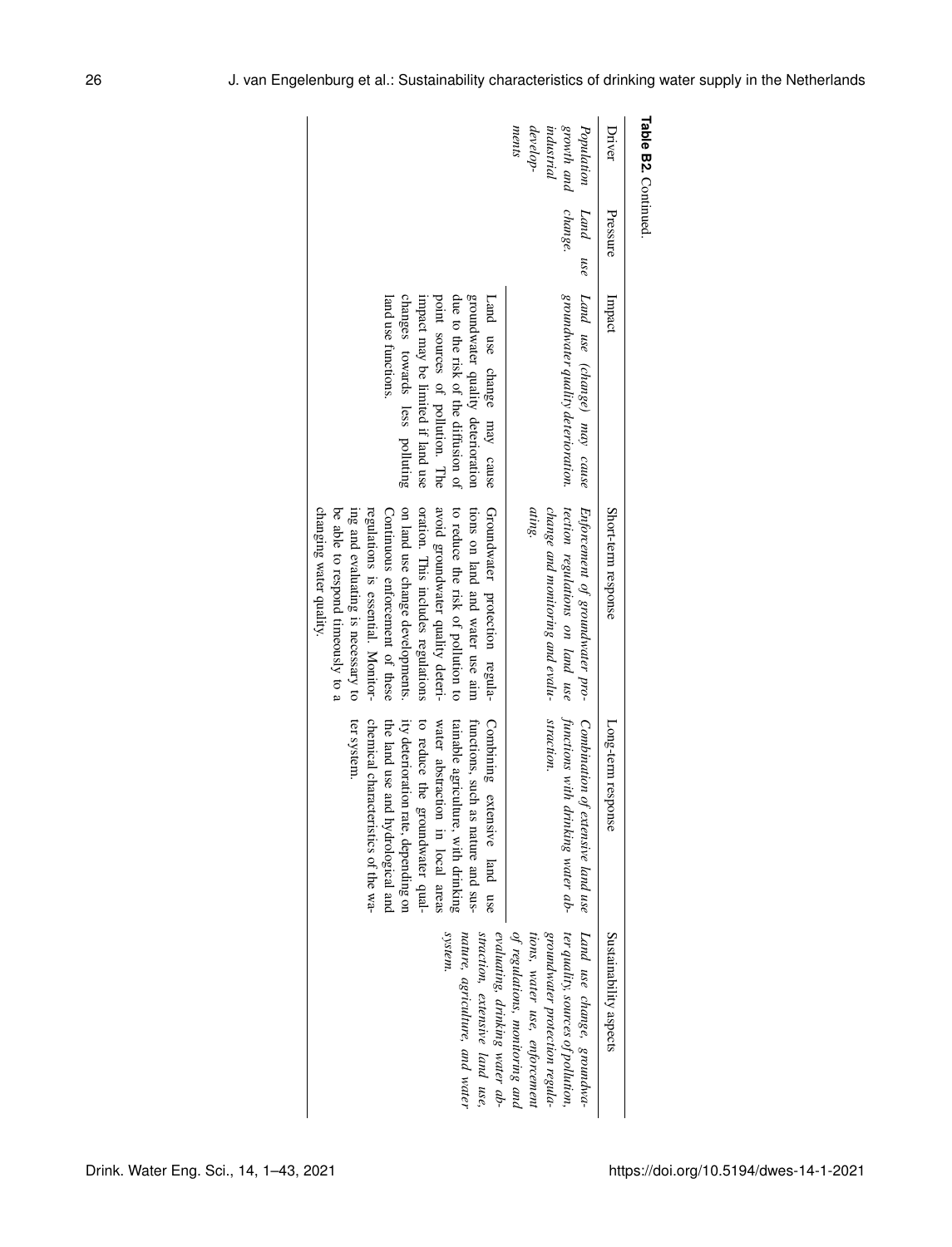| Table B2. Continued                                                                                |                                                                                  |                                                                                                                                                                                                                                                                                                                                                                                                                                                                                                                                                                                                                     |                                                                                                                                                                                                                                                                                                                                         |                                                                                                                                                                                                                                                                                                                                                                                                                                                                                                                                                                                                                                                                                                                                                                                                 |                                                                                                                                                                                                                                                                                |
|----------------------------------------------------------------------------------------------------|----------------------------------------------------------------------------------|---------------------------------------------------------------------------------------------------------------------------------------------------------------------------------------------------------------------------------------------------------------------------------------------------------------------------------------------------------------------------------------------------------------------------------------------------------------------------------------------------------------------------------------------------------------------------------------------------------------------|-----------------------------------------------------------------------------------------------------------------------------------------------------------------------------------------------------------------------------------------------------------------------------------------------------------------------------------------|-------------------------------------------------------------------------------------------------------------------------------------------------------------------------------------------------------------------------------------------------------------------------------------------------------------------------------------------------------------------------------------------------------------------------------------------------------------------------------------------------------------------------------------------------------------------------------------------------------------------------------------------------------------------------------------------------------------------------------------------------------------------------------------------------|--------------------------------------------------------------------------------------------------------------------------------------------------------------------------------------------------------------------------------------------------------------------------------|
| Driver                                                                                             | Pressure                                                                         | Impact                                                                                                                                                                                                                                                                                                                                                                                                                                                                                                                                                                                                              | Short-term response                                                                                                                                                                                                                                                                                                                     | Long-term response                                                                                                                                                                                                                                                                                                                                                                                                                                                                                                                                                                                                                                                                                                                                                                              | Sustainability aspects                                                                                                                                                                                                                                                         |
| growth and<br>population<br>variability,<br>industrial<br>Changing<br>develop-<br>climate<br>ments | water and<br>ter quality<br>$groundwa-$<br>deteriora-<br><b>Surface</b><br>tion. | quality deterioration determine the<br>groundwater<br>required drinking water treatment.<br>Surface water and                                                                                                                                                                                                                                                                                                                                                                                                                                                                                                       | sures are taken to safeguard the<br>Monitoring of drinking water qual-<br>ity; in case of emergencies, mea-<br>drinking water quality.                                                                                                                                                                                                  | Adjustment of treatment methods<br>to be able to continue to meet the<br>drinking water standards.                                                                                                                                                                                                                                                                                                                                                                                                                                                                                                                                                                                                                                                                                              | Raw water quality, drinking<br>ment methods, reliability and<br>tem for contamination, treat-<br>resilience of treatment, drinking<br>ergy use, environmental impact,<br>vulnerability of the water sys-<br>water quality, emergencies, en-<br>water standards, water quality, |
|                                                                                                    |                                                                                  | The raw water quality of the ab-<br>eral, due to the vulnerability of the<br>the drinking<br>or surface<br>water system for contamination,<br>different and more complex treat-<br>resilience of<br>may be insufficient to respond to<br>water determines the treatment that<br>drinking water standards. When<br>ment methods become necessary<br>the treatment method or capacity<br>is necessary to meet the legal<br>water quality deteriorates in gen-<br>to ensure the reliability of the treat-<br>variability in raw water quality<br>stracted groundwater<br>ment in order to meet<br>water standards. The | emergencies, local measures are<br>The drinking water quality is con-<br>stantly monitored and checked<br>with drinking water standards. In<br>the case of drinking water quality<br>taken, such as temporary boiling<br>instructions to customers or tem-<br>porary additional treatment to safe-<br>guard the drinking water quality. | A deteriorating raw water qual-<br>ity may require the adjustment<br>of treatment methods to meet the<br>sure the resilience and reliability of<br>to the decision to close the lo-<br>the treatment. In general, a more<br>complex treatment method leads to<br>iff. If the raw water quality is un-<br>der extreme pressure, adjustment<br>possible. This can ultimately lead<br>force the drinking water supplier<br>to find and develop a replacing ab-<br>drinking water standards and to en-<br>environmental impact due to addi-<br>lead to a higher drinking water tar-<br>of treatment methods may not be<br>cal drinking water abstraction and<br>tional use of excipients, water loss,<br>and waste materials, which will<br>a higher energy use and a higher<br>straction location. | and drinking water tariffs.                                                                                                                                                                                                                                                    |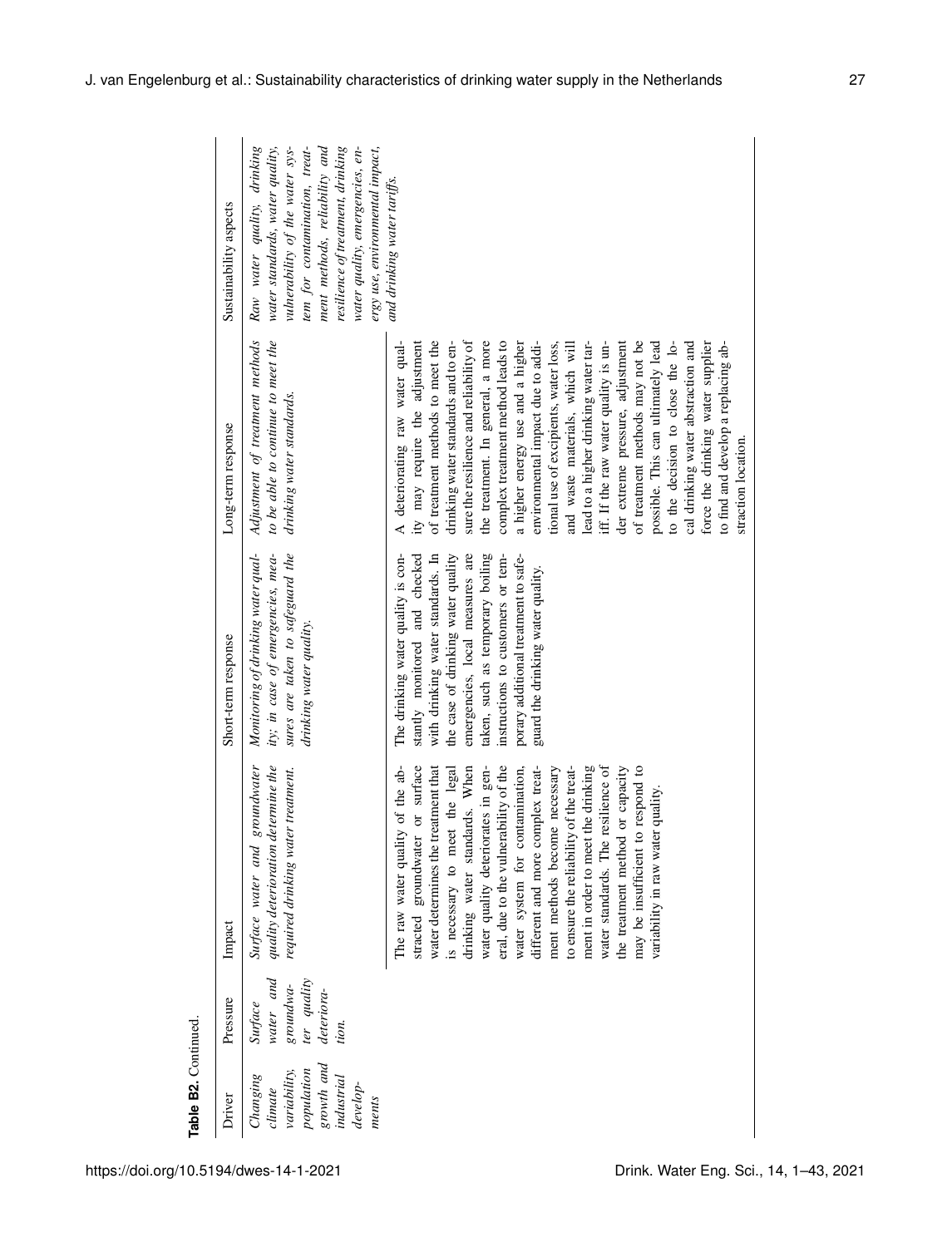| Driver<br>Pressure<br>Impact<br>Short-term response<br>Long-term response                                                                                                                                                                                                                                                                                                                                                                                                                                                                                                                                                                                                                                                                                                                                                                                                                                                                                                                                                                         | Table B2. Continued. |  |  |                                                                                                                                                                                                                |
|---------------------------------------------------------------------------------------------------------------------------------------------------------------------------------------------------------------------------------------------------------------------------------------------------------------------------------------------------------------------------------------------------------------------------------------------------------------------------------------------------------------------------------------------------------------------------------------------------------------------------------------------------------------------------------------------------------------------------------------------------------------------------------------------------------------------------------------------------------------------------------------------------------------------------------------------------------------------------------------------------------------------------------------------------|----------------------|--|--|----------------------------------------------------------------------------------------------------------------------------------------------------------------------------------------------------------------|
|                                                                                                                                                                                                                                                                                                                                                                                                                                                                                                                                                                                                                                                                                                                                                                                                                                                                                                                                                                                                                                                   |                      |  |  | Sustainability aspects                                                                                                                                                                                         |
| growth and<br>Population<br>ments<br>$develop-$<br>industrial<br>quality.<br>$-pmons$<br>water and<br>in surface<br>changes<br>water<br>Incidental<br>tions.<br>method is resilient to these varia-<br>only be handled if the treatment<br>Variations in raw water quality can<br>quality development.<br>Monitoring and evaluating water<br>Increase in resilience and reliabil-<br>ity of drinking water treatment.<br>water tariffs.                                                                                                                                                                                                                                                                                                                                                                                                                                                                                                                                                                                                           |                      |  |  | Surface water quality, ground-<br>water quality, resilience and re-<br>ronmental impact, and drinking<br>ter quality, energy use, envi-<br>toring and evaluating, raw wa-<br>liability of the treatment, moni- |
| silience and reliability of the treat-<br>raw water quality can be handled<br>porary interruption of the surface<br>ations. They can enforce a tem-<br>can show strong water quality vari-<br>well.<br>ment whether sudden variations in<br>permanent change in the ground-<br>vulnerable to incidental changes.<br>is more stable and, therefore, less<br>water intake. Groundwater quality<br>Especially surface water quality<br>water quality. It depends on the re-<br>However, incidents can cause a<br>essary to be able to respond<br>timeously to changing water qual-<br>Monitoring and evaluating is nec-<br>ity.<br>silience and reliability of the drink-<br>rating raw water quality, the re-<br>drinking water 1<br>energy use and an increase in the<br>to large investments, and higher<br>tended. This may require innova-<br>environmental impact of the treat-<br>tions in treatment, which can lead<br>ing water treatment must be ex-<br>To handle a varying or deterio-<br>ment. This may<br>tariff.<br>y lead to a higher |                      |  |  |                                                                                                                                                                                                                |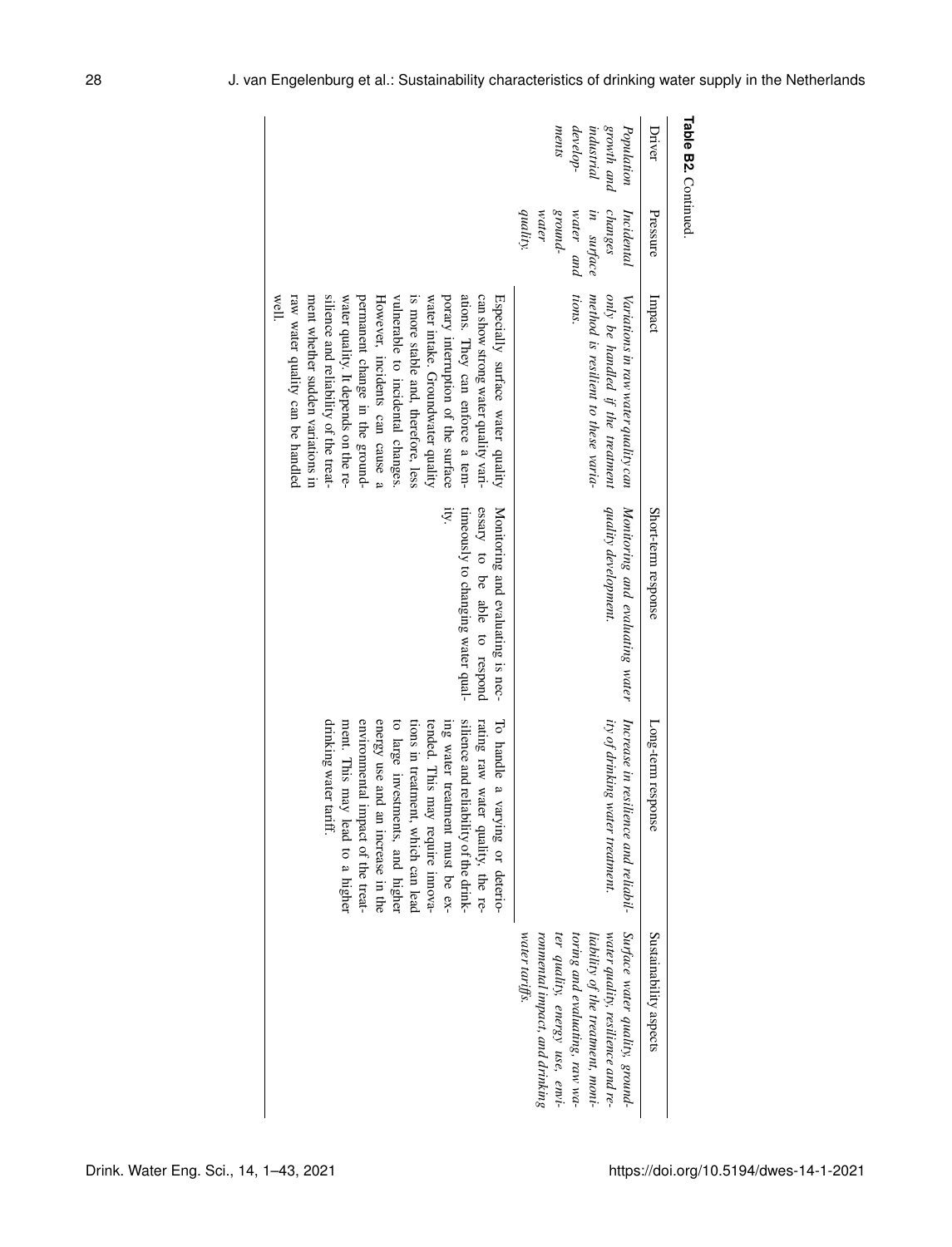# **Appendix C: Results of analysis case 3: drinking water demand growth**

Table C1. Summary of the impact, short- and long-term response, and sustainability aspects in case  $3$  – drinking water demand growth (for complete results of the case study, see Table C2).

| Impact                                                                                                                               | Short-term response                                                          | Long-term response                                                                                                                                                                                                                                    | Sustainability aspects                                                                                                                                                                                                     |
|--------------------------------------------------------------------------------------------------------------------------------------|------------------------------------------------------------------------------|-------------------------------------------------------------------------------------------------------------------------------------------------------------------------------------------------------------------------------------------------------|----------------------------------------------------------------------------------------------------------------------------------------------------------------------------------------------------------------------------|
| A limited water resource avail-<br>ability will affect the drinking<br>water availability.                                           | See Table A2.                                                                | See Table A <sub>2</sub>                                                                                                                                                                                                                              | availability,<br>Water resource<br>drinking water<br>availability,<br>resilience of drinking water<br>supply, drinking water demand,<br>and water legislation.                                                             |
| A water quality deterioration<br>affects the resilience and re-<br>liability of the drinking water<br>treatment.                     | See Table B2.                                                                | See Table B2.                                                                                                                                                                                                                                         | Water quality, drinking water<br>treatment, reliability of treat-<br>ment, and drinking water stan-<br>dards.                                                                                                              |
| A growing drinking water de-<br>mand will put the reliability and<br>resilience of the technical in-<br>frastructure under pressure. | See Table A2.                                                                | Drinking water suppliers must<br>adapt the technical infrastruc-<br>ture to the growing water de-<br>mand. Water-saving strategies<br>may reduce the growth rate,<br>which will limit the required<br>extension of the technical in-<br>frastructure. | Drinking water demand, reli-<br>ability of technical infrastruc-<br>ture, drinking water suppli-<br>ers, drinking water availabil-<br>ity, treatment, energy use, envi-<br>ronmental impact, and drinking<br>water tariff. |
| A declining drinking water de-<br>mand may also put the re-<br>silience of the technical infras-<br>tructure under pressure.         | Research on the potential risks<br>of a decline in drinking water<br>demand. | Adaptation strategies that in-<br>crease the resilience of the in-<br>frastructure to growth and a de-<br>cline in the drinking water de-<br>mand.                                                                                                    | Drinking water demand, relia-<br>bility, and resilience of techni-<br>cal infrastructure.                                                                                                                                  |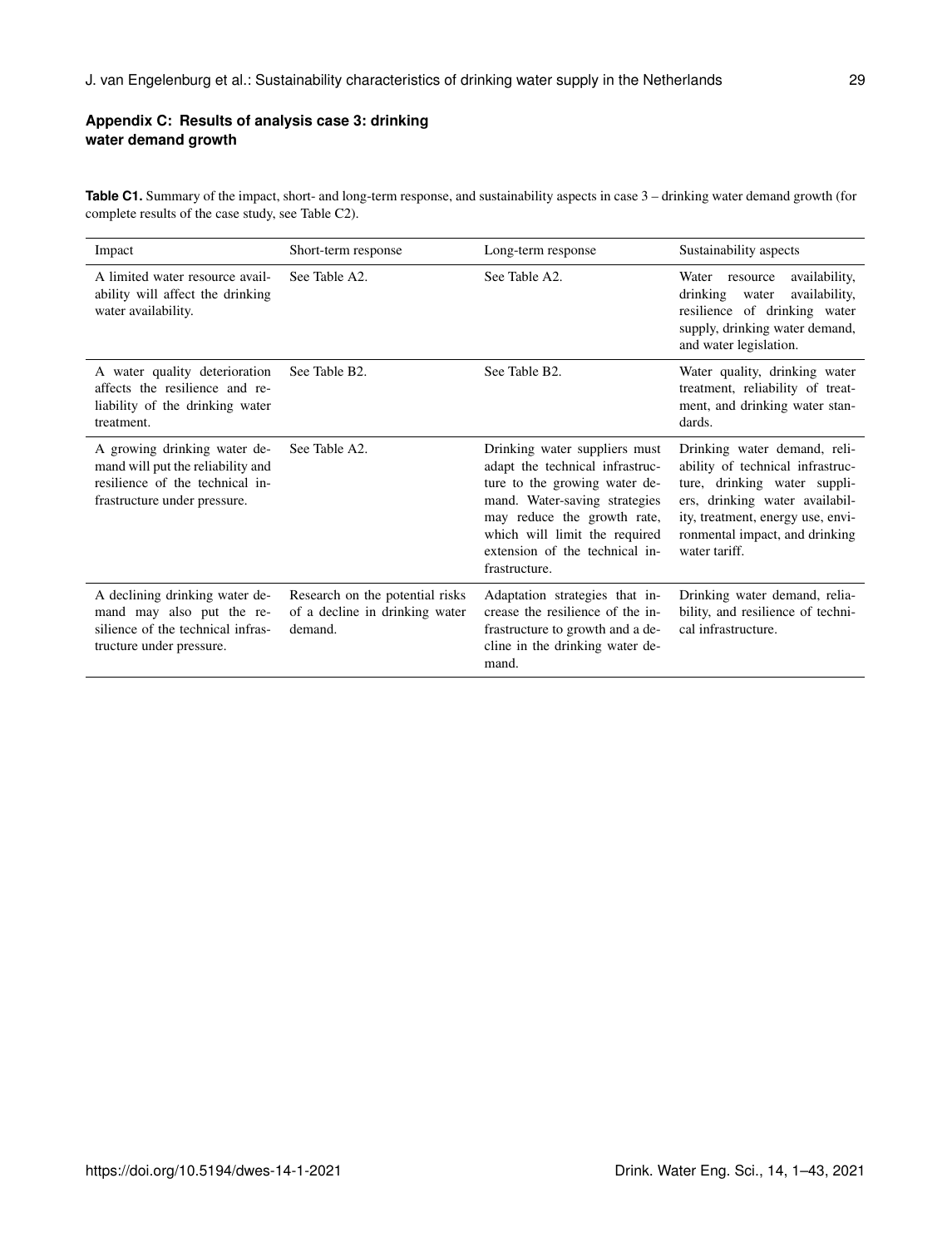| Driver                                                                                             | Pressure                                                                                                                                                                                        | Impact                                                                                                                                                                                                                                                                                                                                                                                                                                                                                                      | Short-term response | Long-term response | Sustainability aspects                                                                                                                                   |
|----------------------------------------------------------------------------------------------------|-------------------------------------------------------------------------------------------------------------------------------------------------------------------------------------------------|-------------------------------------------------------------------------------------------------------------------------------------------------------------------------------------------------------------------------------------------------------------------------------------------------------------------------------------------------------------------------------------------------------------------------------------------------------------------------------------------------------------|---------------------|--------------------|----------------------------------------------------------------------------------------------------------------------------------------------------------|
| population<br>growth and<br>variability,<br>ments<br>climate<br>develop-<br>industrial<br>Changing | permits.<br>events,<br>abstraction<br>use,<br>other water<br>$we$ ather<br>extreme<br>due<br>availability<br>water<br>$\label{eq:limit} limited$<br>resource<br>Limited<br>òŕ<br>$\overline{c}$ | ity will affect the drinking water<br><i>availability.</i><br>A limited water resource availabil-                                                                                                                                                                                                                                                                                                                                                                                                           | See Table A2.       | See Table A2.      | supply, drinking water demand,<br>drinking water availability,<br>and water legislation.<br>resilience of drinking water<br>Water resource availability, |
|                                                                                                    |                                                                                                                                                                                                 | silience of drinking water supply<br>ity will affect the drinking water<br>permit conditions or failure to ad-<br>water demand under pressure. This<br>to respond to changes in drinking<br>be minimal. This will put the re-<br>bilities to extend the permits will<br>the drinking demand, and possi-<br>availability. The abstraction per-<br>A limited water resource availabil-<br>non.<br>may cause frequent exceedance of<br>mits may be insufficient to meet<br>here to the drinking water legisla- | See Table A2        | See Table A2.      |                                                                                                                                                          |

**Table C2.**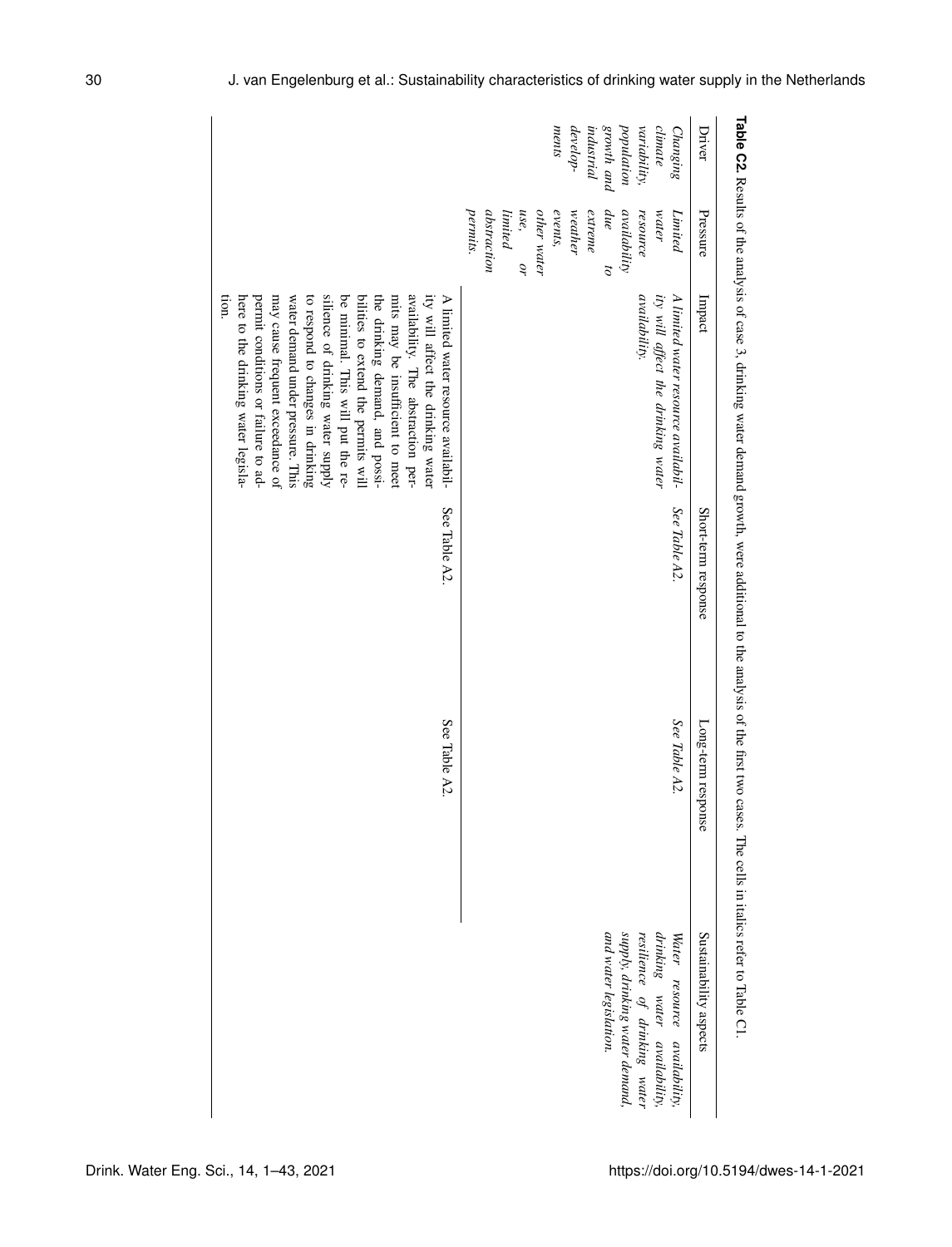| Table C2. Continued.                                                                                  |                                                                         |                                                                                                                                                                                                                                                                                                                                                                               |                     |                    |                                                                                                             |
|-------------------------------------------------------------------------------------------------------|-------------------------------------------------------------------------|-------------------------------------------------------------------------------------------------------------------------------------------------------------------------------------------------------------------------------------------------------------------------------------------------------------------------------------------------------------------------------|---------------------|--------------------|-------------------------------------------------------------------------------------------------------------|
| Driver                                                                                                | Pressure                                                                | Impact                                                                                                                                                                                                                                                                                                                                                                        | Short-term response | Long-term response | Sustainability aspects                                                                                      |
| growth, and<br>population<br>variability,<br>Changing<br>industrial<br>$develop-$<br>climate<br>ments | water and<br>ter quality<br>groundwa-<br>deteriora-<br>Surface<br>tion. | Water quality deterioration affects<br>the resilience and reliability of the<br>drinking water treatment.                                                                                                                                                                                                                                                                     | See Table B2.       | See Table B2.      | ter treatment, reliability of<br>treatment, and drinking water<br>Water quality, drinking wa-<br>standards. |
|                                                                                                       |                                                                         | If the water quality deteriorates,<br>facilities may not be resilient to<br>this will affect the raw water qual-<br>ity of the water abstracted for<br>drinking water production. The<br>available drinking water treatment<br>these changes. This affects the re-<br>liability of the water treatment, po-<br>tentially causing an exceedance in<br>drinking water standards | See Table B2.       | See Table B2.      |                                                                                                             |
|                                                                                                       |                                                                         |                                                                                                                                                                                                                                                                                                                                                                               |                     |                    |                                                                                                             |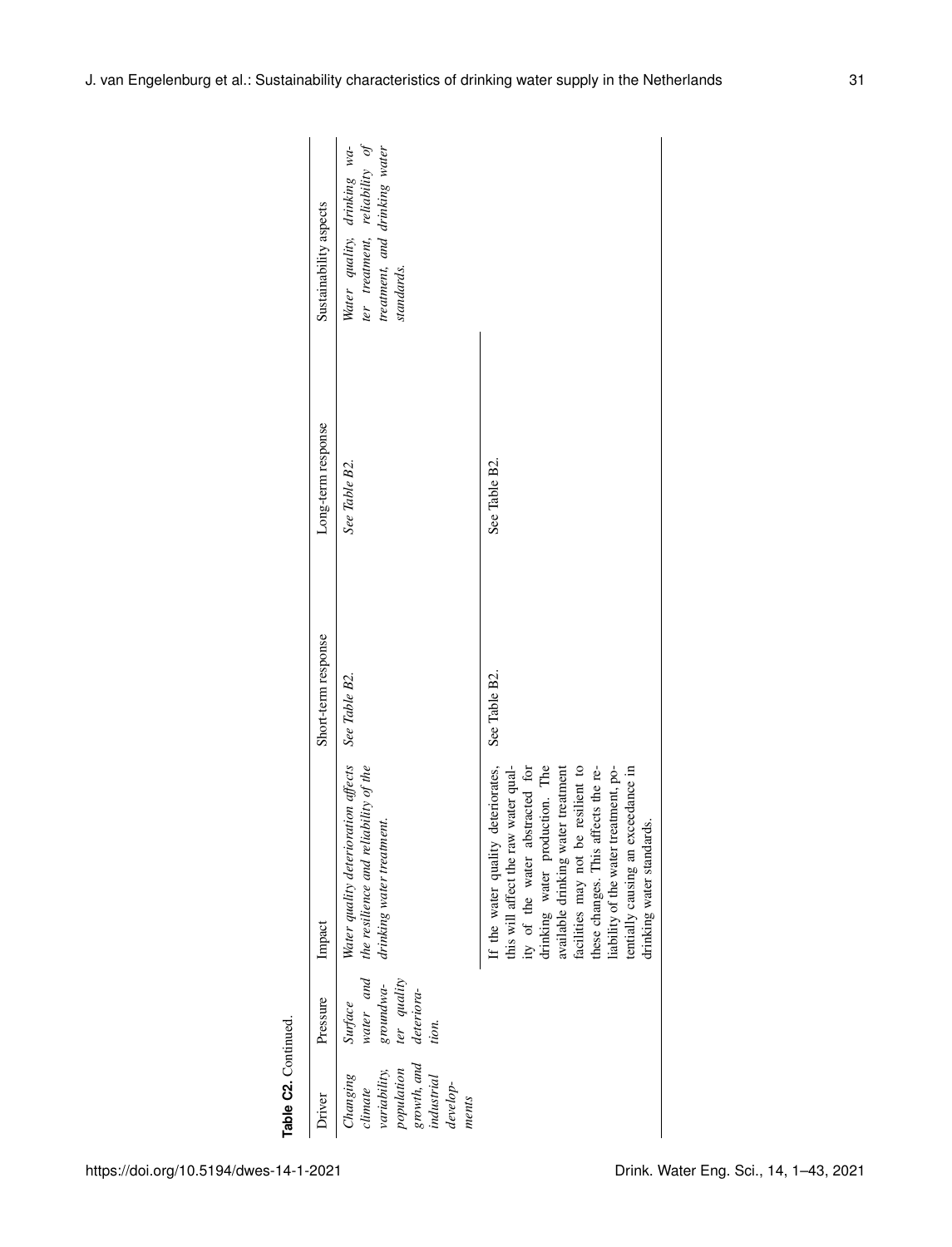| <b>Table C2. Continued.</b>                                                                     |                                         |                                                                                                                                                                                                                                                                                                                                                             |                     |                                                                                                                                                                                                                                                                                                                                                                                                                                                                                                                                                                                                          |                                                                                                                                                                                                                             |
|-------------------------------------------------------------------------------------------------|-----------------------------------------|-------------------------------------------------------------------------------------------------------------------------------------------------------------------------------------------------------------------------------------------------------------------------------------------------------------------------------------------------------------|---------------------|----------------------------------------------------------------------------------------------------------------------------------------------------------------------------------------------------------------------------------------------------------------------------------------------------------------------------------------------------------------------------------------------------------------------------------------------------------------------------------------------------------------------------------------------------------------------------------------------------------|-----------------------------------------------------------------------------------------------------------------------------------------------------------------------------------------------------------------------------|
| Driver                                                                                          | Pressure                                | Impact                                                                                                                                                                                                                                                                                                                                                      | Short-term response | Long-term response                                                                                                                                                                                                                                                                                                                                                                                                                                                                                                                                                                                       | Sustainability aspects                                                                                                                                                                                                      |
| develop-<br>growth,<br>population<br>ments<br>variability,<br>climate<br>industrial<br>Changing | demand.<br>drinking<br>water<br>Growing | silience of the technical infrastruc-<br>ture under pressure.<br>A growing drinking water demand<br>will put the reliability and re-                                                                                                                                                                                                                        | See Table A2.       | technical infrastructure.<br>duce the growth rate, which will<br>adapt the technical infrastructure<br>Water-saving strategies may re-<br>to the growing water demand.<br>limit the required extension of the<br>Drinking water suppliers must                                                                                                                                                                                                                                                                                                                                                           | ity, treatment, energy use, envi-<br>ers, drinking water availabil-<br>ture, drinking water suppli-<br>ability of technical infrastruc-<br>water tariffs.<br>ronmental impact, and drinking<br>Drinking water demand, reli- |
|                                                                                                 |                                         | system, putting the reliability of<br>pressure.<br>the technical infrastructure under<br>played the technical limitations in<br>demand. The drought in 2018 dis-<br>response to a higher drinking water<br>whether the supply is resilient in<br>nical infrastructure determines<br>parts of the drinking water supply<br>The overall capacity of the tech- | See Table A2.       | an increased drinking water tariff<br>creased energy<br>ers must start solving the aspects<br>ensure drinking water availabil-<br>mand. Drinking water suppliers<br>the growing drinking water de-<br>are developed,<br>mental impact, which may result in<br>vestment and also leads to an in-<br>now. This requires substantial in-<br>must solve the local aspects to<br>itations must be solved to meet<br>of the water-saving strategies that<br>take time, drinking water suppli-<br>ity. Because these adjustments<br>Depending on<br>use and environ-<br>the technical lim-<br>the effectiveness |                                                                                                                                                                                                                             |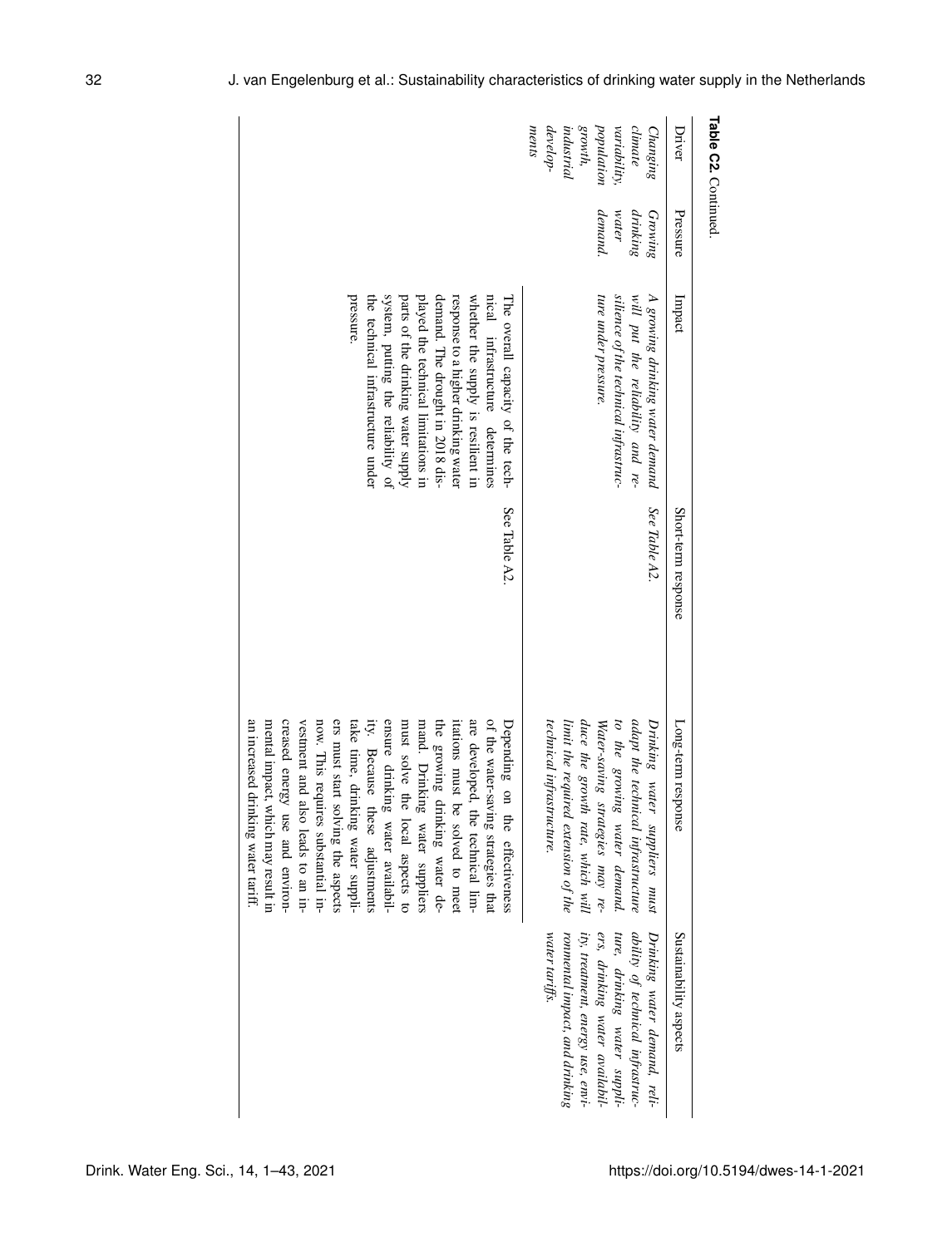| Driver                                    | Pressure                                      | Impact                                                                                                                                                                                                                                                                                                                                                                                                                                                                                               | Short-term response                                                                                                                                  | Long-term response                                                                                                                                                 | Sustainability aspects                                                                    |
|-------------------------------------------|-----------------------------------------------|------------------------------------------------------------------------------------------------------------------------------------------------------------------------------------------------------------------------------------------------------------------------------------------------------------------------------------------------------------------------------------------------------------------------------------------------------------------------------------------------------|------------------------------------------------------------------------------------------------------------------------------------------------------|--------------------------------------------------------------------------------------------------------------------------------------------------------------------|-------------------------------------------------------------------------------------------|
| economic<br>$develop-$<br>Socio-<br>ments | ing water<br>in drink-<br>Decrease<br>demand. | water de-<br>resilience<br>of the technical infrastructure un-<br>mand may also put the<br>A declining drinking<br>der pressure.                                                                                                                                                                                                                                                                                                                                                                     | Research on potential risks of a de-<br>cline in drinking water demand.                                                                              | Adaptation strategies that increase<br>the resilience of the infrastructure<br>to growth and a decline in the<br>drinking water demand.                            | Drinking water demand, relia-<br>bility, and resilience of techni-<br>cal infrastructure. |
|                                           |                                               | the socio-<br>economic developments reverse<br>the reliability and resilience of the<br>the drinking water demand growth,<br>growing water demand, there is the<br>risk of an over-dimensioning of the<br>put the drinking water quality un-<br>under pressure. Especially when<br>the focus is on dealing with a<br>der pressure in the case of a de-<br>technical infrastructure will be put<br>This will<br>demand.<br>technical infrastructure.<br>creasing drinking water<br>If, at some point, | While working on solutions for the<br>growing drinking water demand, it<br>is important to consider the poten-<br>tial risks of a decreasing demand. | for a growing drinking water de-<br>The chosen adaptation strategies<br>liable under a decreasing drinking<br>mand must also be resilient and re-<br>water demand. |                                                                                           |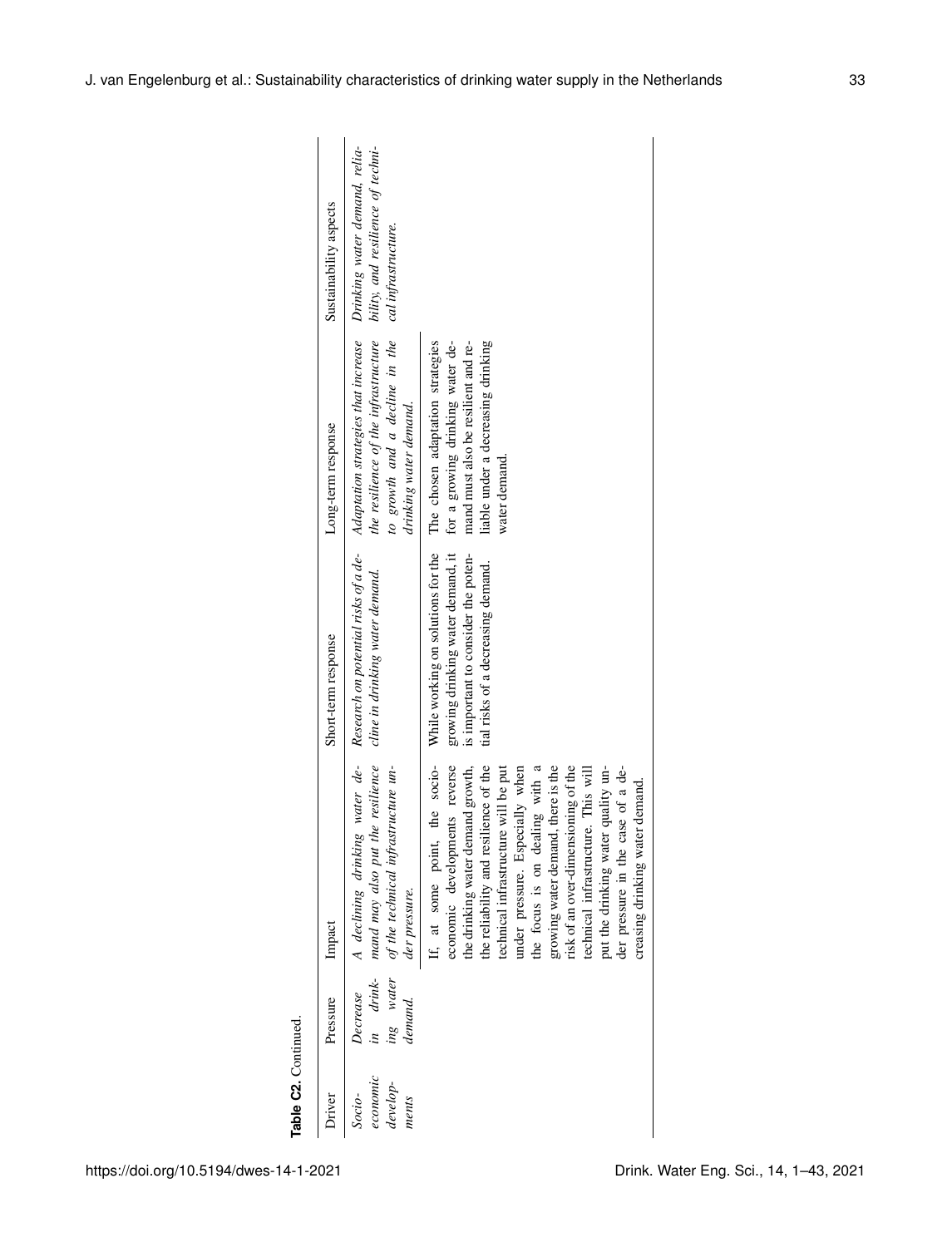# **Appendix D: Summary of Sustainable Development Goal 6 targets and indicators related to sustainability characteristics**

|                                                                                                                                                                                                                                                                                                                  |                                                                                                                                                                       |                      | Hydrological<br>system      |                                      |                                         | Technical system                       |                                     | Socio-economic<br>system    |                      |                      |
|------------------------------------------------------------------------------------------------------------------------------------------------------------------------------------------------------------------------------------------------------------------------------------------------------------------|-----------------------------------------------------------------------------------------------------------------------------------------------------------------------|----------------------|-----------------------------|--------------------------------------|-----------------------------------------|----------------------------------------|-------------------------------------|-----------------------------|----------------------|----------------------|
| Target                                                                                                                                                                                                                                                                                                           | Indicator                                                                                                                                                             | Water quality        | Water resource availability | Impact of drinking water abstraction | Reliability of technical infrastructure | Resilience of technical infrastructure | Energy use and environmental impact | Drinking water availability | Water governance     | Land and water use   |
| 6.1 By 2030, achieve uni-<br>versal and equitable ac-<br>cess to safe and affordable<br>drinking water for all.                                                                                                                                                                                                  | 6.1.1 Proportion of popula-<br>tion using safely managed<br>drinking water services.                                                                                  |                      |                             |                                      | ×                                       | $\times$                               |                                     | $\times$                    |                      |                      |
| 6.2 By 2030, achieve ac-<br>cess to adequate and equi-<br>table sanitation and hygiene<br>for all and end open defe-<br>cation, paying special atten-<br>tion to the needs of women<br>and girls and those in vul-<br>nerable situations.                                                                        | 6.2.1 Proportion of the pop-<br>ulation using safely man-<br>aged sanitation services, in-<br>cluding a hand-washing fa-<br>cility with soap and water.               |                      |                             |                                      |                                         |                                        |                                     |                             |                      |                      |
| 6.3 By 2030, improve wa-<br>ter quality by reducing pol-<br>lution, eliminating dump-<br>ing, and minimizing the re-<br>lease of hazardous chem-<br>icals and materials, halv-<br>ing the proportion of un-<br>treated wastewater and sub-<br>stantially increasing recy-<br>cling and safe reuse glob-<br>ally. | 6.3.1 Proportion of wastew-<br>ater safely treated.<br>6.3.2 Proportion of bodies<br>of water with good ambient<br>water quality.                                     | $\times$<br>$\times$ |                             |                                      |                                         |                                        |                                     |                             | $\times$<br>$\times$ | $\times$<br>$\times$ |
| 6.4 By 2030, substantially<br>increase water use effi-<br>ciency across all sectors,<br>sustainable<br>and<br>ensure<br>withdrawals and supply of<br>freshwater to address water<br>scarcity and substantially<br>reduce the number of peo-<br>ple suffering from water<br>scarcity.                             | 6.4.1 Change in water-use<br>efficiency over time.<br>6.4.2 Level of water stress<br>- freshwater withdrawal as<br>a proportion of available<br>freshwater resources. |                      | $\times$                    | ×                                    | $\times$<br>$\times$                    | X                                      | ×<br>$\times$                       |                             | ×<br>$\times$        | X<br>X               |

**Table D1.** Summary of the Sustainable Development Goal 6 targets and indicators related to sustainability characteristics.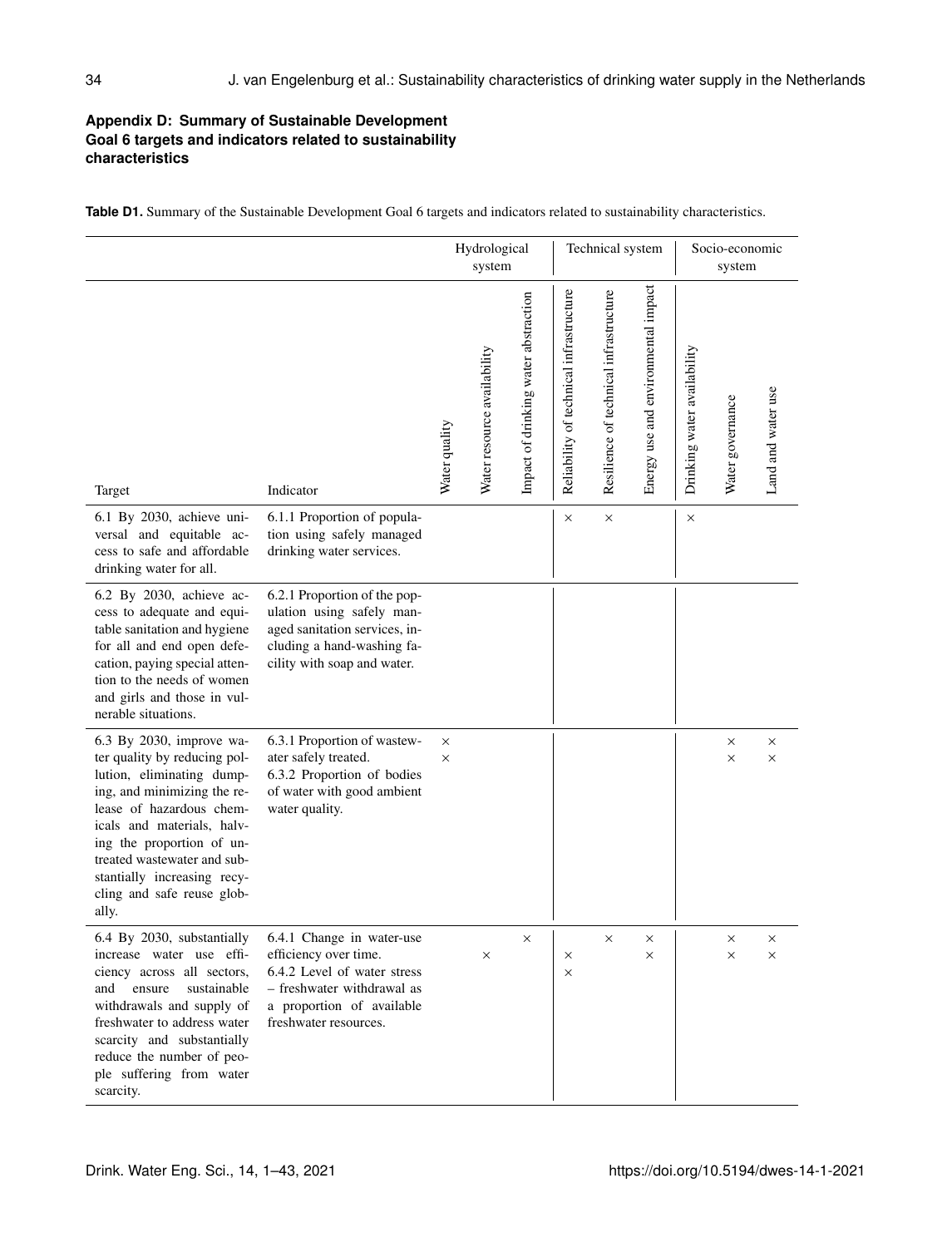|                                                                                                                                                                                                                                                                                                                                      |                                                                                                                                                                                                                |               | Hydrological<br>system      |                                      |                                         | Technical system                       |                                     | Socio-economic<br>system    |                  |                    |
|--------------------------------------------------------------------------------------------------------------------------------------------------------------------------------------------------------------------------------------------------------------------------------------------------------------------------------------|----------------------------------------------------------------------------------------------------------------------------------------------------------------------------------------------------------------|---------------|-----------------------------|--------------------------------------|-----------------------------------------|----------------------------------------|-------------------------------------|-----------------------------|------------------|--------------------|
| Target                                                                                                                                                                                                                                                                                                                               | Indicator                                                                                                                                                                                                      | Water quality | Water resource availability | Impact of drinking water abstraction | Reliability of technical infrastructure | Resilience of technical infrastructure | Energy use and environmental impact | Drinking water availability | Water governance | Land and water use |
| 6.5 By 2030, implement<br>integrated water resources<br>management at all levels,<br>including through trans-<br>boundary cooperation, as<br>appropriate.                                                                                                                                                                            | 6.5.1 Degree of integrated<br>water resources manage-<br>ment implementation (0-<br>$100$ ).<br>6.5.2 Proportion of trans-<br>boundary basin area with an<br>operational arrangement for<br>water cooperation. | $\times$      | $\times$                    |                                      |                                         |                                        |                                     |                             | ×<br>$\times$    |                    |
| 6.6<br>2020,<br>By<br>protect<br>and restore water-related<br>including<br>ecosystems,<br>mountains,<br>forests, wet-<br>lands, rivers, aquifers, and<br>lakes.                                                                                                                                                                      | 6.6.1 Change in the extent<br>of water-related ecosystems<br>over time.                                                                                                                                        |               |                             | X                                    |                                         |                                        |                                     |                             | $\times$         |                    |
| 6.a By 2030, expand inter-<br>national cooperation and<br>capacity-building support<br>to developing countries in<br>water and sanitation-related<br>activities and programmes,<br>including water harvest-<br>desalination,<br>ing,<br>water<br>efficiency,<br>wastewater<br>and recycling<br>treatment,<br>and reuse technologies. | 6.a.1 Amount of water-<br>and sanitation-related offi-<br>cial development assistance<br>that is part of a government-<br>coordinated spending plan.                                                           |               |                             |                                      |                                         |                                        |                                     |                             | $\times$         |                    |
| 6.b Support and strengthen<br>the participation of local<br>communities in improving<br>water and sanitation man-<br>agement.                                                                                                                                                                                                        | 6.b.1 Proportion of local ad-<br>ministrative units with es-<br>tablished and operational<br>policies and procedures for<br>participation of local com-<br>munities in water and sani-<br>tation management.   |               |                             |                                      |                                         |                                        |                                     |                             | $\times$         |                    |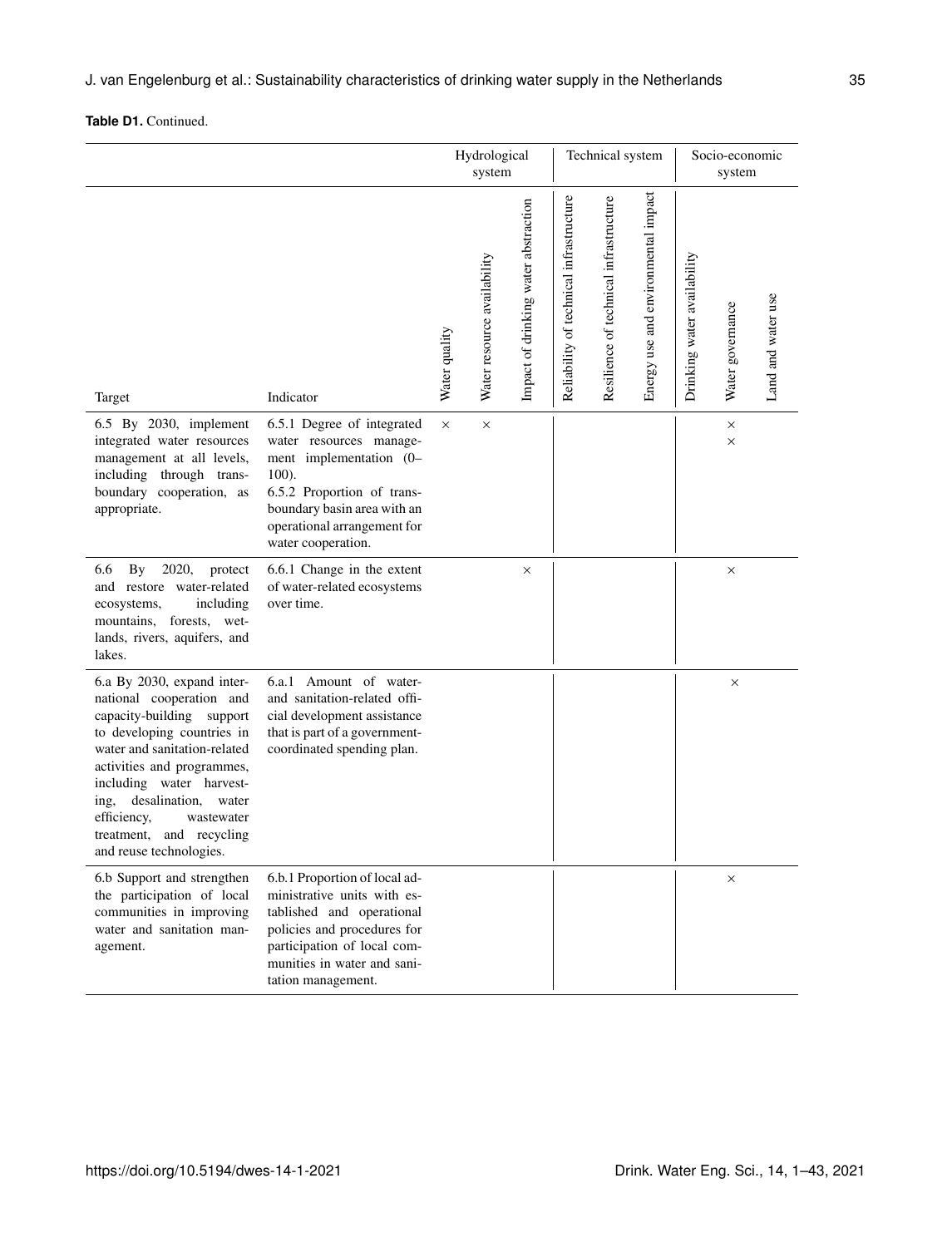## **Appendix E: Overview of sustainability characteristics and criteria**

This section is an extended and updated version of Appendix A of Van Engelenburg et al. (2019).

**Table E1.** Summarizes the hydrological, technical, and socio-economic sustainability characteristics and criteria for a local drinking water supply system from Sect. 3.

| System                 | Sustainability<br>characteristics | Sustainability<br>criteria                                       | General<br>de-<br>scription                                                                                                                                              | Sustainable                                                                                                                                                                                                                      | Under pressure                                                                                                                                                            | Unsustainable                                                                                                                                              | Suggestions for<br>general<br>data<br>sources                                                       | Reference<br>for<br>general<br>data<br>sources |
|------------------------|-----------------------------------|------------------------------------------------------------------|--------------------------------------------------------------------------------------------------------------------------------------------------------------------------|----------------------------------------------------------------------------------------------------------------------------------------------------------------------------------------------------------------------------------|---------------------------------------------------------------------------------------------------------------------------------------------------------------------------|------------------------------------------------------------------------------------------------------------------------------------------------------------|-----------------------------------------------------------------------------------------------------|------------------------------------------------|
| Hydrological<br>system | Water quality                     | Current<br>raw<br>water quality                                  | To which extent<br>does the cur-<br>rent raw water<br>quality meet set<br>standards?                                                                                     | Current<br>raw<br>water<br>qual-<br>ity meets set<br>standards.                                                                                                                                                                  | Occasionally<br>the current raw<br>water<br>quality<br>exceeds<br>set<br>standards.                                                                                       | Current<br>raw<br>water<br>quality<br>is permanently<br>exceeding<br>set<br>standards.                                                                     | E.g. status of<br>water<br>bodies<br>according<br>to<br>European Wa-<br>ter Framework<br>Directive. | European<br>Union (2000).                      |
|                        |                                   | Chemical<br>as-<br>pects of water<br>quality                     | Which<br>trends<br>found<br>are<br>chemical<br>in<br>quality<br>water<br>development?                                                                                    | Chemical water<br>quality is im-<br>proving.                                                                                                                                                                                     | Consistent<br>chemical water<br>quality.                                                                                                                                  | Deteriorating<br>chemical water<br>quality.                                                                                                                | European<br>Union (2000).                                                                           | European<br>Union (2000).                      |
|                        |                                   | Microbial<br>as-<br>pects of water<br>quality                    | To which extent<br>is<br>microbial<br>pollution<br>$\rm{a}$<br>the<br>threat to<br>raw<br>water<br>quality?                                                              | No<br>risk<br>of<br>microbial<br>pollution.                                                                                                                                                                                      | Microbial<br>pollution<br>is<br>potential<br>a<br>risk,<br>but the<br>microbiologi-<br>cal quality is<br>sufficient.                                                      | Microbial pol-<br>lution is<br>an<br>actual risk, and<br>the microbio-<br>logical quality<br>is insufficient.                                              | European<br>Union (2000).                                                                           | European<br>Union (2000).                      |
|                        |                                   | Acceptability<br>aspects<br>of<br>water quality                  | Are there as-<br>pects of water<br>quality<br>that<br>limit the<br>ac-<br>ceptability<br>of<br>the<br>drinking<br>water (saliniza-<br>tion, hardness,<br>and/or colour)? | No issues with<br>the acceptabil-<br>ity of the drink-<br>ing water.                                                                                                                                                             | Salinization,<br>hardness,<br>or<br>colour<br>cause<br>a minor<br>ac-<br>ceptability<br>issue.                                                                            | Salinization,<br>hardness,<br>and/or<br>colour<br>serious<br>cause<br>acceptability<br>issues.                                                             | European<br>Union (2000).                                                                           | European<br>Union (2000).                      |
|                        |                                   | Monitoring and<br>evaluation<br>of<br>water<br>quality<br>trends | Is there<br>suf-<br>ficient<br>and<br>adequate mon-<br>itoring<br>and<br>evaluating<br>of<br>qual-<br>water<br>trends<br>ity<br>available?                               | Sufficient and<br>adequate mon-<br>itoring<br>and<br>evaluating<br>of<br>water<br>quality<br>trends.                                                                                                                             | There<br>is<br>monitoring<br>available,<br>but<br>the evaluation<br>of data is lim-<br>ited,<br>resulting<br>in a limited<br>understanding<br>of water quality<br>trends. | There is lim-<br>ited<br>or<br>no<br>monitoring<br>available,<br>and<br>water<br>quality<br>trends are not<br>investigated.                                | European<br>Union (2000).                                                                           | European<br>Union (2000).                      |
|                        | Water resource<br>availability    | Surface<br>water<br>quantity                                     | Are<br>there<br>lim-<br>current<br>itations<br>or<br>future threats to<br>the<br>abstracted<br>surface<br>water<br>volume?                                               | Sufficient avail-<br>ability all year<br>round or no sur-<br>face water ab-<br>straction.                                                                                                                                        | Surface<br>water<br>availability<br>varies<br>during<br>the year and<br>may occasion-<br>ally be limited<br>in the case of<br>weather<br>dry<br>conditions.               | There<br>is<br>regularly insuf-<br>ficient surface<br>water volume<br>available in the<br>dry season.                                                      | E.g. status of<br>bodies<br>water<br>according<br>to<br>European Wa-<br>ter Framework<br>Directive. | European<br>Union (2000).                      |
|                        |                                   | Groundwater<br>quantity                                          | Are<br>there<br>lim-<br>current<br>itations<br>or<br>future threats to<br>the abstracted<br>groundwater<br>volume?                                                       | Abstraction<br>is not<br>lim-<br>ited<br>because<br>groundwater<br>recharged<br>is<br>sufficiently<br>(yearly abstrac-<br>$tion <$ annual<br>recharge minus<br>environmental<br>streamflow) or<br>no groundwater<br>abstraction. | Abstraction is<br>not limited but<br>exceeds annual<br>recharge minus<br>environmental<br>streamflow.                                                                     | Abstraction<br>volume is lim-<br>ited<br>because<br>groundwater<br>abstracted<br>is<br>from a confined<br>aquifer that is<br>not recharged<br>$(mining)$ . | E.g. status of<br>water<br>according<br>to<br>European Wa-<br>ter Framework<br>Directive.           | European<br>bodies Union (2000).               |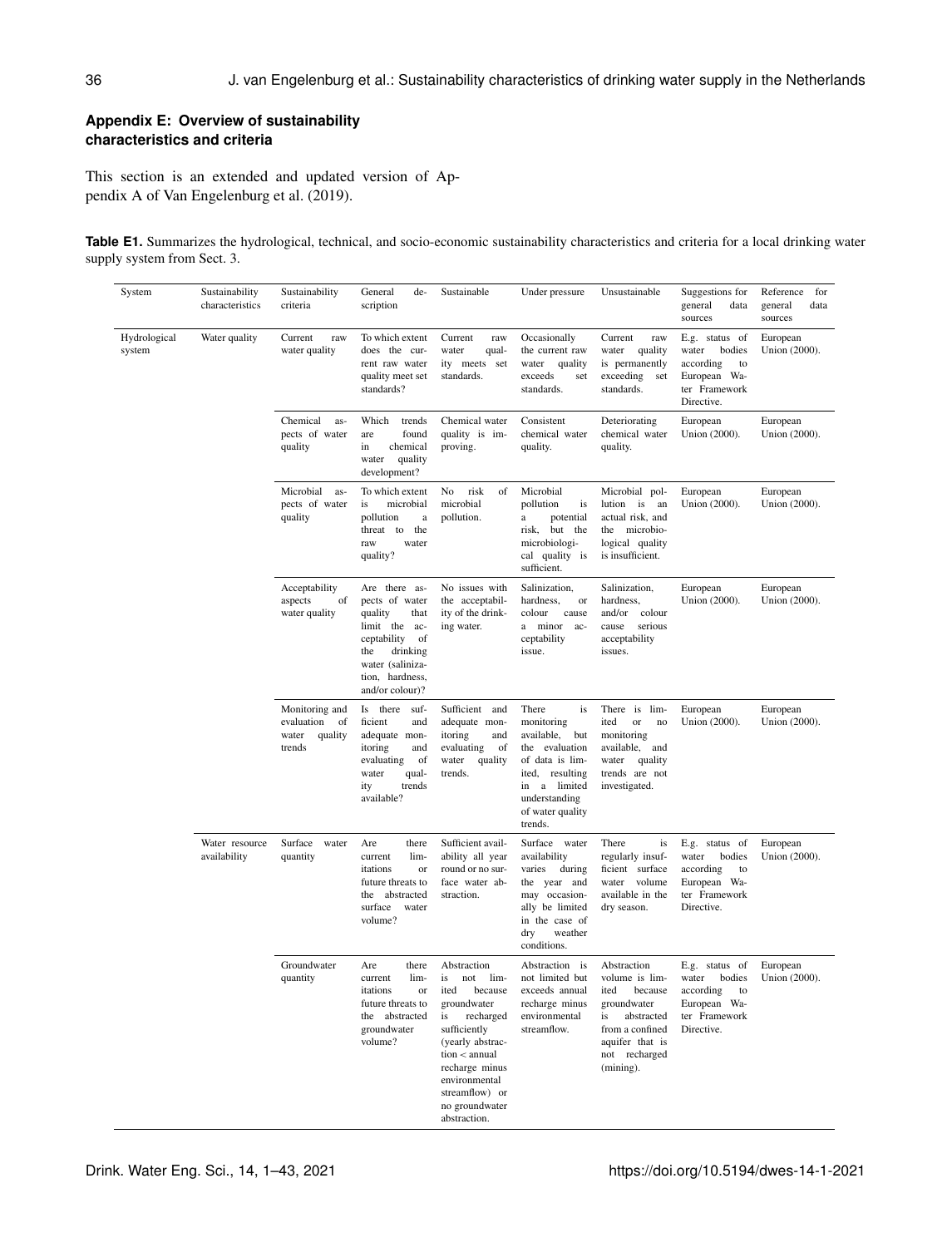| System | Sustainability<br>characteristics             | Sustainability<br>criteria                                       | General<br>de-<br>scription                                                                                                                                              | Sustainable                                                                                                                                                                                                         | Under pressure                                                                                                                                                                                                                             | Unsustainable                                                                                                                                    | Suggestions for<br>general<br>data<br>sources                                                                                                                                                                                                    | Reference<br>for<br>general<br>data<br>sources          |
|--------|-----------------------------------------------|------------------------------------------------------------------|--------------------------------------------------------------------------------------------------------------------------------------------------------------------------|---------------------------------------------------------------------------------------------------------------------------------------------------------------------------------------------------------------------|--------------------------------------------------------------------------------------------------------------------------------------------------------------------------------------------------------------------------------------------|--------------------------------------------------------------------------------------------------------------------------------------------------|--------------------------------------------------------------------------------------------------------------------------------------------------------------------------------------------------------------------------------------------------|---------------------------------------------------------|
|        |                                               | Other available<br>water resources                               | Are there wa-<br>resources<br>ter<br>available<br>for<br>drinking water<br>production<br>other<br>than<br>currently used?                                                | There are suf-<br>ficient<br>water<br>resources avail-<br>able that could<br>replace<br>the<br>currently used<br>water resource<br>with<br>minor<br>adjustments to<br>the<br>drinking<br>water treatment<br>method. | There are other<br>water resources<br>available<br>that<br>could replace<br>the<br>currently<br>used<br>water<br>but<br>resource,<br>this<br>will re-<br>quire<br>major<br>adjustments to<br>drinking<br>the<br>water treatment<br>method. | There are no<br>water resources<br>available<br>that<br>could replace<br>the current used<br>water resource.                                     | E.g. status of<br>water<br>bodies<br>according<br>to<br>European Wa-<br>ter Framework<br>Directive.                                                                                                                                              | European<br>Union (2000).                               |
|        |                                               | Vulnerability of<br>used water sys-<br>tem to contami-<br>nation | To which extent<br>is the used wa-<br>ter system vul-<br>nerable to con-<br>tamination?                                                                                  | The water sys-<br>tem is hardly<br>vulnerable<br>to<br>contamination<br>because<br>the<br>used<br>water<br>resource<br>is<br>by<br>protected<br>aquitard<br>an<br>(groundwater<br>confined<br>in<br>aquifers).      | The<br>water<br>system is vul-<br>nerable to soil<br>and groundwa-<br>pollution<br>ter<br>(phreatic<br>groundwater).                                                                                                                       | The<br>water<br>is<br>system<br>vulnerable<br>to<br>calamities and<br>diffuse contam-<br>ination (surface)<br>water).                            | E.g. status of<br>water<br>bodies<br>according<br>to<br>European Wa-<br>ter Framework<br>Directive.                                                                                                                                              | European<br>Union (2000).                               |
|        |                                               | Natural hazards<br>and emergen-<br>cies risk                     | To which extent<br>are natural haz-<br>ards (droughts,<br>floods,<br>earth-<br>quakes,<br>and<br>forest<br>fires)<br>threatening the<br>water resources<br>availability? | Limited<br>risk<br>of natural haz-<br>ards $(< 1$ per<br>25 years).                                                                                                                                                 | Minor risk of<br>a natural haz-<br>ards $(< 1$ per<br>10 years).                                                                                                                                                                           | Natural<br>haz-<br>ards<br>occur<br>frequently $(>1$<br>per<br>10 years)<br>and are a se-<br>rious threat to<br>water resources<br>availability. | national<br>E.g.<br>flood risk in-<br>ventory<br>and<br>Commission<br>on Sustainable<br>Development<br>(CSD)<br>In-<br>dicator<br>of<br>Sustainable<br>Development<br>(percentage)<br>of<br>popula-<br>tion living in<br>hazard-prone<br>areas). | UN (2007).                                              |
|        | Impact<br>of<br>drinking water<br>abstraction | Impact on sur-<br>face water sys-<br>tem                         | The scale of<br>impact of the<br>abstraction<br>to<br>surface<br>the<br>water system.                                                                                    | Small (ground-<br>water abstrac-<br>below<br>tion<br>aquitard).                                                                                                                                                     | Medium (river-<br>abstrac-<br>bank<br>phreatic<br>tion;<br>groundwater<br>abstraction).                                                                                                                                                    | Large<br>$(sur -$<br>face<br>water<br>abstraction).                                                                                              | E.g. status of<br>water<br>bodies<br>according<br>to<br>European Wa-<br>ter Framework<br>Directive.                                                                                                                                              | European<br>Union (2000).                               |
|        |                                               | Impact<br>to<br>groundwater<br>system                            | The scale of<br>impact of the<br>abstraction to<br>the groundwa-<br>ter system.                                                                                          | Small<br>(sur-<br>face<br>water<br>abstraction).                                                                                                                                                                    | Medium<br>(riverbank<br>abstraction;<br>groundwater<br>abstraction be-<br>low aquitard).                                                                                                                                                   | Large (phreatic<br>groundwater<br>abstraction).                                                                                                  | E.g. groundwa-<br>ter footprint.                                                                                                                                                                                                                 | Gleeson<br>and<br>Wada (2013).                          |
|        |                                               | Balance<br>be-<br>tween annual<br>recharge<br>and<br>abstraction | The<br>balance<br>between<br>ab-<br>straction<br>and<br>recharge of the<br>water system.                                                                                 | The net abstrac-<br>tion volume is<br>less than $10\%$<br>of the average<br>annual recharge<br>in the recharge<br>area.                                                                                             | The net abstrac-<br>tion<br>volume<br>$10\% - 40\%$<br>is<br>of the average<br>annual recharge<br>in the recharge<br>area.                                                                                                                 | The net abstrac-<br>volume<br>tion<br>is $> 40\%$ of<br>the<br>average<br>annual recharge<br>in the recharge<br>area.                            | Sustainable<br>Society Index<br>(SSI;<br>renew-<br>able<br>water<br>resources).                                                                                                                                                                  | Van der Kerk<br>Manuel<br>and<br>(2008).                |
|        |                                               | Hydrological<br>compensation                                     | The extent to<br>which the im-<br>pact of abstrac-<br>tion is compen-<br>sated hydrolog-<br>ically.                                                                      | Small impact<br>or impact is<br>hydrologically<br>compensated<br>with a technical<br>measure.                                                                                                                       | There are pos-<br>sibilities for hy-<br>drological com-<br>pensation of the<br>impact on the<br>abstraction, but<br>they are not op-<br>erational yet.                                                                                     | There is a sig-<br>nificant impact<br>on the abstrac-<br>tion, but there<br>are no possi-<br>bilities for hy-<br>drological com-<br>pensation.   | Local<br>hy-<br>drological<br>knowledge;<br>hydrological<br>modelling<br>results.                                                                                                                                                                | E.g. Van En-<br>gelenburg<br>et al. (2018,<br>$2020$ ). |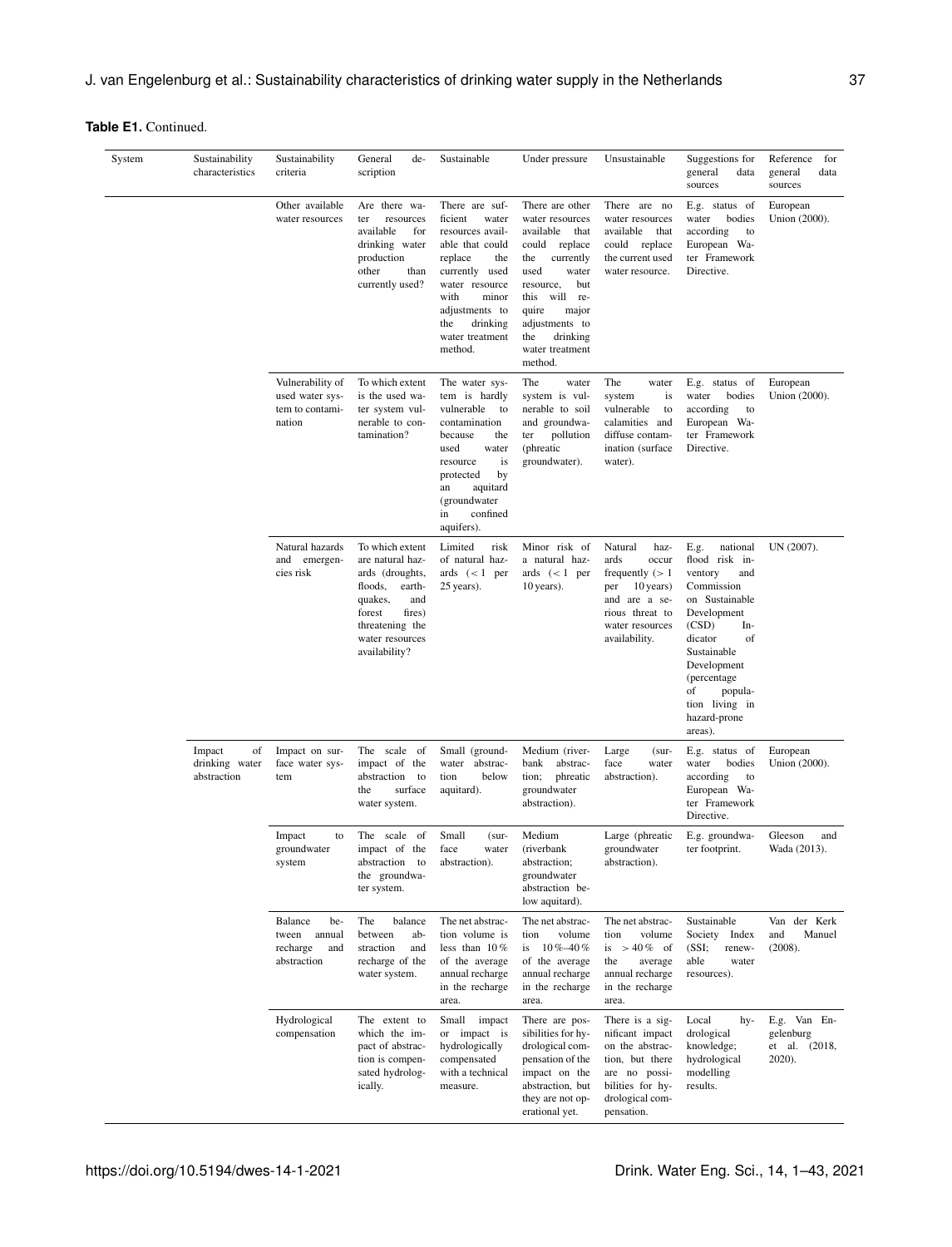| System                | Sustainability<br>characteristics                | Sustainability<br>criteria                                                            | General<br>de-<br>scription                                                                                                  | Sustainable                                                                                                                                                                        | Under pressure                                                                                                                                                                                                                                           | Unsustainable                                                                                                                                                               | Suggestions for<br>general<br>data<br>sources                                                                         | Reference<br>for<br>data<br>general<br>sources  |
|-----------------------|--------------------------------------------------|---------------------------------------------------------------------------------------|------------------------------------------------------------------------------------------------------------------------------|------------------------------------------------------------------------------------------------------------------------------------------------------------------------------------|----------------------------------------------------------------------------------------------------------------------------------------------------------------------------------------------------------------------------------------------------------|-----------------------------------------------------------------------------------------------------------------------------------------------------------------------------|-----------------------------------------------------------------------------------------------------------------------|-------------------------------------------------|
|                       |                                                  | Spatial impact<br>of abstraction<br>facility,<br>stor-<br>and/or<br>age,<br>reservoir | Size of required<br>working<br>area<br>for abstraction<br>facility.                                                          | Small (ground-<br>water<br>ab-<br>straction<br>with<br>basic treatment<br>facility).                                                                                               | Medium<br>(groundwater<br>abstraction<br>with<br>medium<br>treatment<br>facility).                                                                                                                                                                       | Large (surface<br>water<br>ab-<br>straction with<br>storage basins<br>and<br>extended<br>treatment<br>facility).                                                            | Drinking water<br>company's<br>information;<br>map.                                                                   |                                                 |
| Technical sys-<br>tem | Reliability<br>of<br>technical<br>infrastructure | Technical state<br>abstraction and<br>treatment facil-<br>ity                         | Is the techni-<br>cal state of the<br>drinking water<br>production fa-<br>cility sufficient<br>and fully de-<br>ployable?    | The<br>technical<br>of<br>state<br>the<br>drinking water<br>production<br>facility is suffi-<br>cient and fully<br>deployable.                                                     | Production<br>capacity<br>is<br>sufficient<br>but<br>not fully<br>de-<br>due<br>ployable<br>restrictions<br>to<br>in<br>permit<br>technical<br>or<br>limitations.                                                                                        | Production ca-<br>pacity is insuf-<br>ficient due to<br>technical limi-<br>tations.                                                                                         | International<br>Water Associa-<br>tion (IWA; pH1<br>treatment plant<br>utilization).                                 | Alegre<br>et al. (2006).                        |
|                       |                                                  | Technical state<br>distribution in-<br>frastructure                                   | Are<br>there<br>issues<br>that<br>complicate the<br>drinking water<br>distribution?                                          | The<br>distribu-<br>tion infrastruc-<br>ture is adequate<br>meet the<br>to<br>required distri-<br>bution capacity<br>and<br>water<br>pressure.                                     | The<br>distribu-<br>tion infrastruc-<br>ture is adequate<br>in general but,<br>at extreme peak<br>demand,<br>lim-<br>itations in the<br>drinking water<br>distribution<br>cause reduced<br>water pressure<br>limited<br>and<br>drinking water<br>supply. | The<br>distribu-<br>infras-<br>tion<br>tructure<br>is<br>insufficient and<br>disrup-<br>major<br>of<br>tions<br>the<br>drinking water<br>supply<br>occur<br>regularly.      | Performance<br>data of water<br>utilities.                                                                            | Dutch<br>E.g.<br>Government<br>(2009a).         |
|                       |                                                  | Complexity of<br>water treatment                                                      | How complex<br>is the required<br>treatment. and<br>is the treatment<br>effective<br>to<br>meet the water<br>quality issues? | Technical water<br>quality<br>issues<br>(iron/manganese<br>removal<br>and<br>pH correction);<br>requires<br>only<br>basic treatment.                                               | Water quality<br>issues such as<br>hardness<br>re-<br>quire medium<br>complex<br>treatment (de-<br>calcification).                                                                                                                                       | Serious<br>water<br>quality<br>issues<br>(chemical and<br>microbiolog-<br>ical)<br>require<br>complex<br>a<br>treatment<br>(ultra-filtration<br>and<br>reverse<br>osmosis). | Performance<br>data of water<br>utilities.                                                                            | E.g.<br>Dutch<br>Government<br>(2009a).         |
|                       |                                                  | Supply<br>con-<br>tinuity<br>for<br>customers                                         | Are there fre-<br>quent drinking<br>water<br>supply<br>interruptions?                                                        | Drinking water<br>supply<br>inter-<br>ruptions<br>< 1 h<br>per year.                                                                                                               | Drinking water<br>supply<br>inter-<br>ruptions $\langle 10d \rangle$<br>per year.                                                                                                                                                                        | Drinking water<br>supply<br>inter-<br>ruptions $> 10d$<br>per year.                                                                                                         | Performance<br>data of water<br>IWA<br>utilities;<br>(QS17<br>days<br>with<br>restric-<br>tions to water<br>service). | Alegre<br>et al. (2006).                        |
|                       |                                                  | liability                                                                             | Operational re- Is the facility Facility meets<br>operationally<br>reliable?                                                 | corporate<br>standard<br>for<br>operational<br>reliability.                                                                                                                        | The<br>facility<br>does not fully<br>meet corporate<br>standard<br>for<br>operational<br>reliability, but<br>investments<br>are<br>planned<br>to<br>increase<br>the<br>opera-<br>tional reliabil-<br>ity $<$ 5 years.                                    | Facility is not<br>operationally<br>reliable,<br>and<br>there are no<br>investments<br>planned<br>to<br>improve the re-<br>liability within<br>5 years.                     | Performance<br>data of water<br>utilities.                                                                            | ${\sf E.g.}$<br>Dutch<br>Government<br>(2009a). |
|                       | Resilience<br>technical<br>of<br>infrastructure  | Abstraction<br>permit<br>com-<br>pared to annual<br>drinking water<br>demand          | Are the permit-<br>ted abstraction<br>volumes suffi-<br>cient to meet<br>the<br>annual<br>drinking water<br>demand?          | The permitted<br>abstraction<br>volumes<br>are<br>sufficient<br>to<br>meet the cur-<br>rent and future<br>annual drinking<br>water demand<br>(operational re-<br>serve $> 10\%$ ). | The permitted<br>abstraction<br>volumes<br>are<br>sufficient<br>to<br>meet the cur-<br>rent<br>annual<br>drinking water<br>demand<br>but<br>cannot meet the<br>future demand<br>(operational re-<br>serve $< 10 \%$ ).                                   | The permitted<br>abstraction<br>volumes<br>are<br>insufficient to<br>meet the cur-<br>rent or future<br>annual drinking<br>water demand.                                    | Performance<br>data of water<br>utilities.                                                                            | E.g.<br>Dutch<br>Government<br>(2009b).         |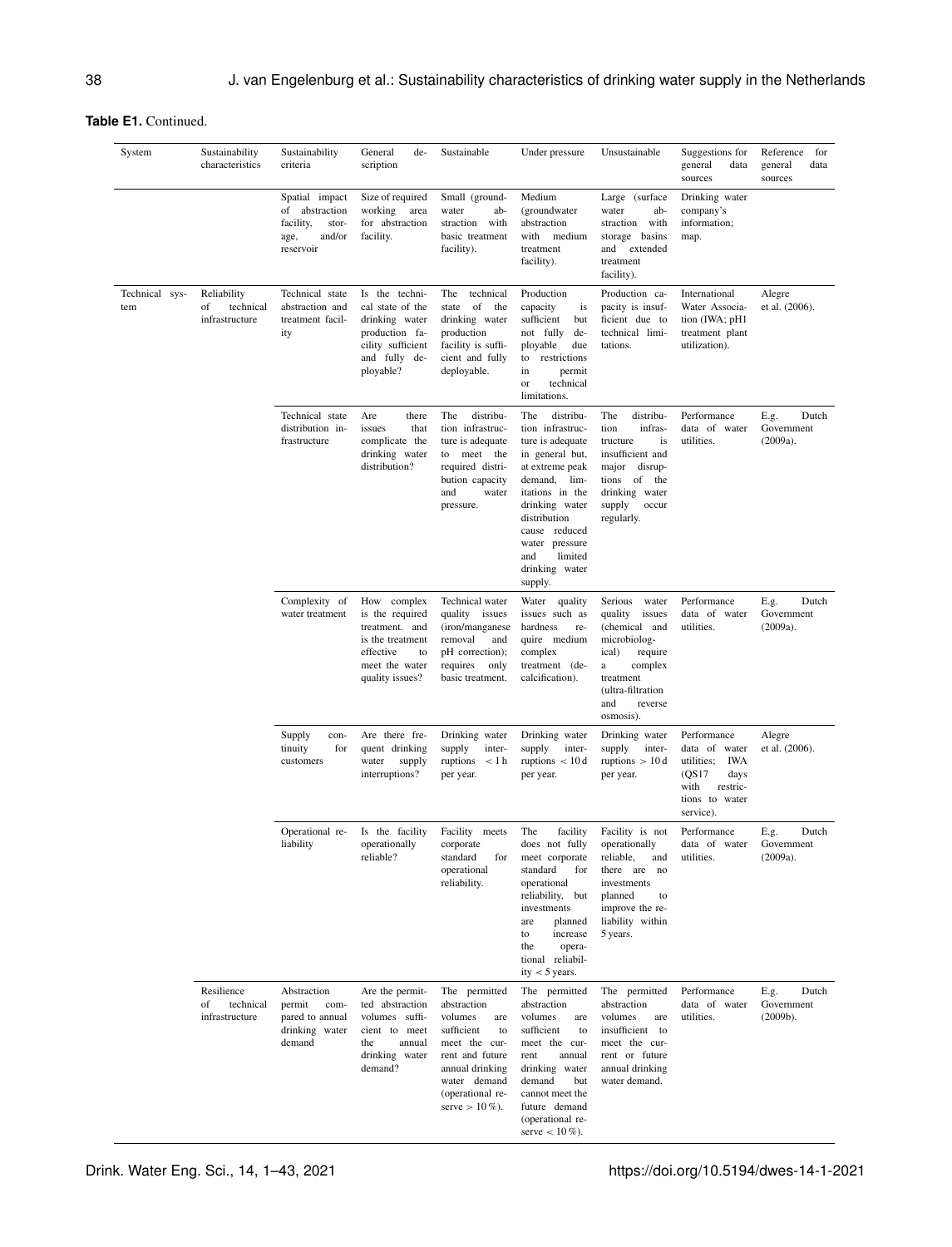| System | Sustainability<br>characteristics         | Sustainability<br>criteria                                                                                | General<br>de-<br>scription                                                                             | Sustainable                                                                                                                                                                                           | Under pressure                                                                                                                                                                                                  | Unsustainable                                                                                                                                                                  | Suggestions for<br>general<br>data<br>sources                                                                    | Reference<br>for<br>general<br>data<br>sources      |
|--------|-------------------------------------------|-----------------------------------------------------------------------------------------------------------|---------------------------------------------------------------------------------------------------------|-------------------------------------------------------------------------------------------------------------------------------------------------------------------------------------------------------|-----------------------------------------------------------------------------------------------------------------------------------------------------------------------------------------------------------------|--------------------------------------------------------------------------------------------------------------------------------------------------------------------------------|------------------------------------------------------------------------------------------------------------------|-----------------------------------------------------|
|        |                                           | Production<br>capacity com-<br>pared to peak<br>demand                                                    | Is the produc-<br>tion<br>capacity<br>per hour suffi-<br>cient to<br>meet<br>extreme<br>peak<br>demand? | The production<br>capacity<br>per<br>hour is<br>suffi-<br>cient to<br>meet<br>extreme<br>peak<br>demand.                                                                                              | The<br>produc-<br>tion<br>capacity<br>is $< 5\%$ below<br>predicted<br>the<br>extreme<br>peak<br>demand<br>and,<br>therefore, is not<br>fully sufficient.                                                       | The<br>produc-<br>tion<br>capacity<br>is $> 5\%$ below<br>the<br>predicted<br>extreme<br>peak<br>demand<br>and,<br>therefore,<br>is<br>insufficient<br>to meet peak<br>demand. | Performance<br>data of<br>water<br><b>IWA</b><br>utilities;<br>(pH1)<br>treat-<br>ment<br>plant<br>utilization). | Alegre<br>et al. (2006)                             |
|        |                                           | Flexibility<br>of<br>treatment<br>method<br>for<br>changing<br>raw<br>water quality                       | Is the treatment<br>method flexible<br>in response to<br>a changing raw<br>water quality?               | The treatment<br>method<br>re-<br>moves a broad<br>spectrum<br>of<br>pollutants and<br>therefore<br>can<br>handle<br>also<br>various<br>new<br>pollutants (e.g.<br>membrane<br>treatment<br>methods). | The treatment<br>method<br>is<br>flexible<br>when<br>concentrations<br>of the currently<br>removed<br>ele-<br>ments<br>change<br>but<br>cannot<br>remove<br>other<br>pollutants (e.g.<br>decalcifica-<br>tion). | The treatment<br>method is not<br>flexible in re-<br>sponse to large<br>changes in con-<br>centrations or<br>pollutants (e.g.<br>sand filtration).                             | Performance<br>data of water<br>utilities.                                                                       |                                                     |
|        |                                           | Technical inno-<br>vations to im-<br>prove resilience                                                     | Have technical<br>innovations<br>been developed<br>to<br>improve<br>resilience?                         | Within society<br>there is ongo-<br>ing research to<br>find technical<br>innovations on<br>drinking water<br>use or supply<br>improve<br>to<br>resilience.                                            | Within<br>the<br>drinking water<br>company there<br>is<br>ongoing<br>research<br>to<br>technical<br>find<br>innovations<br>for<br>drinking<br>water<br>supply<br>improve<br>to<br>resilience.                   | There<br>is<br>no<br>limited<br>or<br>research<br>on<br>technical<br>in-<br>novations<br>for<br>drinking water<br>supply.                                                      | Data of water<br>utilities (annual<br>report).                                                                   |                                                     |
|        |                                           | Technical<br>investments<br>to<br>improve<br>resilience                                                   | technical<br>Are<br>investments<br>being<br>made<br>to<br>improve<br>resilience?                        | Technical<br>in-<br>vestments<br>are<br>being made to<br>improve<br>the<br>resilience of the<br>drinking water<br>infrastruc-<br>ture, including<br>investments<br>technical<br>in<br>innovations.    | There<br>is<br>a<br>limited budget<br>for<br>technical<br>investments to<br>improve<br>the<br>resilience of the<br>drinking water<br>infrastructure.                                                            | There is<br>no<br>budget<br>for<br>technical<br>investments.                                                                                                                   | Financial<br>data of water<br>utilities.                                                                         |                                                     |
|        | Energy use and<br>environmental<br>impact | Energy use of<br>abstraction and<br>treatment                                                             | Energy<br>use<br>for abstraction<br>treatment<br>and<br>of water per<br>square metre.                   | Low<br>(shallow<br>groundwater<br>abstraction,<br>short distance<br>treatment,<br>to<br>and<br>basic<br>treatment),                                                                                   | Average (deep<br>groundwater<br>abstraction,<br>short distance<br>to<br>treatment,<br>medium<br>and<br>treatment<br>groundwater).                                                                               | High<br>(long<br>transport<br>distance<br>to<br>treatment<br>and<br>complex<br>treatment).                                                                                     | IWA;<br>pH5<br>standardized<br>energy<br>con-<br>sumption.                                                       | Alegre<br>et al. (2006).                            |
|        |                                           | Energy use of<br>distribution                                                                             | Energy use for<br>distribution.                                                                         | Low<br>(aver-<br>age<br>transport<br>distances<br>$< 15 km$ ).                                                                                                                                        | Average (aver-<br>age transport<br>distances<br>$<$ 30 km).                                                                                                                                                     | High<br>(aver-<br>age<br>transport<br>distances<br>$>$ 30 km).                                                                                                                 | European<br>Benchmark<br>(EBC; electric-<br>ity use).                                                            | European<br>Benchmarking<br>Co-operation<br>(2017). |
|        |                                           | Environmental<br>impact<br>$(ad-$<br>ditional<br>excipients,<br>wastewater,<br>and<br>waste<br>materials) | Are there ma-<br>terials used or<br>produced in the<br>treatment with<br>an environmen-<br>tal impact?  | No<br>use<br>or<br>production<br>materials<br>of<br>with high en-<br>vironmental<br>impact.                                                                                                           | Use of addi-<br>tional excipi-<br>ents with high<br>environmental<br>impact in the<br>treatment.                                                                                                                | Production<br>- of<br>waste materials<br>and wastewa-<br>ter with high<br>environmental<br>impact.                                                                             | EBC (climate<br>footprint).                                                                                      | European<br>Benchmarking<br>Co-operation<br>(2017). |
|        |                                           | Reliability en-<br>ergy supply                                                                            | Is the energy<br>supply reliable?                                                                       | Reliable energy<br>supply<br>and<br>emergency<br>energy backup.                                                                                                                                       | Average<br>re-<br>liable<br>energy<br>supply<br>and<br>no emergency<br>energy backup.                                                                                                                           | Unreliable en-<br>ergy supply and<br>no emergency<br>energy backup.                                                                                                            | EBC (electric-<br>ity use).                                                                                      |                                                     |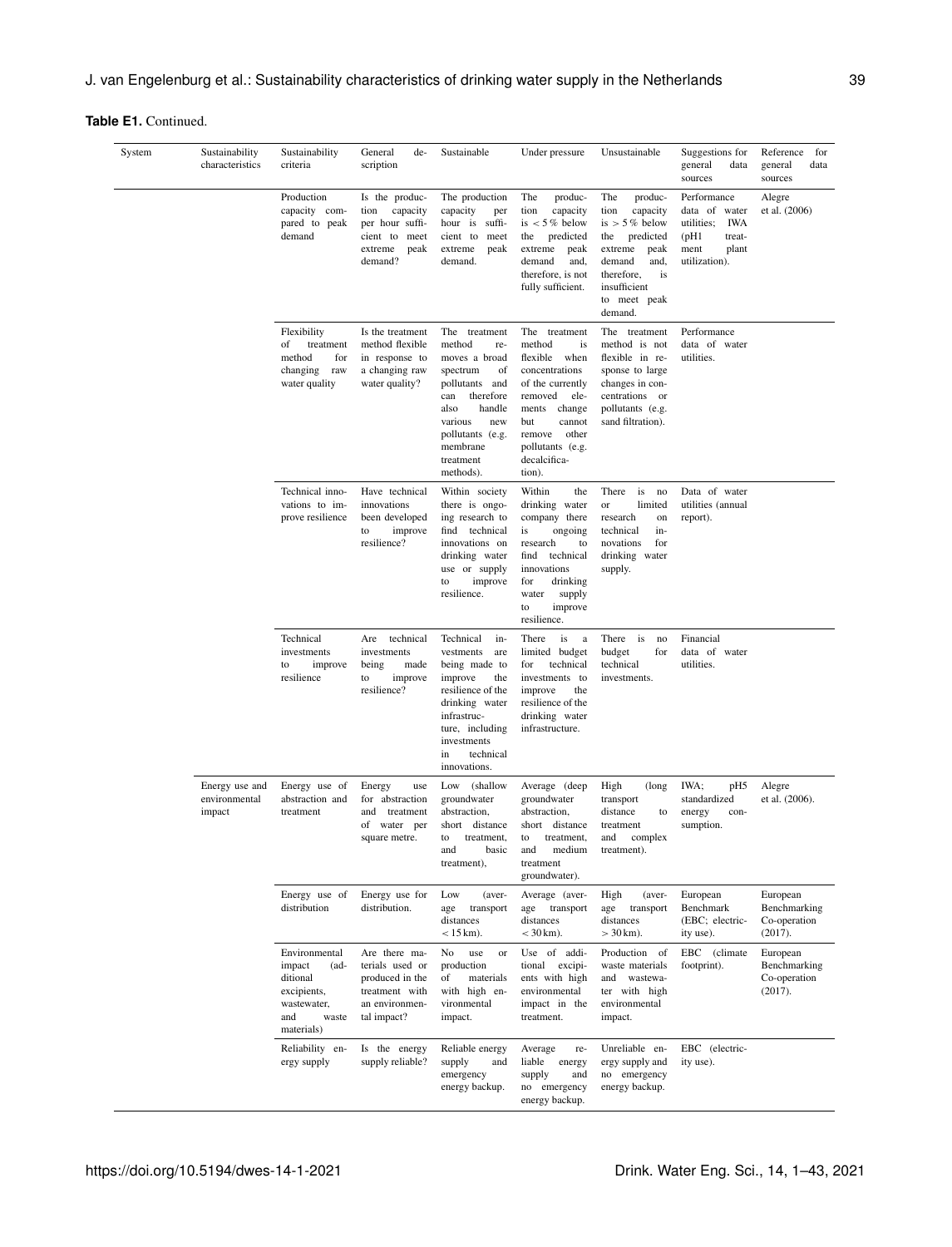| System                       | Sustainability<br>characteristics | Sustainability<br>criteria                                              | General<br>de-<br>scription                                                                                                               | Sustainable                                                                                                                                                                     | Under pressure                                                                                                                                 | Unsustainable                                                                                                                                                                 | Suggestions for<br>general<br>data<br>sources                                                                                                       | Reference<br>for<br>general<br>data<br>sources |
|------------------------------|-----------------------------------|-------------------------------------------------------------------------|-------------------------------------------------------------------------------------------------------------------------------------------|---------------------------------------------------------------------------------------------------------------------------------------------------------------------------------|------------------------------------------------------------------------------------------------------------------------------------------------|-------------------------------------------------------------------------------------------------------------------------------------------------------------------------------|-----------------------------------------------------------------------------------------------------------------------------------------------------|------------------------------------------------|
|                              |                                   | Use of renew-<br>able energy                                            | Use of renew-<br>able<br>energy<br>sources<br>$(gen-$<br>erated<br>or<br>acquired green<br>energy).                                       | All used energy<br>renewable<br>is<br>energy.                                                                                                                                   | A total of $>$<br>50 % renewable<br>energy is used.                                                                                            | A total of $\lt$<br>50 % renewable<br>energy.                                                                                                                                 | IWA; pH7 en-<br>ergy recovery.                                                                                                                      | Alegre<br>et al. (2006).                       |
| Socio-<br>economic<br>system | Drinking water<br>availability    | Percentage<br>of<br>connected<br>households                             | Households<br>directly<br>con-<br>nected<br>to<br>drinking water<br>supply system.                                                        | A total of $>$<br>95%                                                                                                                                                           | A total of 80-<br>95%.                                                                                                                         | A total of $\lt$<br>80%.                                                                                                                                                      | QS3<br>IWA;<br>population<br>coverage.                                                                                                              | Alegre<br>et al. (2006).                       |
|                              |                                   | Drinking water<br>service quality                                       | Continuity<br>and quality of<br>supply<br>(local)<br>scale).                                                                              | Continuity<br>and<br>quality<br>of<br>drinking<br>water<br>supply<br>guaranteed<br>24/7.                                                                                        | Continuity<br>drinking<br>of<br>water supply or<br>quality<br>under<br>pressure<br>at<br>peak demand.                                          | Drinking water<br>quality<br>and<br>supply<br>con-<br>tinuity<br>not<br>guaranteed.                                                                                           | IWA OS12 con-<br>tinuity of sup-<br>ply; QS18 qual-<br>ity of supplied<br>water.                                                                    | Alegre<br>et al. (2006).                       |
|                              |                                   | Drinking water<br>tariff                                                | Average water<br>charges without<br>public charges<br>(company<br>scale).                                                                 | of<br>А<br>total<br>$\rm <$ EUR 1 m <sup>-3</sup> .                                                                                                                             | of<br>А<br>total<br>EUR $1-2 m^{-3}$ .                                                                                                         | of<br>А<br>total<br>$>$ EUR 2 m <sup>-3</sup> .                                                                                                                               | Fi <sub>28</sub><br>IWA:<br>wa-<br>average<br>charges<br>ter<br>for<br>direct<br>consumption.                                                       | Alegre<br>et al. (2006).                       |
|                              |                                   | Water-saving<br>strategy                                                | Water-saving<br>strategy<br>to<br>reduce average<br>water demand<br>litre<br>in<br>per<br>person<br>per<br>(national<br>day<br>scale).    | Effective water-<br>saving strategy<br>resulting in an<br>average water<br>demand < 1001<br>per person per<br>day.                                                              | Water-saving<br>strategy aiming<br>to reduce the<br>average<br>water<br>demand<br>of<br>100-2001 per<br>person per day.                        | No<br>water-<br>saving strategy.                                                                                                                                              | SSI (sufficient<br>to drink).                                                                                                                       | Van der Kerk<br>Manuel<br>and<br>(2008).       |
|                              |                                   | Water<br>safety<br>protocols                                            | Are there wa-<br>ter safety pro-<br>tocols or wa-<br>ter safety plans<br>to safeguard the<br>drinking water<br>supply?                    | Water<br>safety<br>protocols fully<br>cover<br>the<br>drinking water<br>supply, and the<br>organization<br>is performing<br>accordingly.                                        | There<br>are<br>safety<br>proto-<br>cols, but these<br>only cover part<br>of the drinking<br>supply<br>water<br>or are not fully<br>performed. | There<br>are no<br>safety<br>proto-<br>cols.                                                                                                                                  | Drinking water<br>company's in-<br>formation.                                                                                                       | E.g.<br>Dutch<br>Government<br>(2009a).        |
|                              | Water<br>governance               | Availability of<br>(drinking) wa-<br>legislation<br>ter<br>and policies | Is there<br>ad-<br>equate<br>leg-<br>islation<br>on<br>drinking water<br>supply, and is<br>there enforce-<br>ment of this<br>legislation? | There<br>is<br>adequate<br>leg-<br>islation<br>on<br>drinking<br>water<br>supply<br>com-<br>bined<br>with<br>sufficient<br>en-<br>forcement<br>by<br>authori-<br>legal<br>ties. | There is legis-<br>lation on drink-<br>ing water sup-<br>ply but limited<br>or no enforce-<br>ment by legal<br>authorities.                    | There is<br>no<br>legislation and<br>enforcement on<br>drinking water<br>supply.                                                                                              | SSI<br>(good<br>governance);<br>national and lo-<br>cal legislation.                                                                                | der Kerk<br>Van<br>Manuel<br>and<br>(2008).    |
|                              |                                   | Compliance of<br>drinking water<br>supplier                             | Are the re-<br>quired permits<br>available, and<br>is the facility<br>compliant with<br>the<br>permit<br>requirements?                    | All<br>permits<br>available,<br>are<br>and the facility<br>compliant<br>is<br>with the permit<br>requirements.                                                                  | The<br>permits<br>available,<br>are<br>but the facility<br>not fully<br>is<br>compliant with<br>the<br>permit<br>requirements.                 | There is a lack<br>adequate<br>of<br>drinking water<br>supply<br>leg-<br>islation,<br>and<br>drinking water<br>suppliers<br>only<br>follow<br>their<br>company's<br>standard. | SSI (good gov-<br>ernance); per-<br>mits; TRUST<br>framework for<br>Urban<br>Water<br>Cycle<br>Sys-<br>tems (UWCS)<br>sustainability<br>$(G1-G4)$ . | Van der Kerk<br>Manuel<br>and<br>(2008).       |
|                              |                                   | Decision-<br>making process<br>(local)<br>by<br>authorities             | local<br>Are<br>stakeholders<br>involved<br>in<br>decisions<br>on<br>drinking water<br>supply or the<br>water system?                     | Local<br>stake-<br>holders<br>are<br>involved<br>in<br>planning<br>the<br>process<br>and<br>can participate<br>licensing<br>in<br>procedures.                                   | Local<br>stake-<br>holders are not<br>involved in the<br>planning pro-<br>cess and cannot<br>participate<br>licensing<br>in<br>procedures.     | Local<br>stake-<br>holders cannot<br>easily<br>be in-<br>volved<br>in<br>decision-<br>the<br>making<br>pro-<br>cess.                                                          | SDG 6.b.                                                                                                                                            | UN (2015).                                     |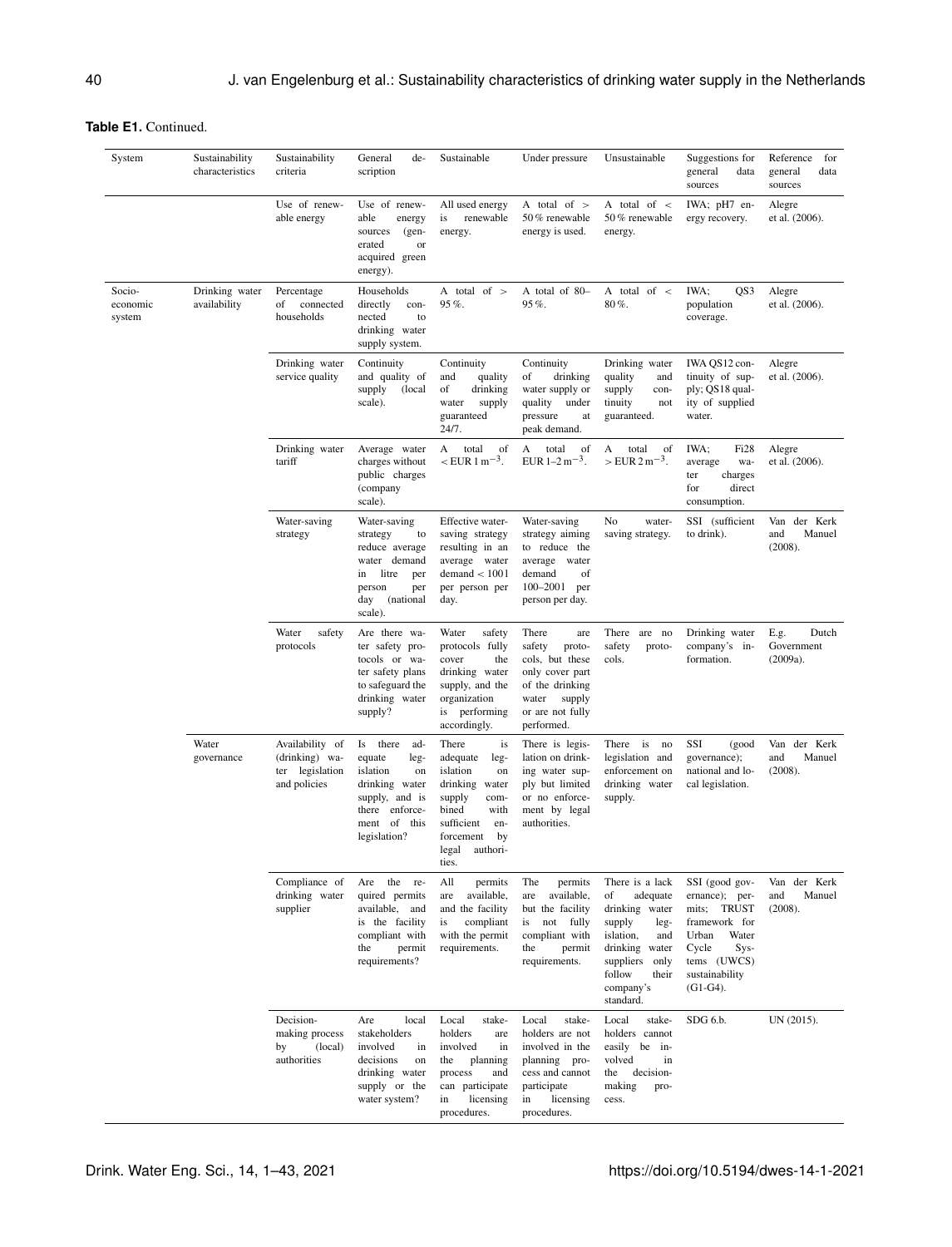| System | Sustainability<br>characteristics | Sustainability<br>criteria                                                                                                   | General<br>de-<br>scription                                                                                                                                           | Sustainable                                                                                                                                                                                    | Under pressure                                                                                                                                                                                                        | Unsustainable                                                                                                                                                                        | Suggestions for<br>general<br>data<br>sources                                                                                | Reference<br>for<br>data<br>general<br>sources |
|--------|-----------------------------------|------------------------------------------------------------------------------------------------------------------------------|-----------------------------------------------------------------------------------------------------------------------------------------------------------------------|------------------------------------------------------------------------------------------------------------------------------------------------------------------------------------------------|-----------------------------------------------------------------------------------------------------------------------------------------------------------------------------------------------------------------------|--------------------------------------------------------------------------------------------------------------------------------------------------------------------------------------|------------------------------------------------------------------------------------------------------------------------------|------------------------------------------------|
|        |                                   | stake-<br>Local<br>holder interests                                                                                          | Does the lo-<br>cal<br>authority<br>actively weigh<br>stakeholder<br>interests<br>in<br>decision-<br>the<br>making<br>pro-<br>cess?                                   | Stakeholders<br>are involved in<br>decision-<br>the<br>making process<br>and stakeholder<br>interests must<br>legally be taken<br>into account in<br>licensing<br>the<br>process.              | Stakeholder<br>interests must<br>be taken into<br>account<br>in<br>licensing<br>the<br>process.                                                                                                                       | The<br>interests<br>of (some) local<br>stakeholders<br>are<br>not<br>ac-<br>counted<br>for<br>the<br>local<br>by<br>authorities.                                                     | $SDG$ 6.b; na-<br>tional or local<br>legislation.                                                                            | UN (2015).                                     |
|        |                                   | Emergency risk<br>caused by hu-<br>man activities<br>or conflicts                                                            | Is there emer-<br>risk<br>gency<br>caused by hu-<br>man activities<br>or conflicts?                                                                                   | There is,<br>in<br>general.<br>no<br>serious<br>emer-<br>risk<br>gency<br>caused by hu-<br>man activities<br>or conflicts.                                                                     | There is a low<br>emergency risk<br>caused by hu-<br>man activities.                                                                                                                                                  | There is an evi-<br>dent emergency<br>risk<br>caused<br>by<br>human<br>activities<br>or<br>conflicts.                                                                                | SDG 16.                                                                                                                      | UN (2015).                                     |
|        | Land and water<br>use             | Land use (in-<br>cluding subsur-<br>face use)                                                                                | Is land or sub-<br>surface use in<br>the area posing<br>a threat to the<br>drinking water<br>supply?                                                                  | The<br>impact<br>of<br>land<br>or<br>subsurface use<br>is limited due<br>low-risk<br>to<br>use or because<br>drinking<br>the<br>water supply is<br>well protected<br>against<br>the<br>impact. | The<br>land or<br>subsurface use<br>forms a poten-<br>tial risk to the<br>drinking water<br>supply but is<br>regulated.                                                                                               | The land<br>or<br>subsurface use<br>is affecting the<br>drinking water<br>supply.                                                                                                    | E.g. status of<br>bodies<br>water<br>according<br>to<br>European Wa-<br>ter Framework<br>Directive.                          | European<br>Union (2000).                      |
|        |                                   | Water use for<br>other purposes<br>drinking<br>than<br>water                                                                 | Does water use<br>in the area pose<br>a threat to the<br>drinking water<br>supply?                                                                                    | In<br>general,<br>there is suf-<br>ficient<br>water<br>available for all<br>functions, and<br>water quality is<br>not affected by<br>water use.                                                | In<br>extreme<br>situations,<br>the<br>available water<br>resources<br>are<br>limited<br>and<br>must be fairly<br>distributed<br>between<br>wa-<br>users<br>ter<br><sub>or</sub><br>water<br>quality<br>deteriorates. | There<br>is<br>constantly<br>insufficient<br>water available<br>for all water<br>and/or<br>users,<br>quality<br>water<br>deterioration<br>occurs due to<br>various<br>water<br>uses. | E.g. status of<br>bodies<br>water<br>according<br>to<br>European Wa-<br>ter Framework<br>Directive.                          | European<br>Union (2000).                      |
|        |                                   | Regulations on<br>land and water<br>use                                                                                      | Are there reg-<br>ulations<br>on<br>land use and<br>underground<br>activities<br>to<br>protect<br>the<br>drink-<br>local<br>ing<br>water<br>abstraction?              | There<br>are<br>regulations<br>to<br>remove<br>unwanted<br>ac-<br>tivities<br>from<br>the<br>recharge<br>area<br>to<br>pro-<br>tect the local<br>drinking water<br>abstraction.                | There<br>are<br>regulations<br>to<br>prevent<br>new unwanted<br>activities<br>by<br>using the stand<br>still/step<br>for-<br>ward principle.                                                                          | There are no<br>regulations<br>to protect the<br>local<br>drink-<br>ing<br>water<br>abstraction.                                                                                     | (Inter-) national<br>legislation;<br><b>TRUST Frame-</b><br>work<br>for<br><b>UWCS</b><br>sus-<br>tainability<br>$(G1-G4)$ . | Dutch<br>E.g.<br>Government<br>(2009b).        |
|        |                                   | Limitations in<br>land or water<br>use                                                                                       | Is the presence<br>of the facility<br>significant<br>a<br>impediment<br>for current or<br>future land use<br>or underground<br>activities?                            | The<br>drink-<br>water<br>ing<br>does<br>supply<br>not<br>present<br>significant<br>$\rm{a}$<br>impediment<br>land<br>for<br><sub>or</sub><br>subsurface use.                                  | The<br>drinking<br>water<br>supply<br>limits<br>future<br>land<br>use or<br>underground<br>activities.                                                                                                                | The<br>drinking<br>water<br>supply<br>is a significant<br>impediment<br>for current and<br>future land use<br>or underground<br>activities.                                          | E.g. status of<br>bodies<br>water<br>according<br>to<br>European Wa-<br>ter Framework<br>Directive.                          | European<br>Union (2000).                      |
|        |                                   | Financial<br>compensation<br>for economic<br>damage from<br>the impact of<br>abstraction or<br>limitations<br>in<br>land use | there<br>fi-<br>Is<br>nancial<br>com-<br>pensation<br>of<br>economic<br>damage<br>from<br>the impact of<br>abstraction<br><b>or</b><br>limitations<br>to<br>land use? | Financial com-<br>pensation<br>of<br>economic dam-<br>age caused by<br>drinking<br>the<br>water<br>supply<br>is<br>organized<br>based<br>on<br>legislation.                                    | Drinking wa-<br>ter<br>suppliers<br>financially<br>compensate<br>for economic<br>damage based<br>bilateral<br>on<br>agreements.                                                                                       | There<br>is<br>financial com-<br>pensation<br>of<br>economic dam-<br>age caused by<br>drinking<br>the<br>water<br>supply<br>company.                                                 | National or lo-<br>cal legislation.                                                                                          | E.g.<br>Dutch<br>Government<br>(2009b).        |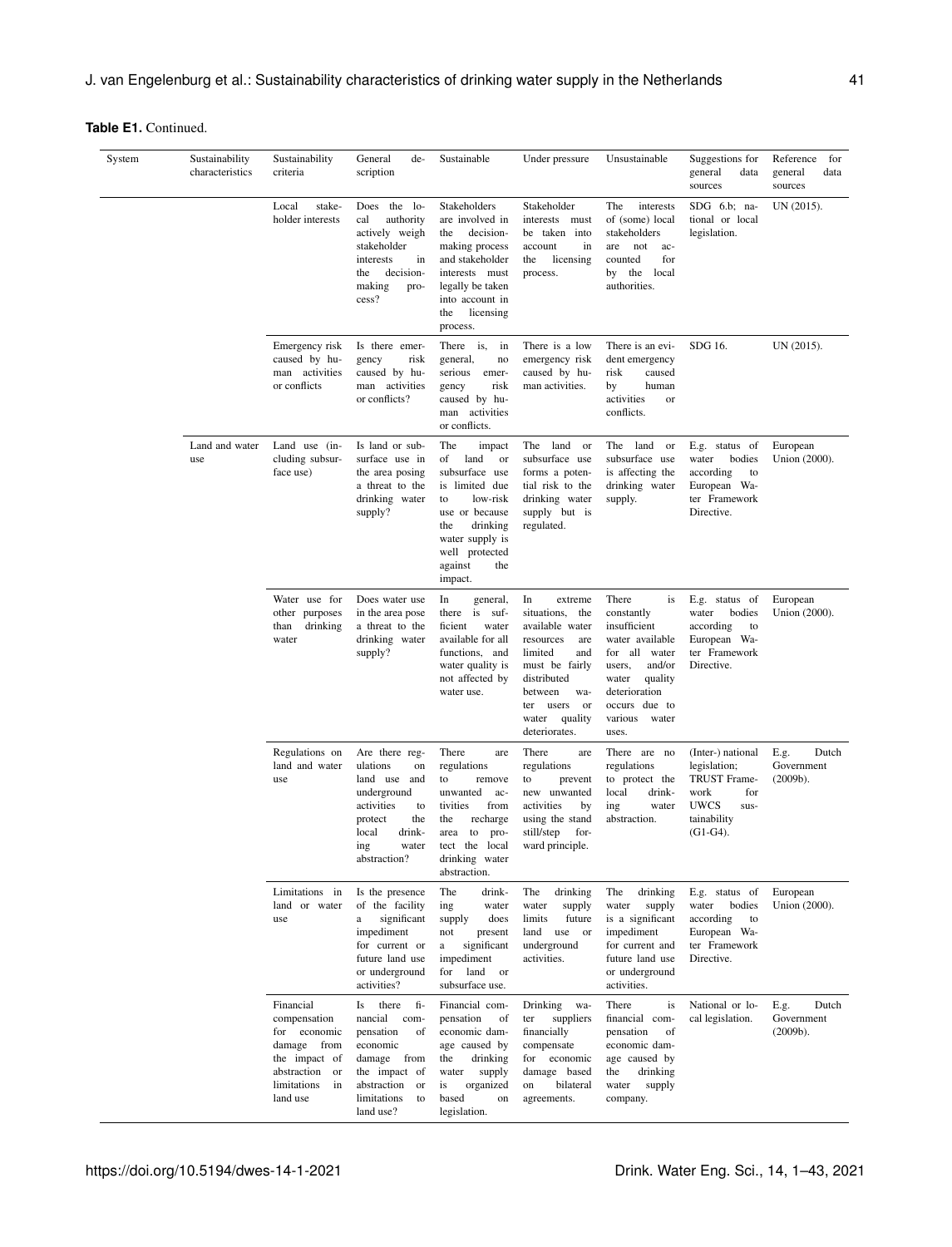**Data availability.** The source data used for the illustrations of the cases are available upon request.

**Author contributions.** JvE, PH, and EvS conceptualized the study and developed the methodology. JvE curated the data, generated the visualizations, led the investigation, and wrote the original draft. All co-authors reviewed and edited the paper. PH, EvS, AJT, and RU supervised the research (see the CRediT taxonomy for explanations of terms).

**Competing interests.** The first author performed the research and was partially funded by Vitens, where she is employed. She had carte blanche with respect to the content of the research.

**Acknowledgements.** We are indebted to Vitens staff, Maarten Fleuren and Martin de Jonge, for their data collection for the illustrations of the analysed drinking water supply cases, and to Vitens staff, Mark de Vries, Henk Hunneman, and Rian Kloosterman, for cross-checking the results of the case analysis. We thank the two anonymous referees for their comments that helped to further improve the paper.

**Review statement.** This paper was edited by Luuk Rietveld and reviewed by two anonymous referees.

#### **References**

- Alegre, H., Baptiste, J. M., Cabrera Jr., E., Cubillo, F., Duarte, P., Hirner, W., Merkel, W., and Pareno, R.: Performance Indicators for Water Supply Services, in: Manual of Best Practice, IWA Publishing, London, UK, 2006.
- Baggelaar, P. K. and Geudens, P. J. J. G.: Prognoses en scenario's drinkwatergebruik in Nederland (Prognoses and scenarios for drinking water use in the Netherlands), ICASTAT, VEWIN, The Hague, the Netherlands, 2017.
- Bauer, J. M. and Herder, P. M.: Designing Socio-Technical Systems. Philosophy of Technology and Engineering Sciences, North-Holland, Amsterdam, the Netherlands, 2009.
- Binder, C. R., Hinkel, J., Bots, P. W. G., and Pahl-Wostl, C.: Comparison of frameworks for analyzing social-ecological systems, Ecol. Soc., 18, 26–45, 2013.
- Carr, E. R., Wingard, P. M., Yorty, S. C., Thompson, M. C., Jensen, N. K., and Roberson, J.: Applying DPSIR to sustainable development, Int. J Sust. Dev. World, 14, 543–555, 2009.
- Cohen, D. A.: The Rationed City: The Politics of Water, Housing, and Land Use in Drought-Parched S ao Paulo, Public Culture, 28, 261–289, 2016.
- Dutch Government: Drinkwaterwet (Dutch Drinking water Decree), BWBR0026338, The Hague, the Netherlands, 2009a.
- Dutch Government: Waterwet (Dutch Decree on Water), BWBR0025458, The Hague, the Netherlands, 2009b.
- Ekins, P., Gupta, J., and Boileau, P.: Global Environment Outlook GEO-6: Healthy Planet, Healthy People. Global Environment

Outlook, United Nations Environment Programme, Cambridge, UK, 2019.

- European Benchmarking Co-operation: Learning from international best practices; 2017 Water and Wastewater Benchmark, EBC, The Hague, the Netherlands, 2017.
- European Environment Agency: European waters Assessment of status and pressures 2018, Luxembourg, 2018.
- European Union: EU Water Framework Directive, in: Official Journal of the European Communities, edited by: EUROPEAN UNION, Brussels, Belgium, 2000.
- Eurostat: Environmental indicators: Typology and overview, Technical Report N0. 25, European Environment Agency, Copenhagen, Denmark, 1999.
- Gleeson, T. and Wada, Y.: Assessing regional groundwater stress for nations using multiple data sources with the groundwater footprint, Environ. Res. Lett., 8, 044010, https://doi.org[/10.1088/1748-9326/8/4/044010,](https://doi.org/10.1088/1748-9326/8/4/044010) 2013.
- Hashimoto, T., Stedinger, J. R., and Loucks, D. P.: Reliability, Resiliency, and Vulnerability Criteria For Water Resource System Performance Evaluation, Water Resour. Res., 18, 14–20, 1982.
- Hellegers, P. and Leflaive, X.: Water allocation reform: what makes it so difficult?, Water Int., 40, 273–285, 2015.
- Janza, M.: A decision support system for emergency response to groundwater resource pollution in an urban area (Ljubljana, Slovenia), Environ. Earth Sci., 73, 3763–3774, 2015.
- Jorgensen, L. F. and Stockmarr, J.: Groundwater monitoring in Denmark: Characteristics, perspectives and comparison with other countries, Hydrogeol. J., 17, 827–842, 2009.
- Kools, S., Van Loon, A., Sjerps, R., and Rosenthal, L.: The quality of drinking water resources in the Netherlands, edited by: KWR, KWR Report, KWR, Nieuwegein, the Netherlands, 2019.
- Liu, J., Mooney, H., Hull, V., Davis, S. J., Gaskell, J., Hertel, T., Lubchenco, J., Seto, K. C., Gleick, P., Kremen, C., and Li, S.: Sustainability. Systems integration for global sustainability, Science, 347, 1258832, https://doi.org[/10.1126/science.1258832,](https://doi.org/10.1126/science.1258832) 2015.
- Loucks, D. P.: Sustainable Water Resources Management, Water Int., 25, 3–10, 2000.
- Loucks, D. P., Van Beek, E., Stedinger, J. R., Dijkman, J. P., and Villars, M. T.: Water resource systems planning and management: an introduction to Methods, Models and Applications, Springer, Deltares and UNESCO-IHE, Cham, Switzerland, 2017.
- Melese, Y. G., Heijnen, P. W., Stikkelman, R. M., and Herder, P. M.: Exploring for real options during CCS networks conceptual design to mitigate effects of path-dependency and lock-in, Int. J. Greenh. Gas Con., 42, 16–25, 2015.
- Mendizabal, I., Baggelaar, P. K., and Stuyfzand, P. J.: Hydrochemical trends for public supply well fields in the Netherlands (1898– 2008), natural backgrounds and upscaling to groundwater bodies, J. Hydrol., 450–451, 279–292, 2012.
- Ministry of Infrastructure and Environment and Ministry of Economic Affairs and Climate Policy: Nederland beter weerbaar tegen droogte; Eindrapportage Beleidstafel Droogte (the Netherlands more resilient to drought; final report policy table drought), The Hague, the Netherlands, 2019.
- Napoli, C. and Garcia-Tellez, B.: A framework for understanding energy for water, Int. J. Water Resour. D, 32, 339–361, 2016.